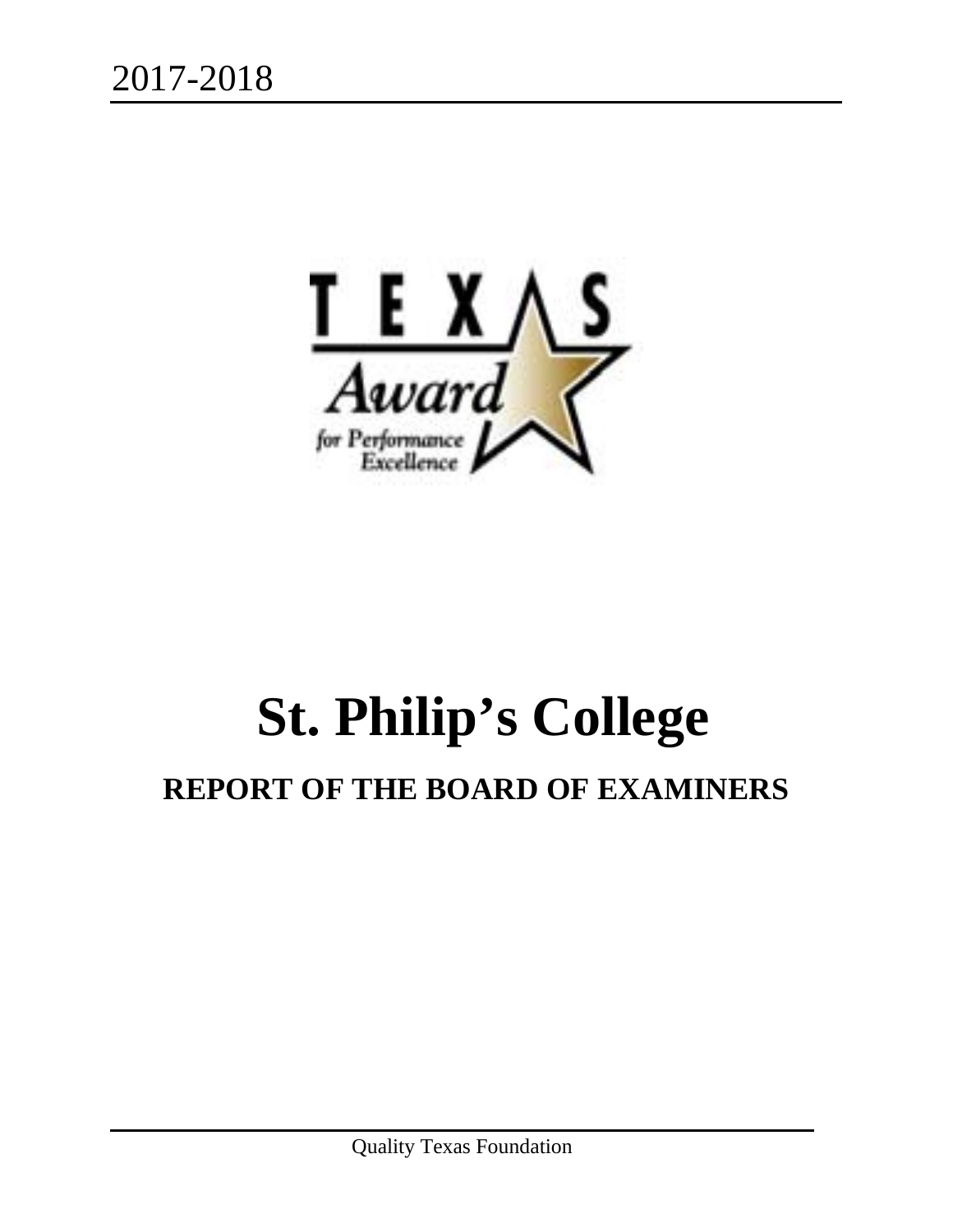# **FINAL SCORE**

The final score for St. Philip's College (SPC) is 547.8.

# **KEY THEMES**

This report summarizes strengths and opportunities for improvement for St. Philip's College (SPC) as a result of assessment against the 2017-18 Texas Award for Performance Excellence criteria.

SPC scored in Band 5 in the Process Categories (1-6) and Band 3 for the Results Category.

An organization scoring in Band 5 in the Process Categories typically demonstrates effective, systematic, well-deployed approaches responsive to the overall requirements of most Criteria items. It also demonstrates a fact-based, systematic evaluation and improvement process along with organizational learning, including innovation that result in improving the effectiveness and efficiency of key processes.

An organization scoring in Band 3 for Results demonstrates it addresses areas of importance to the basic Criteria requirements and accomplishment of the organization's mission, with good performance being achieved. Comparative and trend data are available for some of these important results areas, and some beneficial trends are evident.

#### **a. The most important strengths or outstanding practices (of potential value to other organizations) are:**

**Culture**: Senior leaders of the organization create a strong culture through the promotion of the Alamo Way, serving as SPC's basis to ground SPC in the Mission, Vision, and Values to leaders, workforce, partners, key suppliers and customers. In addition, SPC cascades the emphasis of the Alamo Way through their various communication methods initiated by senior leaders and then cascaded each week to the workforce and key stakeholders. Senior Leaders meet with the workforce, students, and stakeholders directly using committee meetings, staff meetings, Town Hall meetings, and Convocations to encourage frank, two-way communications. It is also evident that SPC is growing in their effective use of key performance indicators that are aligned to their overall strategic objectives and key action plans. The department goals are established as leading indicators to achieve overall goals for SPC and are populated every 16 weeks into the 4DX system. These efforts are based on the values of the organization and are designed to drive continuous improvement to achieve their overall vision of becoming the best community college in the nation.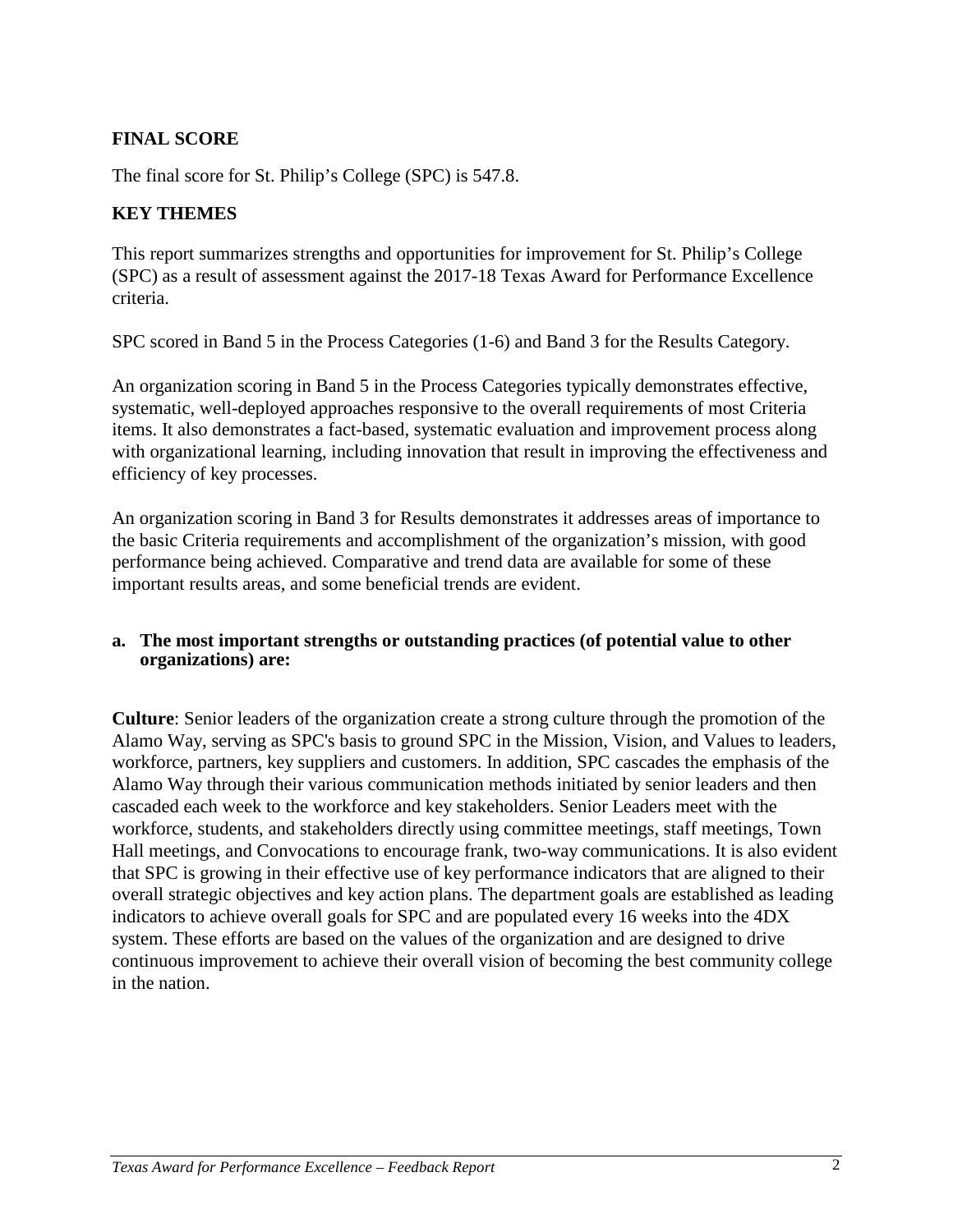**Community Engagement**: As a historically black community college, SPC is committed to the local community and its constituent's success. From the design of courses offered, to programs, to how SPC models and encourages staff participation in community activities, SPC has both a commitment and the process to consider societal well-being focused on the strengthening of key communities. This is demonstrated through organizational strategy development and in daily operations to focus on environmental, social, and economic needs of the region. SPC collects and analyzes relevant information from community groups and develops information for the strategic planning process that provides basic information to inform challenges and advantages that are critical to long-term sustainability and strive to ensure that each is addressed in action plans across SPC as appropriate. SPC has several approaches to determining educational program and service offerings driven by listening to transfer school customers, employers, high school students, and the community at large. SPC demonstrates systematic, well deployed and effective approaches to engaging workforce which translates to their high-performance work environment expectations. The principles of the Alamo Way - Always Inspire; Always Improve, supports and engages employees around its three critical Priorities: Student Success, Principle Centered Leadership, and Performance Excellence. SPC outlines a streamlined process to determine the need to design or redesign a new educational program, service or work process is often determined during GTG Planning based on data compiled from working sessions held during plan development; Deans Workforce meetings; Curriculum Council; Advisory Committees; employers; faculty, community, or VOC input; technology advances; regulatory and compliance requirements; or process performance results. Having a deep commitment to the community helps meet the mission of being the best in the nation at student success and support the values of student first and respect for all.

# **b. The most significant concerns, weaknesses, or vulnerabilities are:**

**Learning and innovation**: Senior leaders appear to lack commitment to developing a culture for innovative and intelligent risk-taking by integrating organization learning and its understanding in all workforce segments. Senior leadership have not demonstrated effective communication to unit work groups relating to their engagement in their community and preparing them for selecting innovative practices demonstrating intelligent risk taking. Senior leadership lacks evidence of achieving professional learning from use of performance evaluation to advance their development and improve their own effectiveness as leaders and their action towards accountability including professional learning to improve the leadership environment. There is a lack of evidence of organizational learning and systematic evaluation for identifying strategic opportunities and deciding which intelligent risks to pursue through innovation. SPC fails to demonstrate clear evidence of organizational learning, tracking and refinement based on analysis and sharing of comparative/competitive data. SPC lacks a systematic approach for analysis and evaluation of competitors beyond that of their sister colleges in the ACD. SPC does not use WIGS, 4DX and process improvement for learning or for innovation. The organization lacks evidence of how performance reviews lead to systematic improvement and innovation consistently across the organization.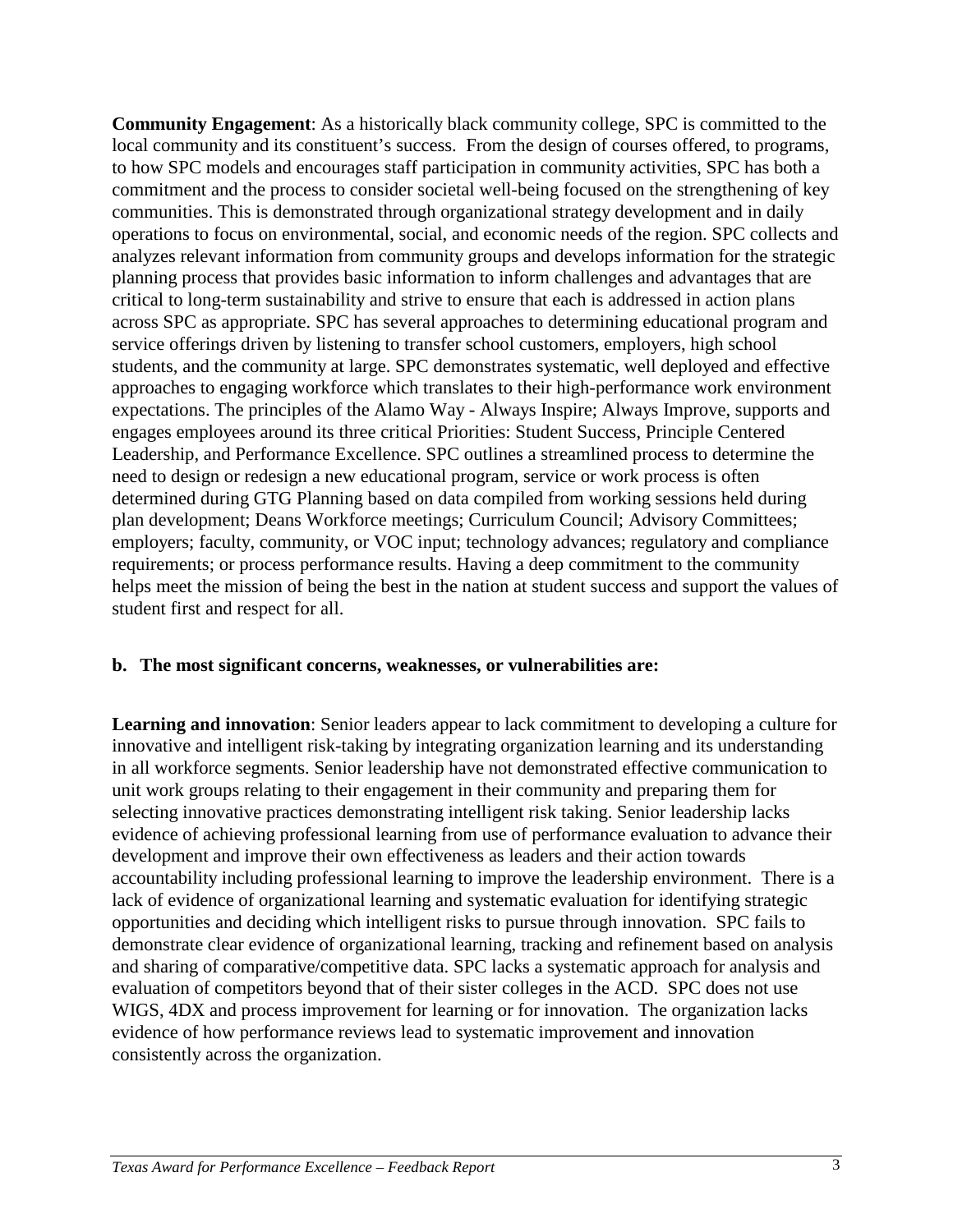**Resource allocation:** SPC lacks a systematic approach for identifying and meeting the needs of market segments. Data for some market segments are in the early stages of evaluation and improvement. Being able to leverage information on market segments may help address the strategic challenges of college readiness of incoming students, quality and effectiveness with decreased funding, and online competition. SPC lacks a systematic process to determine if the college-wide capability and capacity needs of its workforce are fully deployed for unplanned events, workforce growth, and changes in organizational structure. As an example, when asked how leaders prepared the workforce for changing capability and capacity needs, leaders were unable to articulate a systematic process. SPC's cost control processes are in early stages of systematic evaluation, analysis and improvement. Cost control examples were generally isolated and driven primarily by budget cuts and lacked a coordinated approach. A more robust cost control strategy may lead to a deeper understanding of return on investment and more effective operations.

**Process for comparative data**: SPC fails to demonstrate clear evidence of organizational learning, tracking and refinement based on analysis and sharing of comparative/competitive data. A robust, systematic approach to tracking and learning from comparative/competitive data may better position SPC to determine when to start, accelerate, or discontinue initiatives while aiding in achieving their vision of being the best in the nation in Student Success and Performance Excellence. SPC lacks a systematic approach for analysis and evaluation of competitors beyond that of their sister colleges in the ACD. Competitors are listed in the organizational profile, however tools for analysis of these competitors are absent. SPC demonstrates the capability to acquire benchmarks and limited comparison data through available state websites for highest performing community colleges in the State, but SPC does not acquire national best benchmark data for identified key performance indicators. In addition, the college continues to utilize the averages for both state and Alamo College District performance for setting annual performance goals. Aligning the use of comparisons to high performing community colleges across the state and nation will enhance SPC's ability to drive improvement to achieving its vision of becoming the best community college in the nation.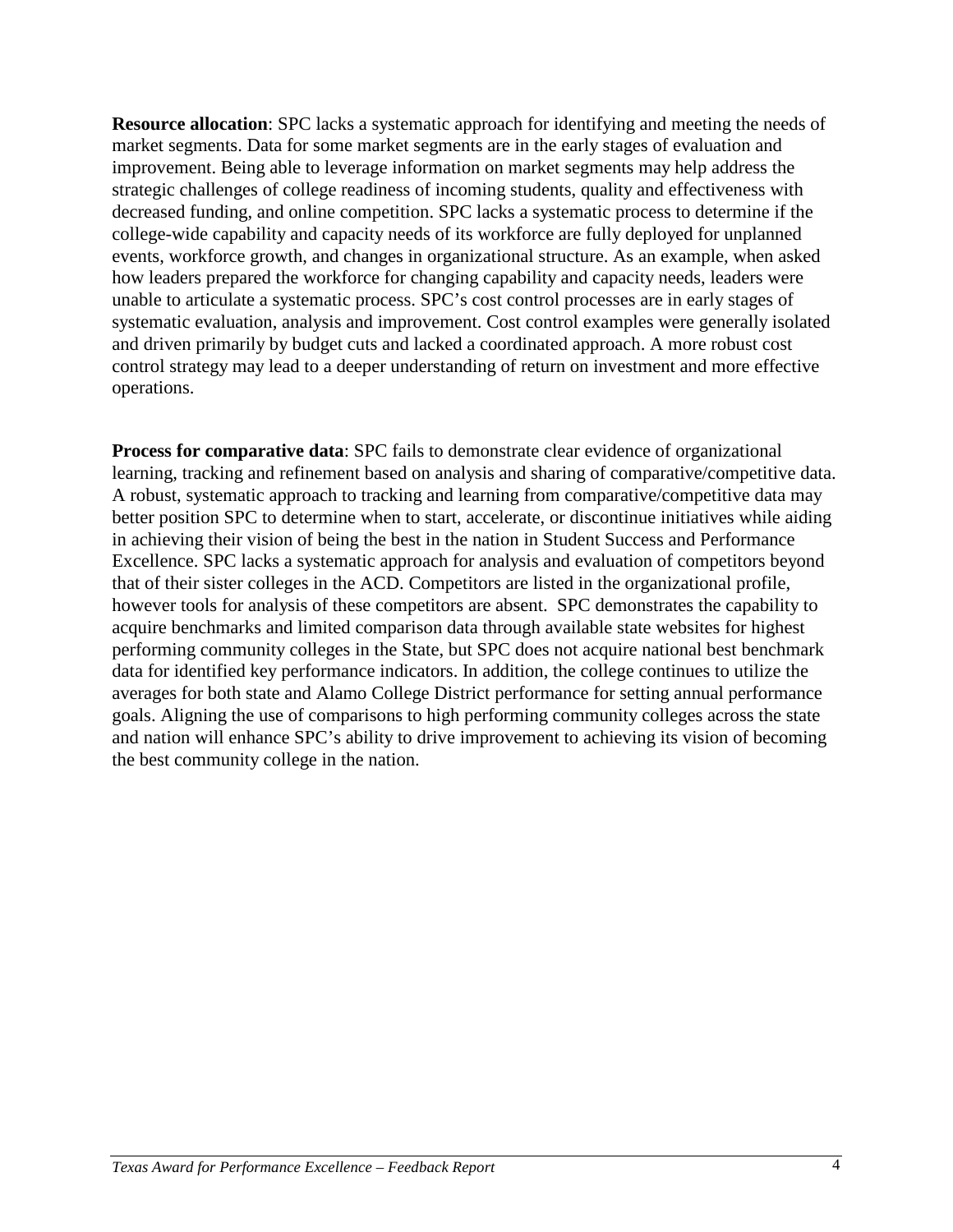**c. Considering the applicant's key factors, the most significant strengths (data, comparisons, linkages) found in Category 7 are:**

**Improving trends of performance in key KPI's**: SPC demonstrates favorable trends on several key performance indicators that are reflected in their college scorecards including student learning and process outcome results. For example, Figure 7.1-1 Degrees and certificates awarded show positive trends over 4 academic years. SPC is awarding 32% more critical degrees that their HBCU comparative group and has been increasing year over year for several years. Overall student engagement results reflected in Figures 7.2-13 through 7.2-15 show positive trends/comparisons to the most recent ACD and USA averages. Overall PACE workforce climate results (Figure 7.3-1) reflect good results that surpass the cohort comparison. Many financial indicators show positive trends for the past five years. As an example, revenue has increased from \$40.6 to \$44.3 million from FY13 to FY17. SPC shows excellent results in student scholarships year over year and in comparison, to their comparison group. Market share trends are positive and improving year over year especially in dual credit program. Figures 7.5-9 through 7.5-14 show enrollment and market figures for the past 5 years with each of them improving year over year. Sustained improving results in multiple areas are an indication SPC is effective in executing programs and services that are measurable and in the progress of achieving their vision.

#### **d. Considering the applicant's key factors, the most significant opportunities for improvement, vulnerabilities, and/or gaps (data, comparisons, linkages) found in Category 7 are:**

**Limited comparison data:** SPC has limited ability to collect and report data on relevant local and regional competitors other than the sister colleges in the ACD. Through interviews with leaders it was clear that some competitors are private four-year colleges and are not required to submit data to state sources that would allow the organization to do effective comparisons. In addition, with the growth of the on-line competitors, the organization is not able to garner these comparisons effectively. In addition, the organization lacks satisfaction data for competitors beyond that of their sister colleges in the ACD. Additionally, SPC does not provide performance result comparisons to the industry high performers or consortium college performance results that may provide the organization with a score that can identify their position to state and national averages and to comparison group organizations with similar attributes. Further, SPC does not appear to have market share results for the competitors identified as local public, four-year competitors are TAMU-SA, UTSA and the University of Texas Health Science Center. Other competitors include local, private, four-year universities such as Our Lady of the Lake University, St. Mary's University, Trinity University and University of the Incarnate Word. National competitors include for-profit colleges and the military. Without the ability to understand their relative performance outside the ACD system, SPC may be limited in understanding how they are performing relative to those organizations competing for student enrollment, which is the primary purpose of the organization.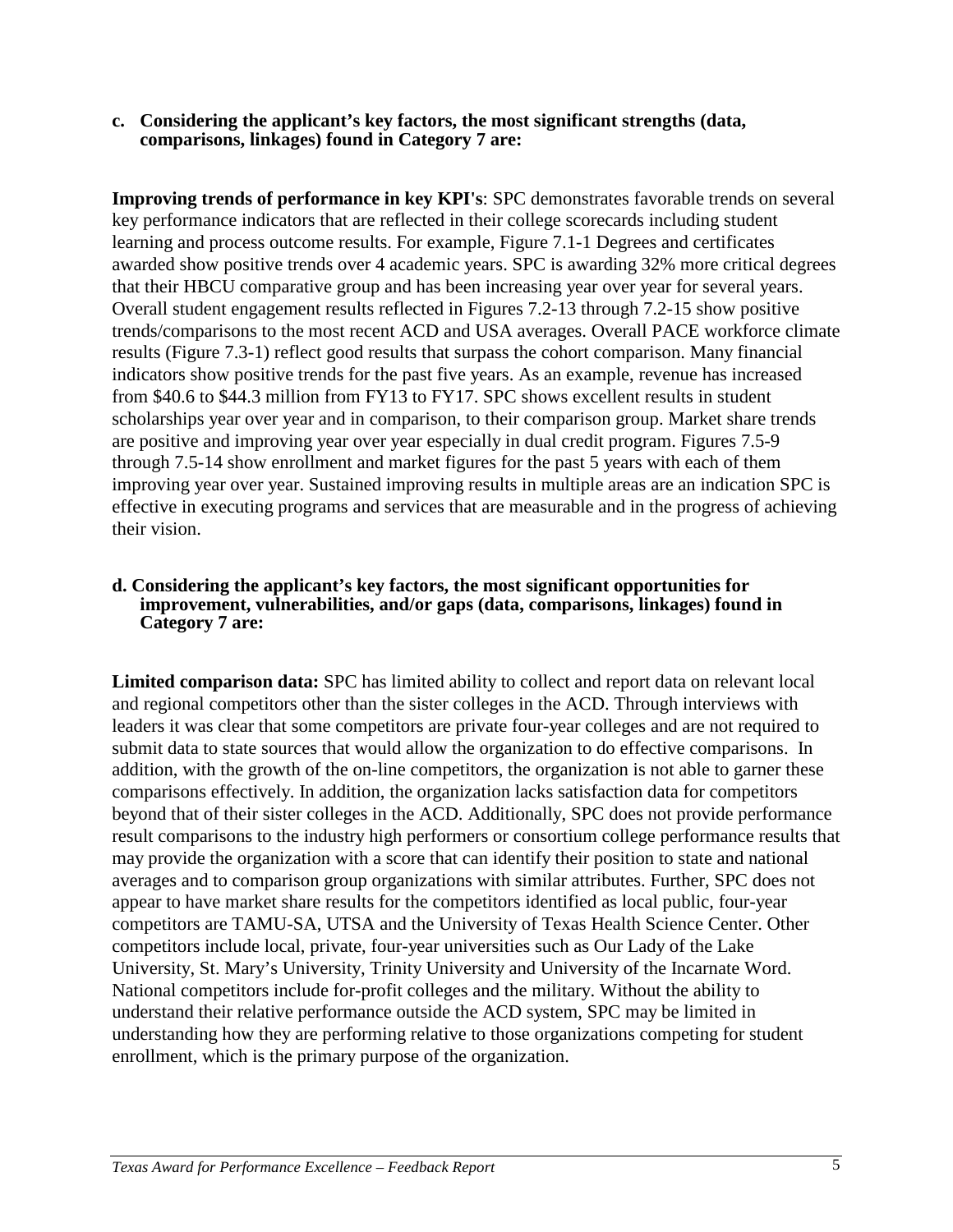**Segmentation of data**: SPC lacks results for customer engagement over the course of their relationship with students and other customers. Levels and trends for engagement of students, feeder schools, early colleges, and transfer schools over the course of their relationship with SPC are absent. SPC also does not display segmentation for most key student and other customer, market and process requirements for several leadership results, as shown in Figure 7.4-2. Showing segmented trends of results for leader's effectiveness of communication and engagement by workforce, students, and other customers would allow for targeted corrective actions or improved methods of implementation in the key Students First, Data-Informed, Collaboration and Respect for All.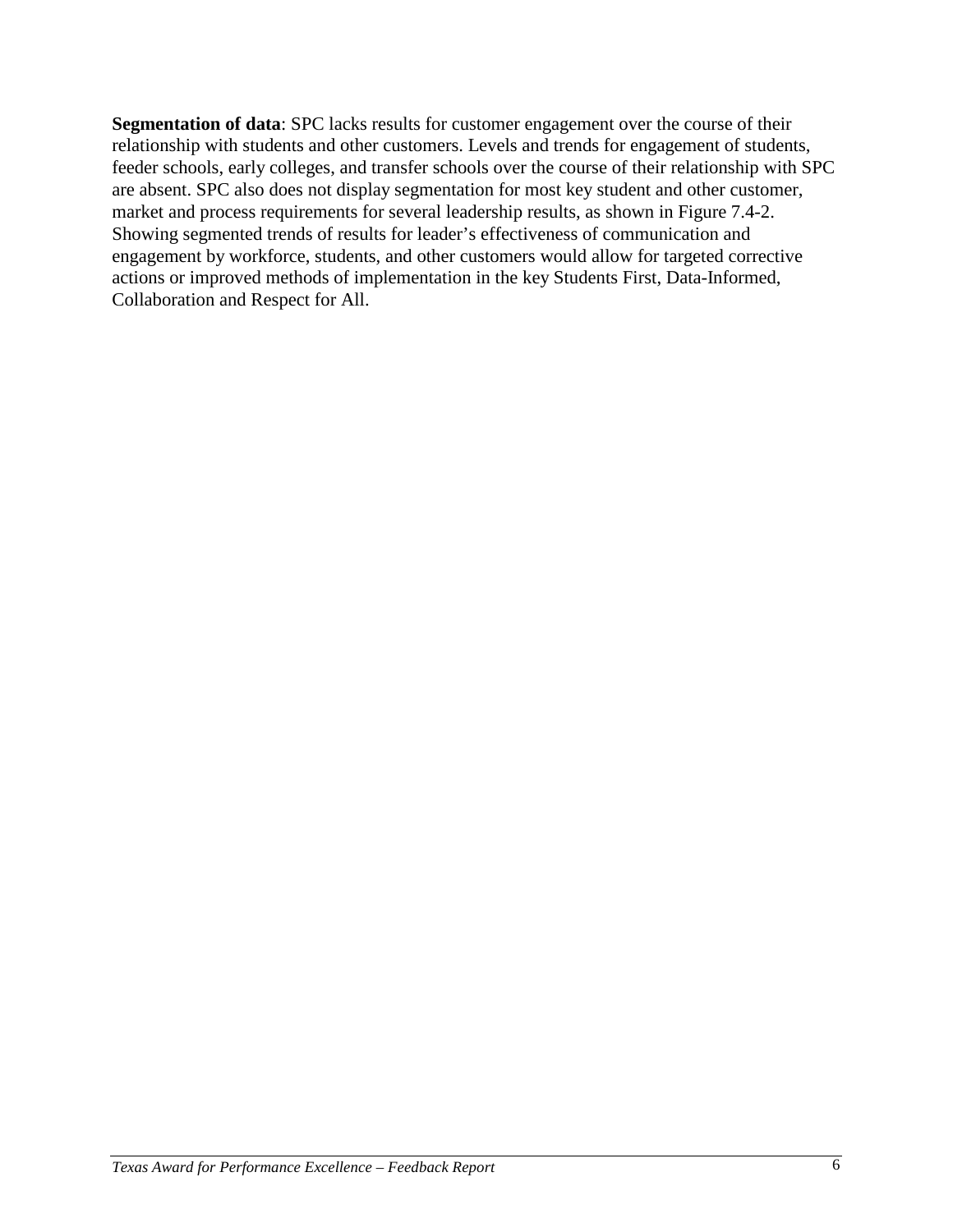Enter Table 1: Results of Scoring Range by Item by Item. SPC had one item scoring at 75% (1.1), one item at 70% (2.1), four items at 65% (2.2, 3.1, 3.2 and 5.2), five items at 60% (1.2, 4.1, 5.1, 6.1 and 6.2), one item at 55% (4.2), one item at 50% (7.4), two items at 45% (7.3 and 7.5), and finally two items at 40% (7.1 and 7.2).



Enter Table 2: Results of Scoring Range by Item by Rank by Item. SPC had two items at 70-85% (1.2 and 2.1), eleven at 50-65% (2.2, 3.1, 3.2, 5.2, 1.2, 4.1, 5.1, 6.1, 6.2, 4.2, and 7.4) and four at 30-45% (7.3, 7.5, 7.1 and 7.2).

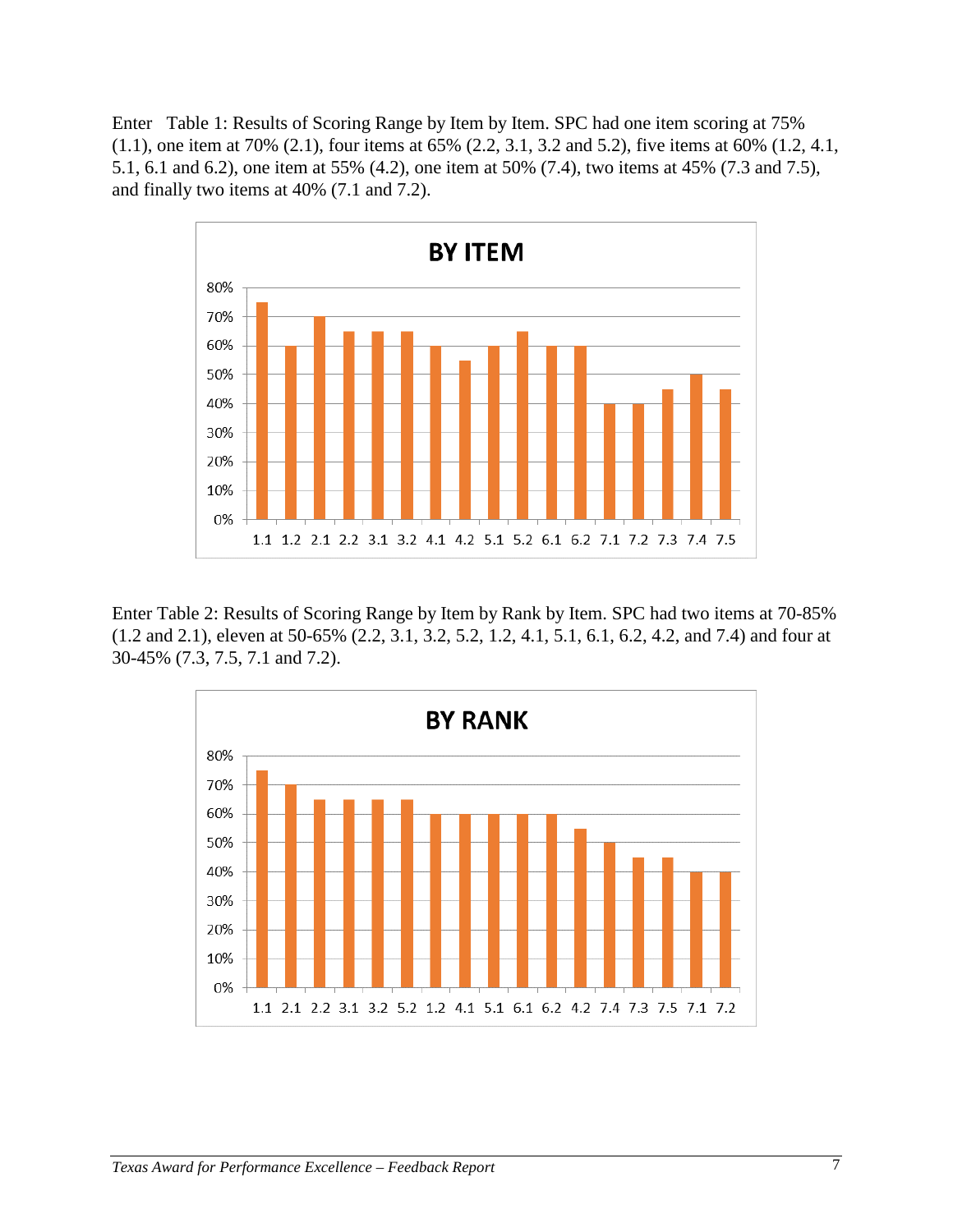

Enter Table 3: Radar Chart Scoring Band Summary. Scoring in Band 5 were 1.1 and 2.1, in Band 4 were 1.2, 2.2, 3.1, 3.2, 4.1, 4.2, 5.1, 5.2, 6.1, 6.2 and 7.4, in Band 3 were 7.1, 7.2, 7.3 and 7.5.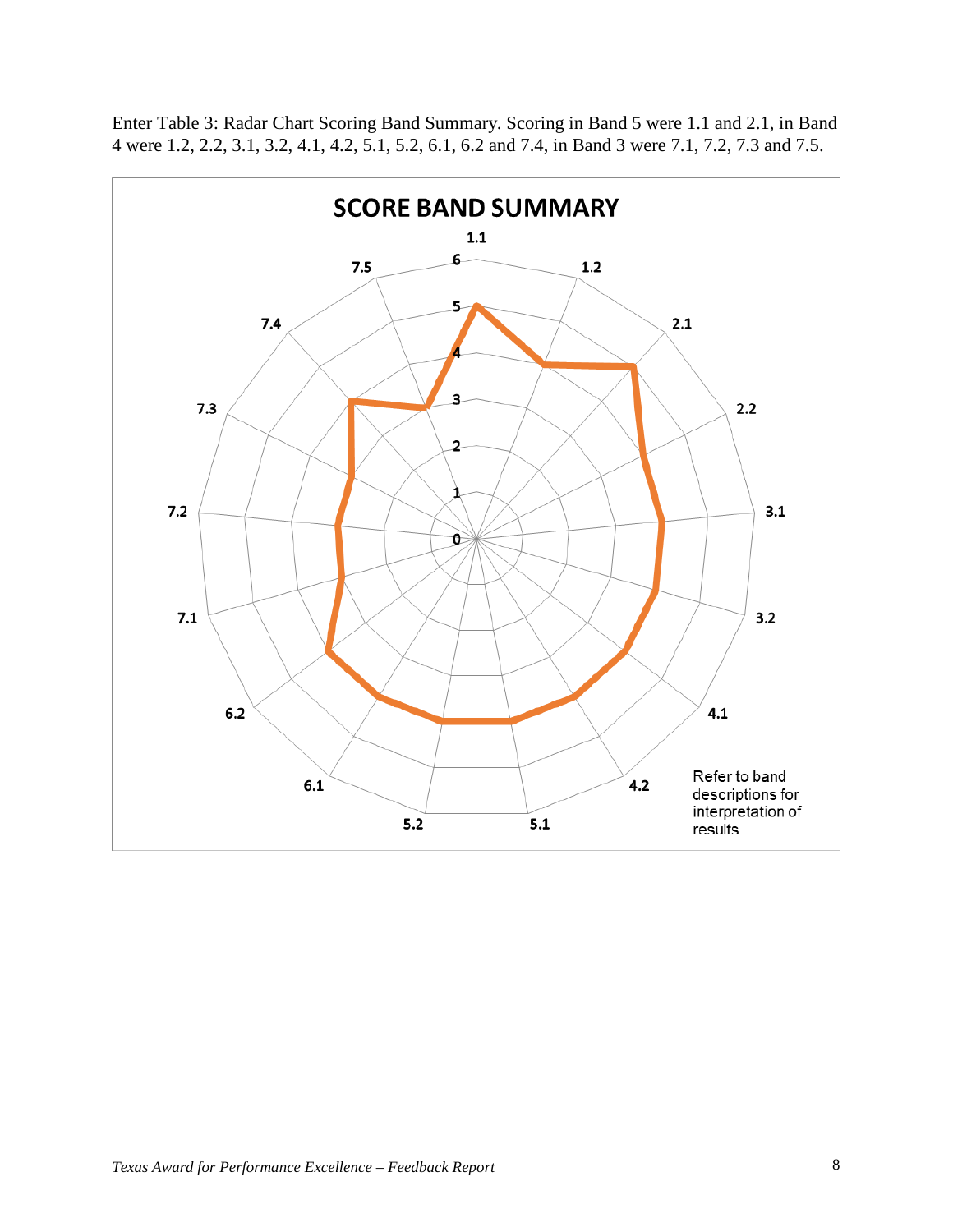# **DETAILS OF STRENGTHS AND OPPORTUNITIES FOR IMPROVEMENT**

# **Category 1 Leadership**

# **1.1 Senior Leadership**

Your score in this Criteria Item for the Consensus Stage is in the 70-85% range. A score in this scoring range indicates an effective, systematic approach, responsive to the multiple requirements of the item and the approach is well deployed with no significant gaps. This scoring range also indicates a fact-based, systematic evaluation and improvement and organizational learning, including innovation with key management tools with clear evidence of refinement as a result of organizational-level analysis and sharing. Additionally, the approach is integrated with your current and future organizational needs identified in response to the Organizational Profile and other process items. Bolded comments are very good strengths or significant gaps in addressing the criteria.

#### **STRENGTHS**

**SPC effectively demonstrates how senior leadership lead through The Spirit of the Alamo Way, serving as the organization's basis to set and deploy the Mission, Vision, and Values to leaders, the workforce, partners, key suppliers and customers. This continued practice may allow SPC to improve their status in a competitive-cooperative environment, specifically regarding the relationship with their four sister colleges.**

**Senior leaders in SPC actively demonstrate their commitment to legal and ethical behavior by doing what is right and by personally promoting an environment that fosters, requires, and results in legal and ethical behavior. SPC's commitment to legal and ethical behavior may allow the organization to achieve their mission to empower the diverse student population through effective decision-making practices.**

SPC has demonstrated effective use of communication methods by senior leaders to communicate with and to engage workforce, students and other key customers. Senior Leaders meet with the workforce, students, and stakeholders directly using committee meetings, staff meetings, Town Hall meetings and Convocations that encourage frank, two-way communications. Social media, online postings, and print publications keep visitors, stakeholders, and the community abreast of College news. Key decisions and organizational changes to the workforce are communicated through information provided in conjunction with plan deployment and through Call to Conversations and via Cabinet and other senior leaders, who relay and deploy information in division and department level meetings. Workforce, customer and student communication using effective methods may solidify the organization's core competency for community and student engagement.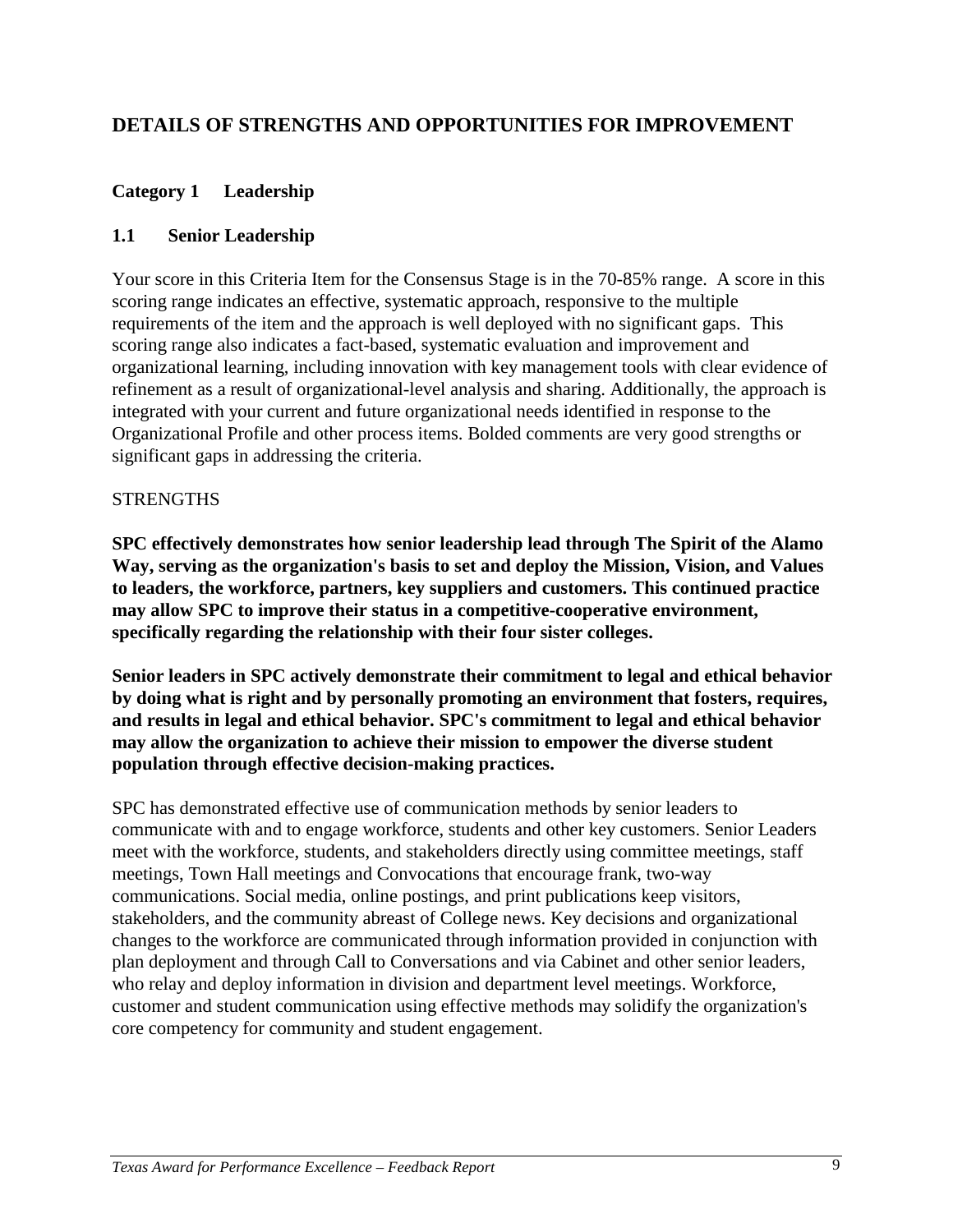Senior leaders have created an environment for success now and in the future for SPC through: (1) adoption and deployment of the Alamo Way and the Guide, Sustain, and Communicate Model for achievement of their mission and for organizational agility. (2) promotion of organizational and personal learning through numerous learning and development opportunities, (3) embracing change through empowering staff to generate improvements and innovations, (4) fostering student and other customer engagement through Students First, Respect for All, Community-engaged, Collaboration, and Can-do Spirit. These practices allow SPC to sustain or improve their status in a competitive-cooperative environment in relationship with their four sister colleges.

# OPPORTUNITIES FOR IMPROVEMENT

**Senior leadership lacks a systematic process that fully integrates Alamo College Wildly Important Goals (WIGs) into the mission, vision and values for deployment to the college workforce that supports student learning, student success and overall customer satisfaction. Ensuring all WIGs are integrated into strategic objectives, college action plans, and measurement system for evaluating and reporting student learning, student success and overall customer satisfaction in all customer segments may strengthen and improve the organizational learning for WIGs and may provide evidence of workforce support through the colleges continuous improvement cycle process.**

SPC lacks a systematic approach for the implementation of its succession planning program at the campus level. The existing succession management program is limited to identification of high potential individuals but lacks robust implementation succeeding that identification at the campus. A successful, fully implemented succession plan will better ensure long-term sustainability of effective leadership for SPC.

# **Scoring Range: 75%**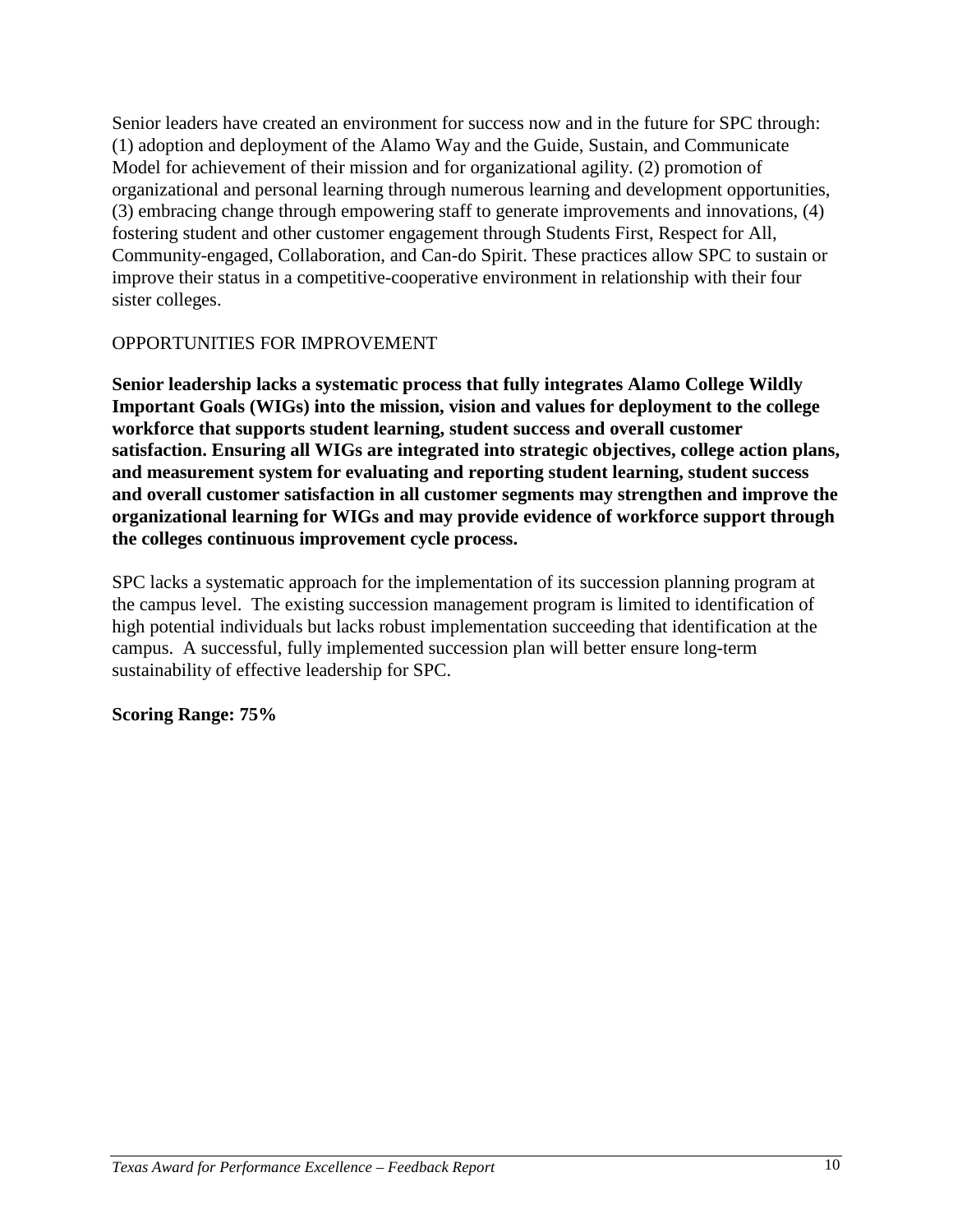# **1.2 Governance and Social Responsibilities**

Your score in this Criteria Item for the Consensus Stage is in the 50-60% range. A score in this scoring range indicates an effective, systematic approach, responsive to the overall requirements of the item with the approach being well deployed, although deployment may vary in some areas or work units. It also indicates a fact-based, systematic evaluation and improvement process and some organizational learning, including innovation, are in place for improving the efficiency and effectiveness of key processes. The approach is aligned with your overall organizational needs identified in response to the Organizational Profile and other process items. Bolded comments are very good strengths or significant gaps in addressing the criteria.

#### **STRENGTHS**

**SPC has a process to consider societal well-being and benefit including the strengthening of key communities as a part of the organization strategy and in daily operations to focus on environmental, social, and economic needs of their primary service area. A deep commitment to community engagement is evident through involvement in many community efforts specific to the local community and greater city region. As an example, leaders worked with civic and government agencies over a multi-year period to establish a Good Samaritan Veterans Outreach and Transition Center. Through this process, SPC may continue to achieve their mission to empower the diverse population through effective ethical decision-making practices.**

SPC ensures responsible governance and societal responsibility through a nine-member Board of Trustees and five committees including Student Success; Building, Grounds, and Sites Selection; Policy and Long-Range Planning; Audit, Budget and Finance; and Legal Affairs. This structure ensures the organization reviews and achieves accountability for senior leadership actions including strategic planning, fiscal accountability, and transparency in operations. Performance updates are presented to the Board on a quarterly basis and the governance system is reviewed annually by the ACD Board, ACD Chancellor, and College Presidents for modification and improvement at the end of the plan year. Annual SMART goals assessment through the Alamo Talent Performance Management Module, demonstrates an effective use of methods for evaluation of performance of their senior leaders and their governance board. This practice ensures that the college continues to provide services to the local community and region while retaining independent accreditation.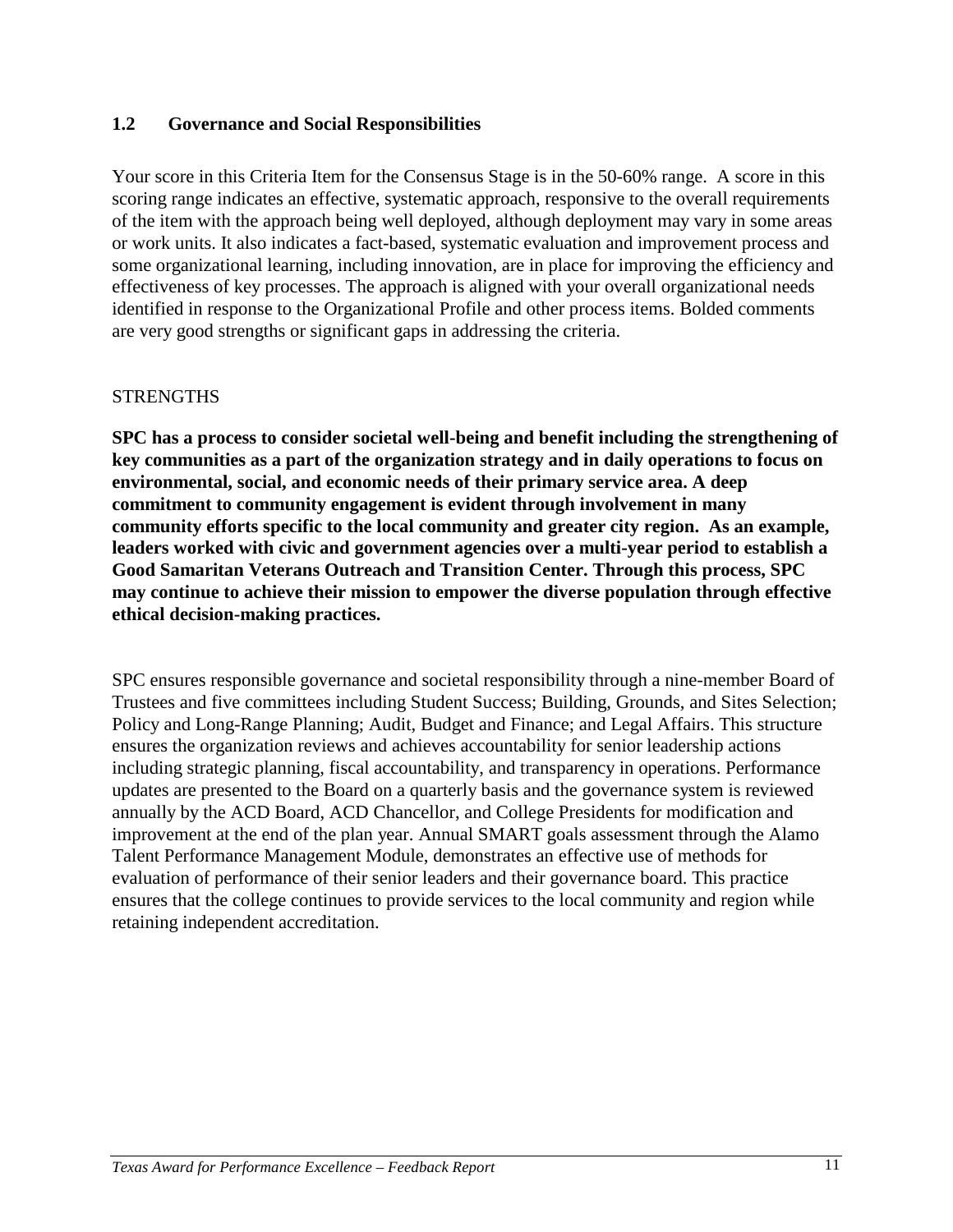SPC has an effective systematic process that addresses and anticipates legal, regulatory and community concerns with educational programs and services and operations. Through this process, various data collection methods provide information that is analyzed through the GTG Planning protocols for action planning to better serve all customers, stakeholders and education partners to promote and ensure ethical behavior in all interactions. Through this process, SPC may continue to achieve their mission to empower the diverse student population through effective ethical decision-making practices.

# OPPORTUNITIES FOR IMPROVEMENT

**Senior leadership lacks a systematic process for achieving professional learning from use of performance evaluation to advance their development and improve their own effectiveness as leaders. Senior leadership performance evaluation results lack alignment with results from the Performance Module System for Smart Goals, data from PACE survey, strategic plan measurement results, and district WIG performance is not evident. Strong leadership evaluation process that is data informed may ensure that the campus leadership is able to influence the direction of the college independently from their district governing board.**

**Scoring Range: 60%**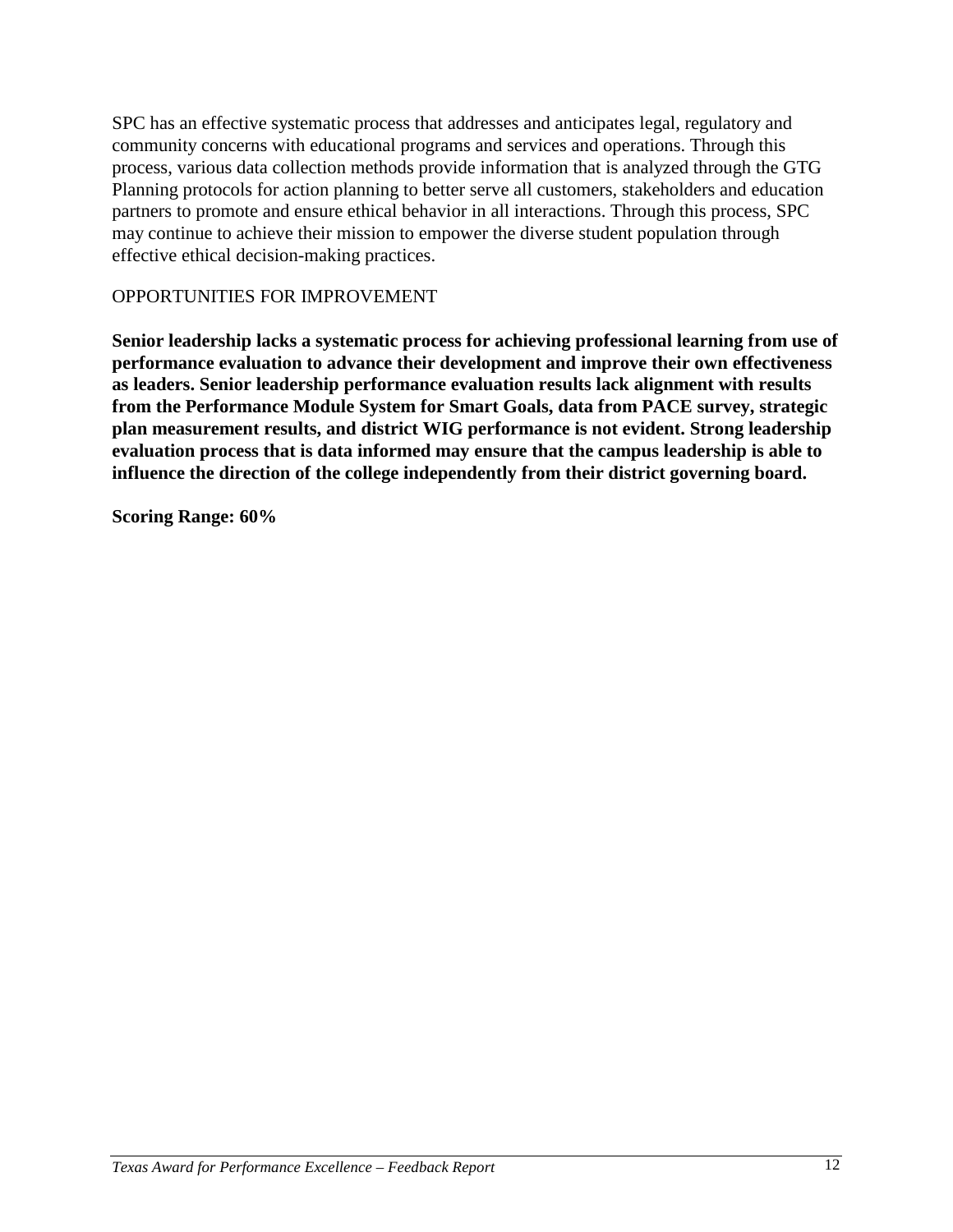# **Category 2 Strategy**

# **2.1 Strategy Development**

Your score in this Criteria Item for the Consensus Stage is in the 70-85% range. A score in this scoring range indicates an effective, systematic approach, responsive to the multiple requirements of the item and the approach is well deployed with no significant gaps. This scoring range also indicates a fact-based, systematic evaluation and improvement and organizational learning, including innovation with key management tools with clear evidence of refinement as a result of organizational-level analysis and sharing. Additionally, the approach is integrated with your current and future organizational needs identified in response to the Organizational Profile and other process items. Bolded comments are very good strengths or significant gaps in addressing the criteria.

# **STRENGTHS**

**SPC has a systematic approach to conducting strategic planning to ensure that timely and effective strategy formulation and organizational response to emerging strategic challenges and other priorities takes place. For example, the SPC Good to Great Strategic Planning Process, shown in Figure 2.1-1, and key process steps are identified through four stages: Defining, Formulating, Implementing, and Evaluating. Planning, Budgeting, Assessment (PBA) Cycle (Figure 2.1-1) align with the action plans and address strategic requirements to maintain strategic plan in alignment. Systematic, strategic development processes such as these should assist SPC with long term sustainability.**

**Collecting and analyzing relevant data for strategic planning purposes is systematic. Through the evaluation of the organization's Strategic Challenges and Advantages, SPC collects and analyzes relevant data and develops information for the strategic planning process that provides the basic information to determine challenges and advantages that are critical to long-term sustainability and strive to ensure that each is addressed in college action plans and Unit Plans across the organization as appropriate.**

SPC has defined strategic objectives, three of which are aligned with the parent organization, Alamo College District and the 4th is campus specific relating to Reaffirmation. SPC's key strategic objectives, depicted in figure 2.1-2, are clearly articulated and align with the Alamo Way Leadership Model. SPC has identified their key strategic objectives and a timetable for completing them and monitors progress through the College Scorecard. All strategic objectives identified are to be completed within a three-year timeframe. Through these practices SPC may be able to accomplish their stated mission.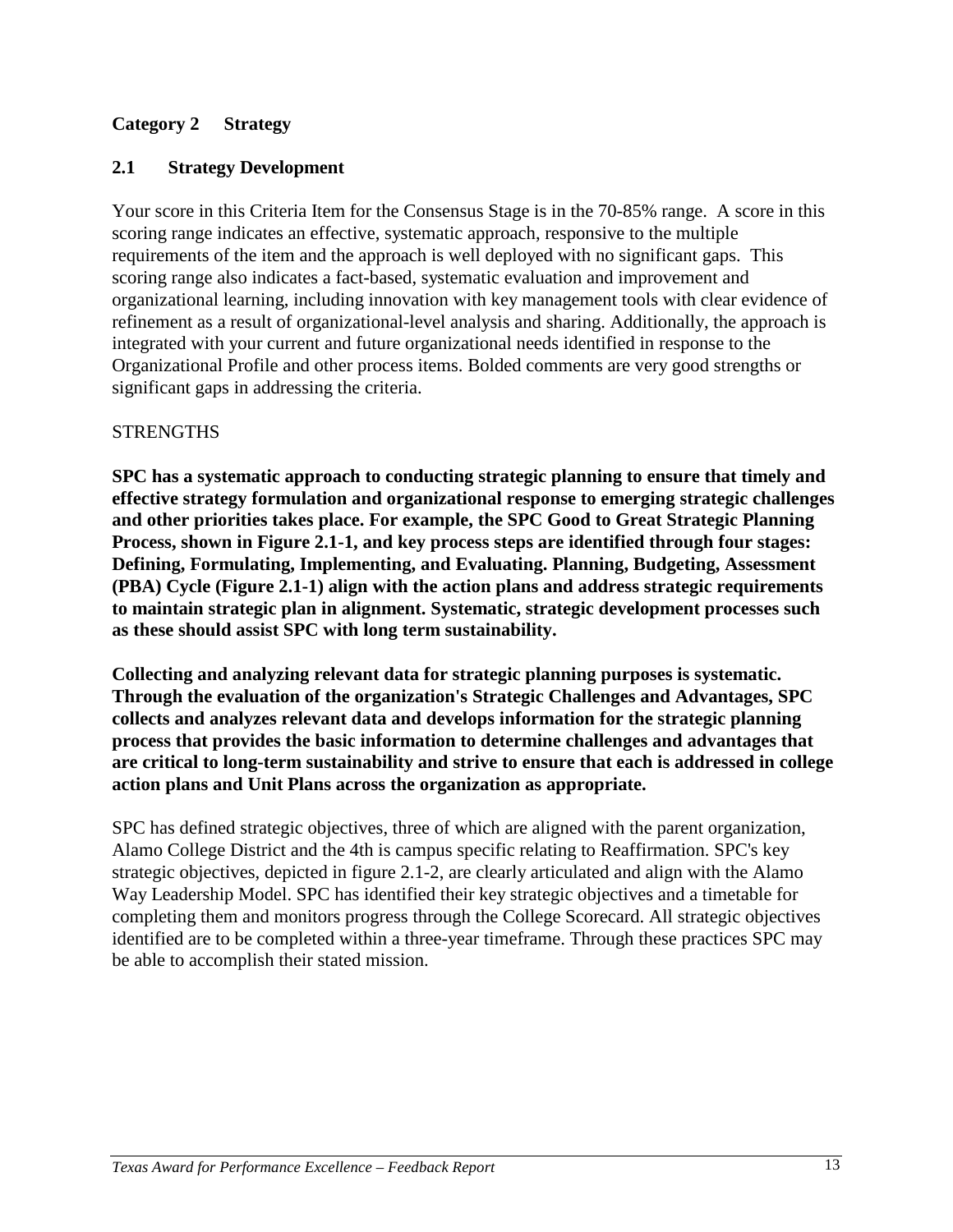SPC fails to demonstrate clear evidence of organizational learning and systematic evaluation for determining future campus Strategic Objectives and department WIGs when Strategic Objectives are achieved, such as Reaffirmation. A systematic, ongoing approach to determining campus specific Strategic Objectives and aligning unit WIGs, beyond a compliance function, may better prepare SPC to address strategic challenges and better leverage core competencies in long-term planning to become the best college in the nation in student success.

There is a lack of clear evidence of organizational learning and systematic evaluation for identifying strategic opportunities and deciding which intelligent risks to pursue through innovation. A robust, systematic approach to innovation at the strategy development level of SPC, with fact-based, systematic evaluation and improvement and organizational learning/ refinement may better prepare SPC to stimulate and incorporate innovation during the strategy development process.

**Scoring Range: 70%**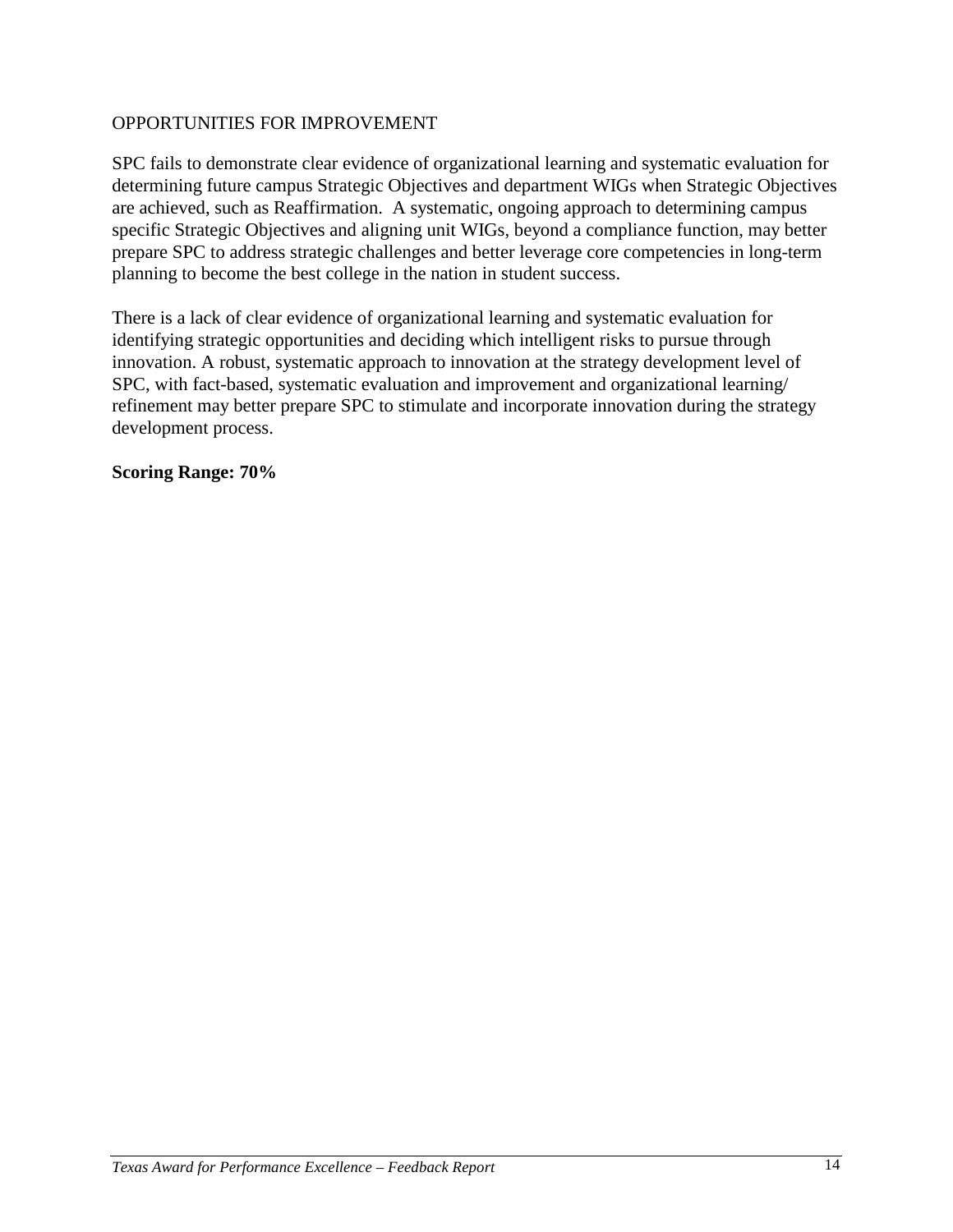# **2.2 Strategy Implementation**

Your score in this Criteria Item for the Consensus Stage is in the 50-65% range. A score in this scoring range indicates an effective, systematic approach, responsive to the overall requirements of the item with the approach being well deployed, although deployment may vary in some areas or work units. It also indicates a fact-based, systematic evaluation and improvement process and some organizational learning, including innovation, are in place for improving the efficiency and effectiveness of key processes. The approach is aligned with your overall organizational needs identified in response to the Organizational Profile and other process items. Bolded comments are very good strengths or significant gaps in addressing the criteria.

# STRENGTHS

**SPC's approach to action plan deployment to the workforce, and to key suppliers, partners, and collaborators to ensure it achieves key strategic objectives is well deployed and systematic. The implementation of action plans is accomplished through SPC utilizing DARs, OUAP and WEAVE. Action plans are deployed to key suppliers, partners, and collaborators through targeted meetings such as advisory committees, steering committees, grant meetings, and to other constituencies that have direct impact on the results.** 

SPC demonstrates a systematic approach to ensuring it can obtain completion of the action plans. SPC ensures financial and other resources are available to support the unit plans, sustain daily operations, and meet all other financial obligations. The Board Budget Retreat reviews and approves the budget for the upcoming year. Throughout the year, Resource Allocation Forms can be submitted. These activities ensure capability and capacity can be met to achieve short-term goals throughout the year and will assist in long-term sustainability.

Action plan development is accomplished through several mechanisms as a part of the rhythm of strategic planning. Short-and longer-term action plans are well defined and include CAPs, representing top level strategies and actions to achieve the SOs and are a blend of short- and long term in nature. Unit Plans are vetted through the senior leaders and are presented to the College community in open forums that are designed to allow feedback for improvement. Units review and update plans regularly throughout the academic year and adjust as needed to respond to unexpected variables to ensure they can achieve and sustain the expected outcomes. Action plans are deployed to key suppliers, partners, and collaborators through targeted meetings such as advisory committees, steering committees, grant meetings, and to other constituencies that have direct impact on the results.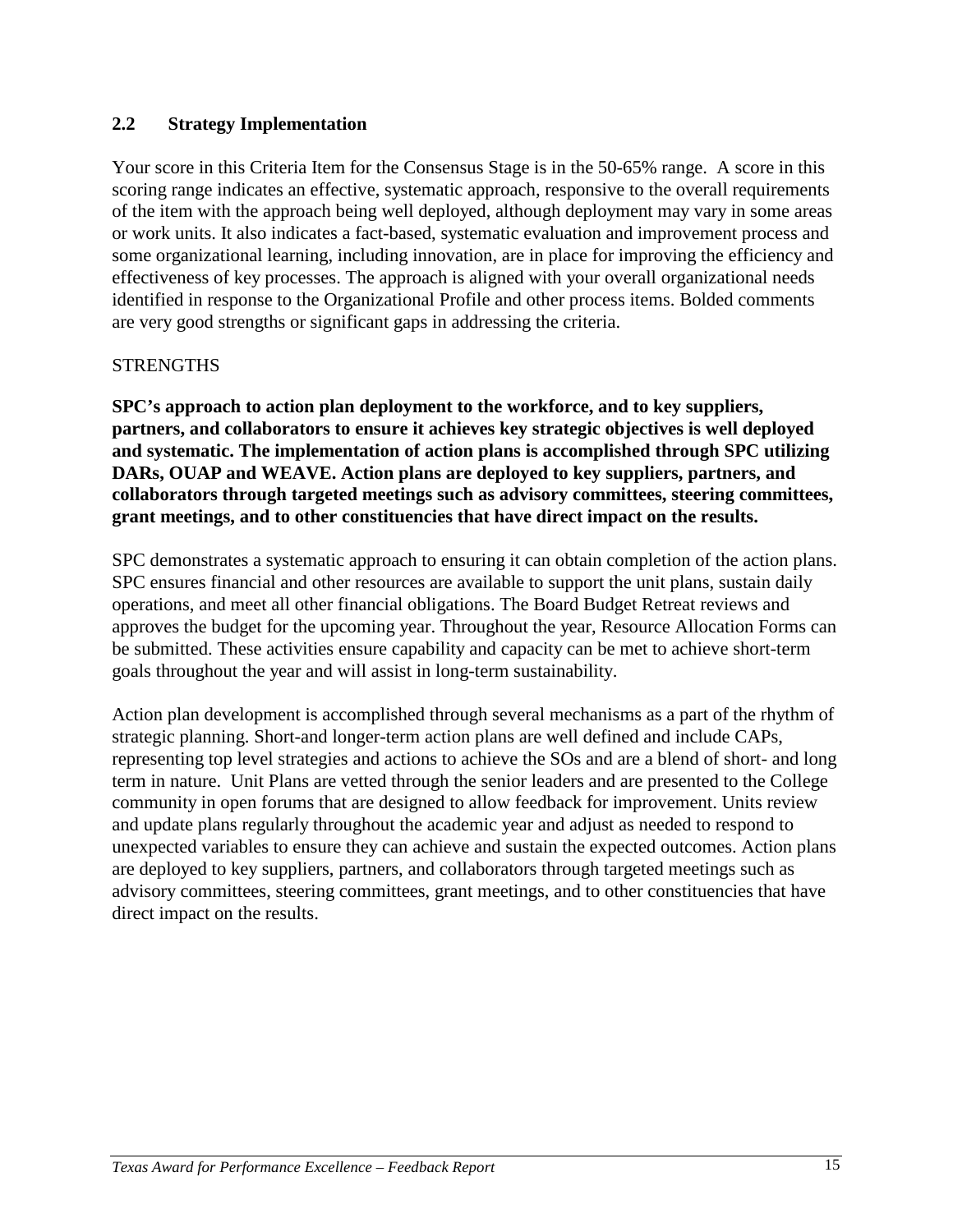**SPC fails to demonstrate clear evidence of organizational learning, tracking and refinement based on analysis and sharing of comparative/competitive data. A robust, systematic approach to tracking and learning from comparative/competitive data may better prepare SPC to determine when to start, accelerate, or discontinue initiatives and aid in achieving their vision of being the best in the nation in Student Success and Performance Excellence.**

**Scoring Range: 65%**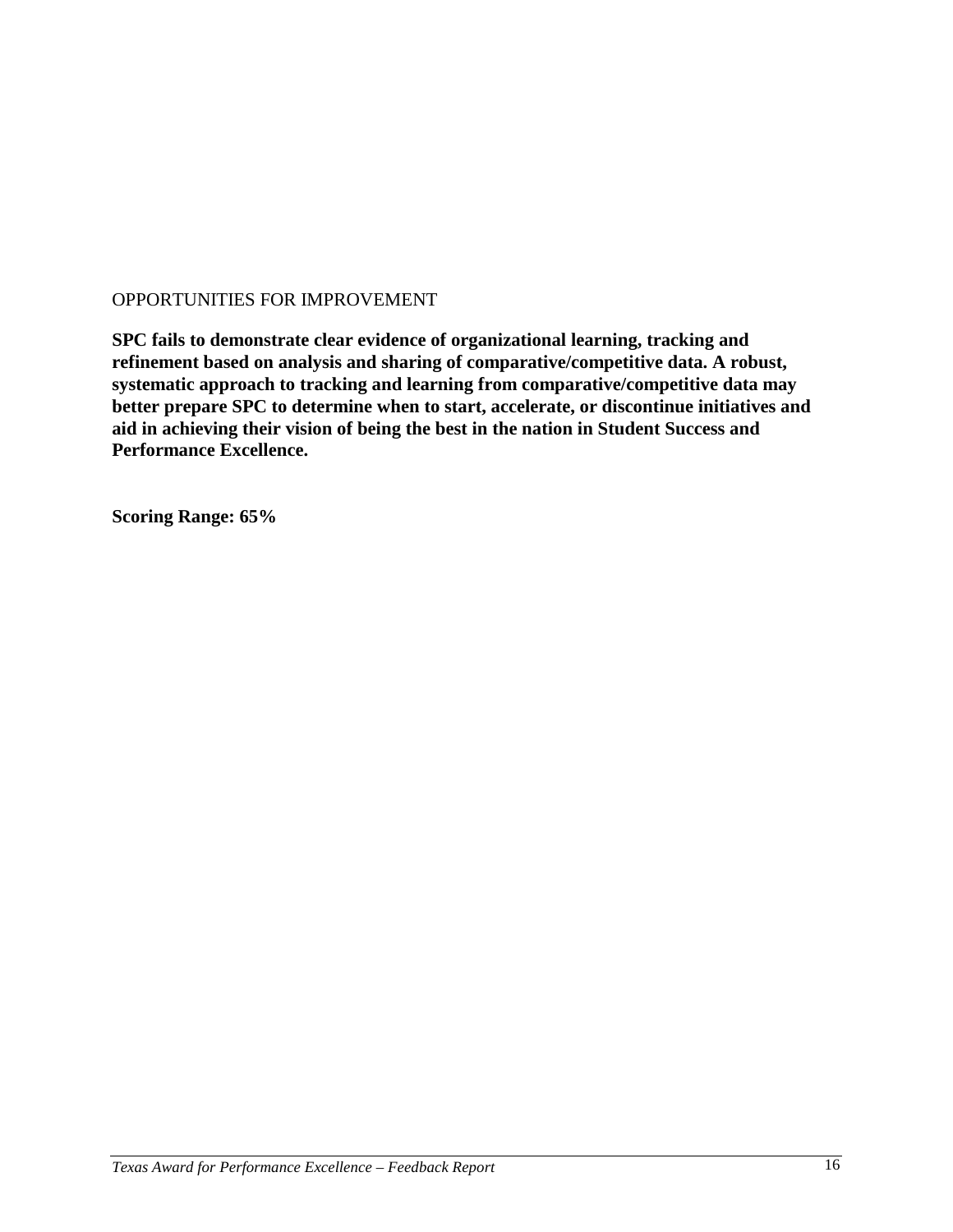# **Category 3 Customer Focus**

## **3.1 Voice of the Customer**

Your score in this Criteria Item for the Consensus Stage is in the 50-65% range. A score in this scoring range indicates an effective, systematic approach, responsive to the overall requirements of the item with the approach being well deployed, although deployment may vary in some areas or work units. It also indicates a fact-based, systematic evaluation and improvement process and some organizational learning, including innovation, are in place for improving the efficiency and effectiveness of key processes. The approach is aligned with your overall organizational needs identified in response to the Organizational Profile and other process items. Bolded comments are very good strengths or significant gaps in addressing the criteria.

#### **STRENGTHS**

**SPC has multiple mechanisms for listening to their customers as depicted in Figure 3.1 which identifies multiple methods for listening to customers and further delineates the phase of relationship, frequency of use and how data is leveraged for process design and feedback. VOC data informs both the environmental scan and SWOT analysis for GTG Planning. Having such an approach helps meet the mission of being the best in the nation at student success and support the values of student first and respect for all.**

For immediate and actionable customer data SPC leverages several methods for six customer segments. These include POC surveys, Feed the Tiger database, and face-to-face interactions. Immediate and actionable customer data supports SPCs ability to address their three strategic critical priorities: Student Success, Principle Centered Leadership, and Performance Excellence while empowering their student population through personal educational growth.

SPC determines student satisfaction and engagement through formal and informal mechanisms. Formal methods include the CCSSE and Noel-Levitz. Information and learning related to student satisfaction and engagement assists the organization in becoming the best in the nation in Student Success and Performance Excellence.

The organization has a defined approach to listen to potential customers through several means. Figure 3.1-1 lists Voice of the Customer Methods that include P-16 dialogue, school visits, social media, and recruitment events. Such an approach demonstrates how the organization values datainformed decision making regarding educational and service offerings.

#### OPPORTUNITIES FOR IMPROVEMENT

**SPC lacks a systematic approach for analysis and evaluation of competitors beyond that of their sister colleges in the ACD. Several competitors including TAMU-SA, UTSA, Our Lady of Lakes, St. Mary's, Trinity and UIW are listed in the organizational profile, however tools for analysis of these competitors are absent. Data regarding local and other competitors is useful in understanding relative comparisons in the local market as well as improving the quality of educational programs and services.**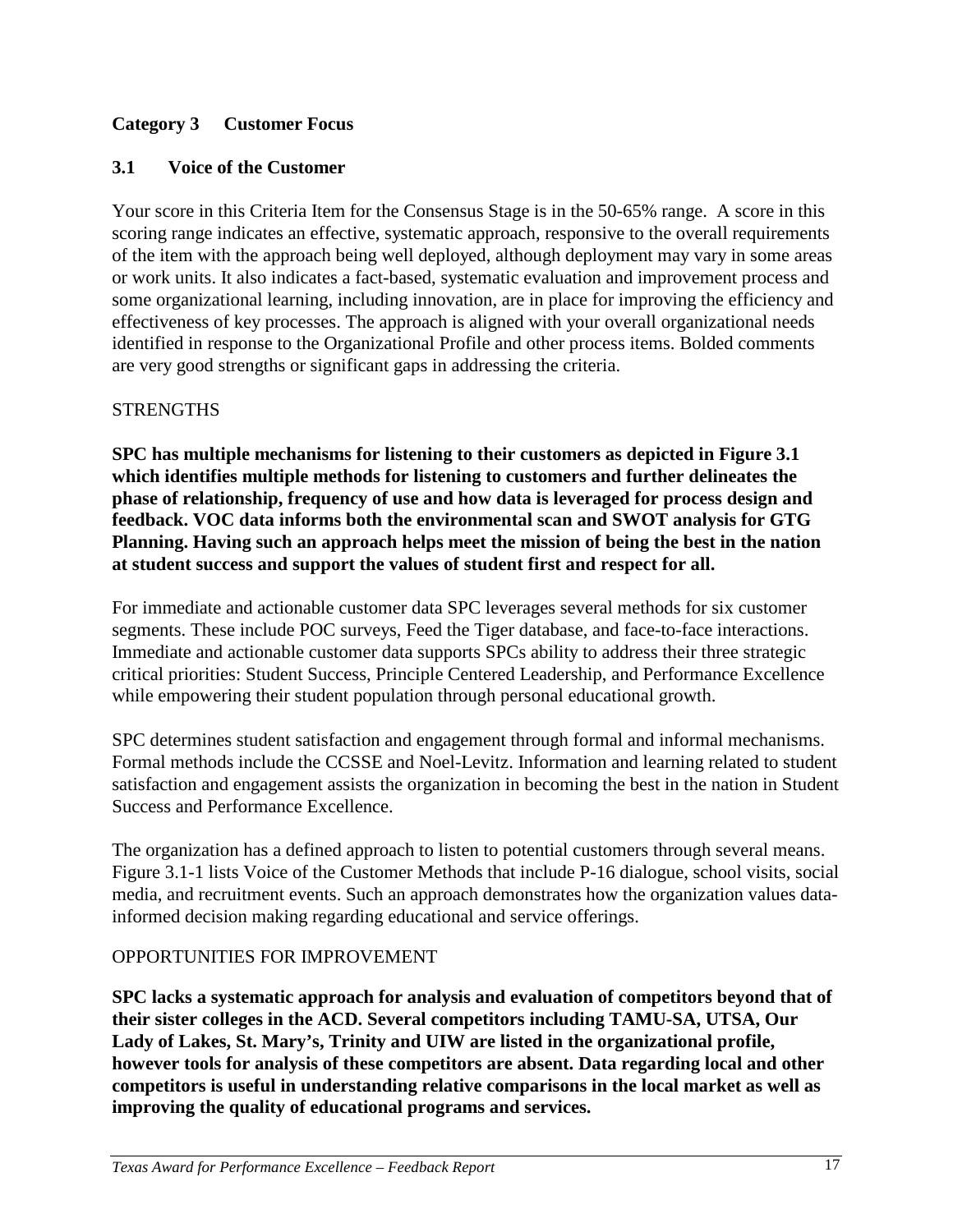Approaches to listening to and collecting data for some customer segments are in early stages of evaluation and improvement. Examples of listening were anecdotal with limited/no systemic approaches for determining actionable information on customer requirements. Listening to the voice of these market segments may provide actionable information to strengthen SPC's competitive position within these segments and may lead to new opportunities that exceed customer expectations.

SPC lacks a systematic approach to using student satisfaction, dissatisfaction, and engagement information to exceed student expectations. Satisfaction information is primarily used to identify areas of underperformance. Exceeding student expectations may help SPC further achieve its vision to be the best in the nation in student success and performance excellence and provide innovation opportunities that mitigate the effect of the national economic situation that continues to threaten funding.

**Scoring Range: 65%**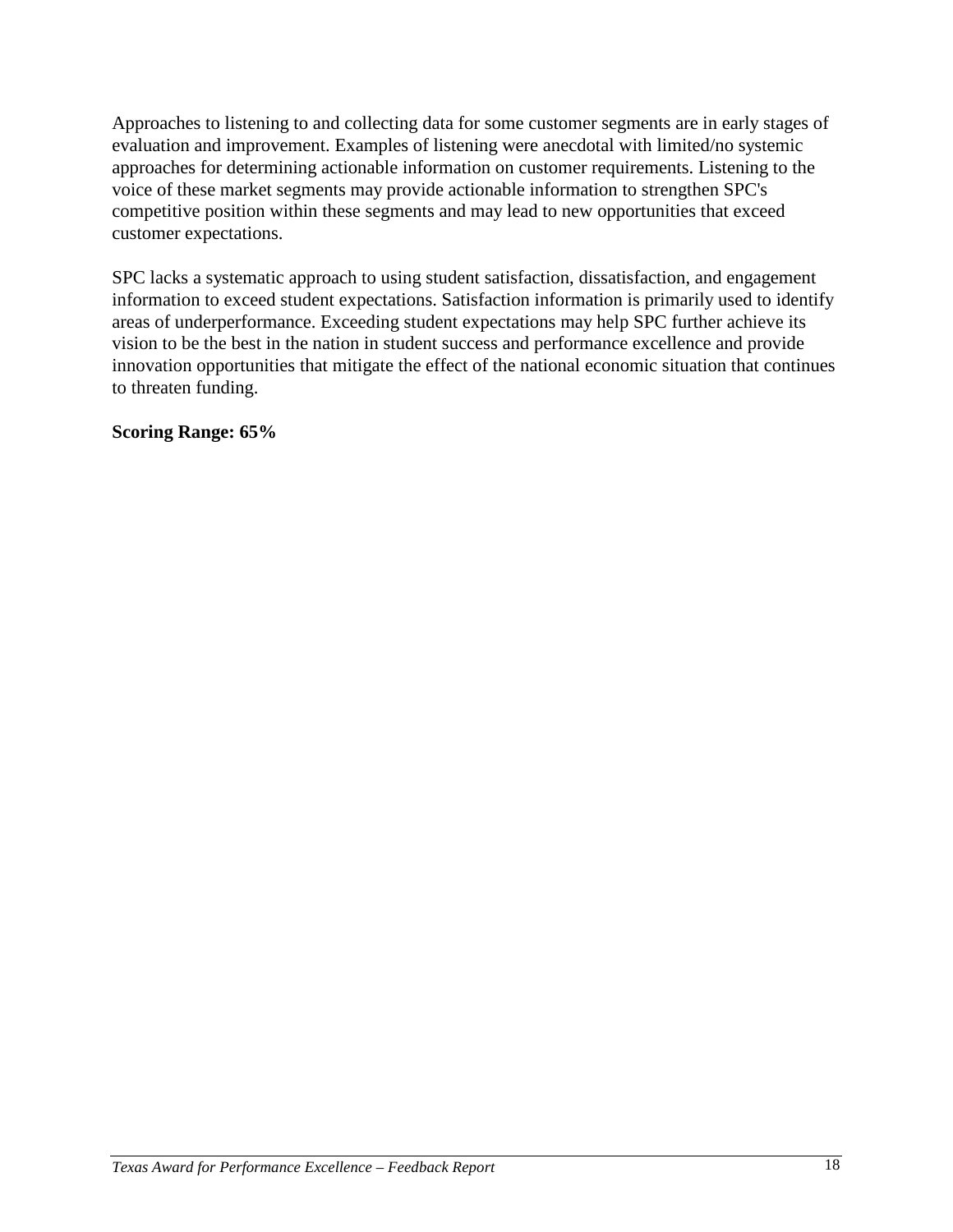# **3.2 Customer Engagement**

Your score in this Criteria Item for the Consensus Stage is in the 50-65% range. A score in this scoring range indicates an effective, systematic approach, responsive to the overall requirements of the item with the approach being well deployed, although deployment may vary in some areas or work units. It also indicates a fact-based, systematic evaluation and improvement process and some organizational learning, including innovation, are in place for improving the efficiency and effectiveness of key processes. The approach is aligned with your overall organizational needs identified in response to the Organizational Profile and other process items. Bolded comments are very good strengths or significant gaps in addressing the criteria.

# STRENGTHS

**SPC has an approach to build and manage relationships with students and other customers, acquire new students and build market share. Figure 3.2-2 identifies methods including College Connection, Upward Bound, Experiential Learning, and personal phone calls. Relationship building helps ensure student success with programs that enrich and support learning and empower personal educational growth.**

**Engagement is informed by VOC and serves as input to strategic planning and subsequently program development. SPC describes a systematic process that addresses multiple segments of students including DC, ECHS and workforce development. An example of learning as a result of this process was the Curriculum Council determining a need for a Vision Care Program. Using engagement of students and customers and VOC helps address the strategic challenge regarding Public Expectation of high performance and reflects a core competency of community engagement.**

SPC manages complaints in multiple ways to enable them to enhance satisfaction and engagement. SPC uses Feed the Tiger, their main website, and the code of conduct process for resolution of complaints. Having a systematic process to manage complaints may reinforce the core competencies of Quality instruction for educational programs, Community engagement and Student engagement.

SPC demonstrates systematic approaches to determining educational program and service offerings for their community. Program and service offerings are driven by transfer school customers, employers, high school students, and transferability needs. Changing requirements are incorporated into the GTG Planning process. A systematic approach to determine program and service offerings helps to provide a strategic advantage in the competitive environment with four sister colleges, local public four-year competitors, local private four-year universities, national competitors, and the military.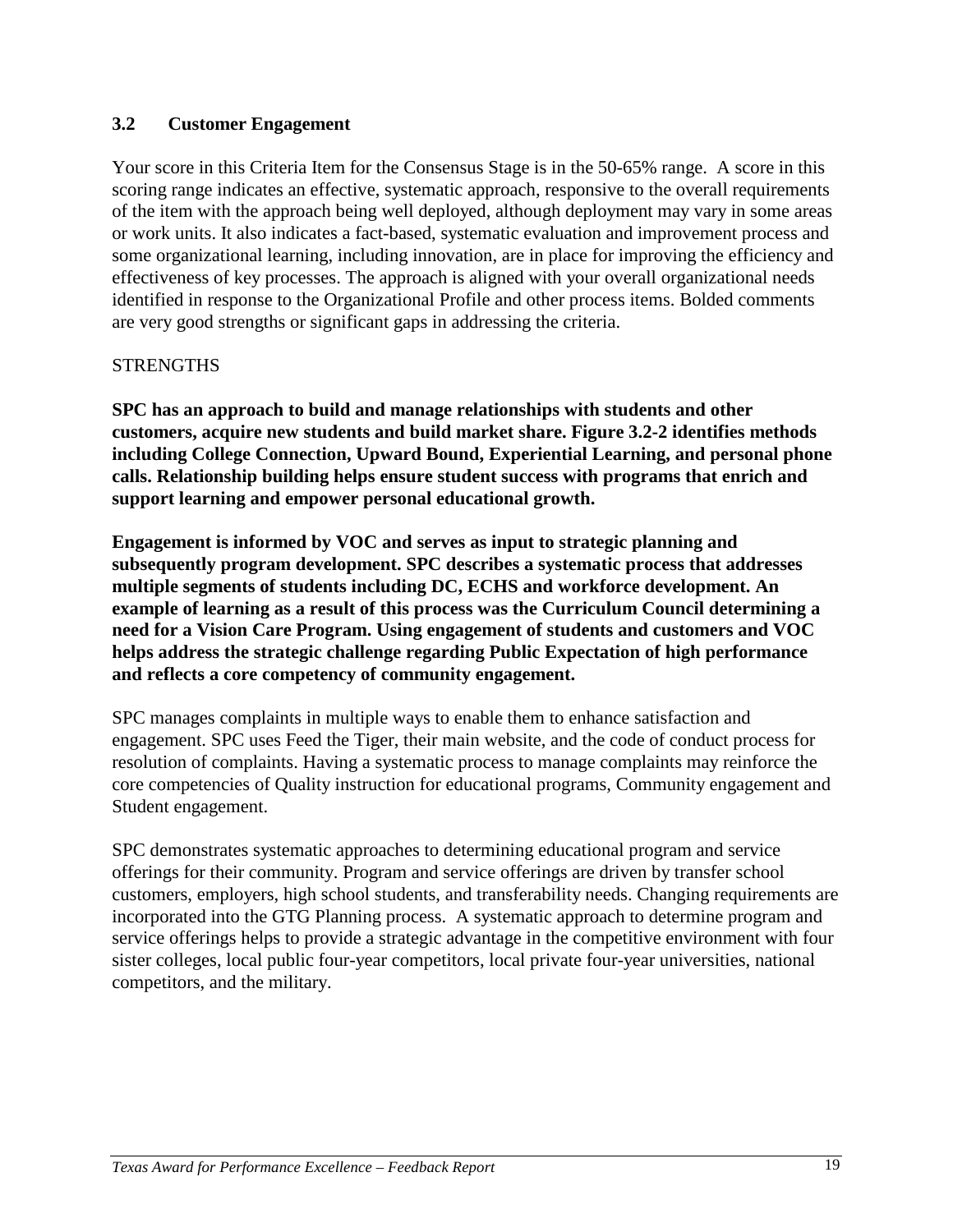**SPC lacks a systematic approach for identifying and meeting the needs of all market segments. Data for some market segments are in the early stages of evaluation and improvement. Being able to leverage information on market segments may help address the strategic challenges of college readiness of incoming students, quality and effectiveness with decreased funding, and online competition.**

SPC lacks a systematic approach to build and leverage relationships with underprepared students. The process to strengthen this relationship is in the early stages of development. Establishing and building relationships with this large segment may help address the strategic challenge of college readiness of incoming students and ensure continued growth in enrollment into the future.

**Scoring Range: 65%**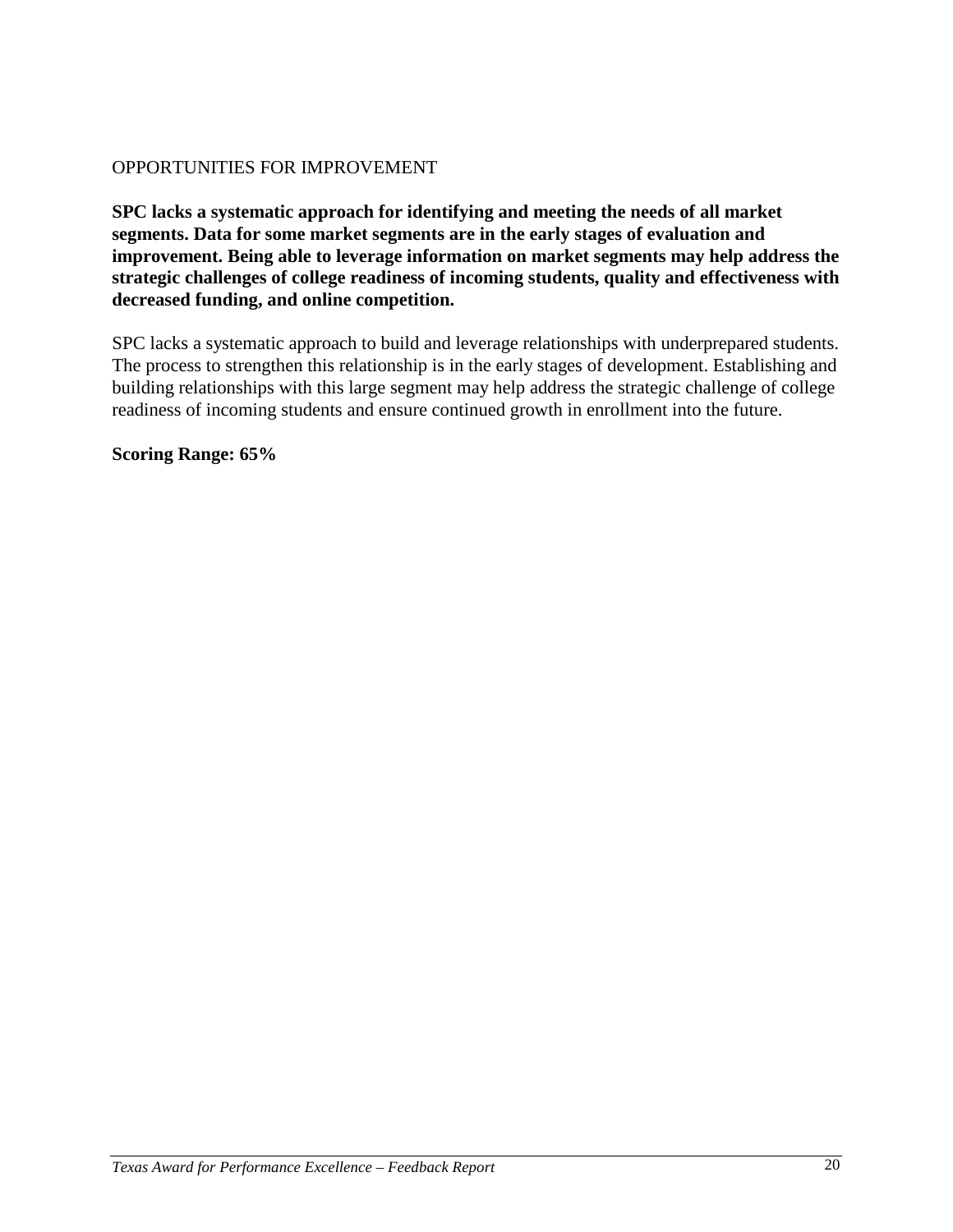# **Category 4 Measurement, Analysis, and Knowledge Management**

# **4.1 Measurement, Analysis and Improvement of Organizational Performance**

Your score in this Criteria Item for the Consensus Stage is in the 50-65% range. A score in this scoring range indicates an effective, systematic approach, responsive to the overall requirements of the item with the approach being well deployed, although deployment may vary in some areas or work units. It also indicates a fact-based, systematic evaluation and improvement process and some organizational learning, including innovation, are in place for improving the efficiency and effectiveness of key processes. The approach is aligned with your overall organizational needs identified in response to the Organizational Profile and other process items. Bolded comments are very good strengths or significant gaps in addressing the criteria.

#### **STRENGTHS**

**SPC appears to have an approach to projecting future performance. As part of the GTG Planning, three factors are used to project future performance including current performance, anticipated impact of the planned initiatives and updated data that allow the organization to understand if other organizations are making faster or slower progress than we had anticipated in our original projections. Systematic processes to effectively project future performance may help SPC in achieve its vision of being the best in the nation in Student Success and Performance Excellence.**

SPC has a systematic approach to reviewing organizational performance which includes the use of department assessment reports, Organization Unit Assessment Reports and college scorecards all of which are aligned to the overall key metrics and strategic objectives of SPC. Systematic approaches to reviewing organizational performance help meet the mission to ''empower our diverse student population through educational growth, ethical decision-making, career readiness, and community leadership''.

SPC has a demonstrated systematic approach that is well deployed for tracking data on daily operations and overall organizational performance including identified key performance indicators. Systematic, effective and well deployed approaches to tracking daily operations and organizational performance ensure that SPC achieves its mission of empowering the student population through personal educational growth, ethical decision making and career readiness.

SPC demonstrates a well deployed and systematic approach to performance review by the governance board. For instance, The College Scorecards with high level key performance indicators are aligned to 3 of the 4 Strategic Objectives at the ACD level. Organizational key measures are driven by Board Policy (F6.1), which focus on Student Success. Key performance measures include enrollment, productive grade rates, course completion, persistence, graduation and degrees and certifications awarded. Performance review by the governance board ensures the organization can fulfill its mission.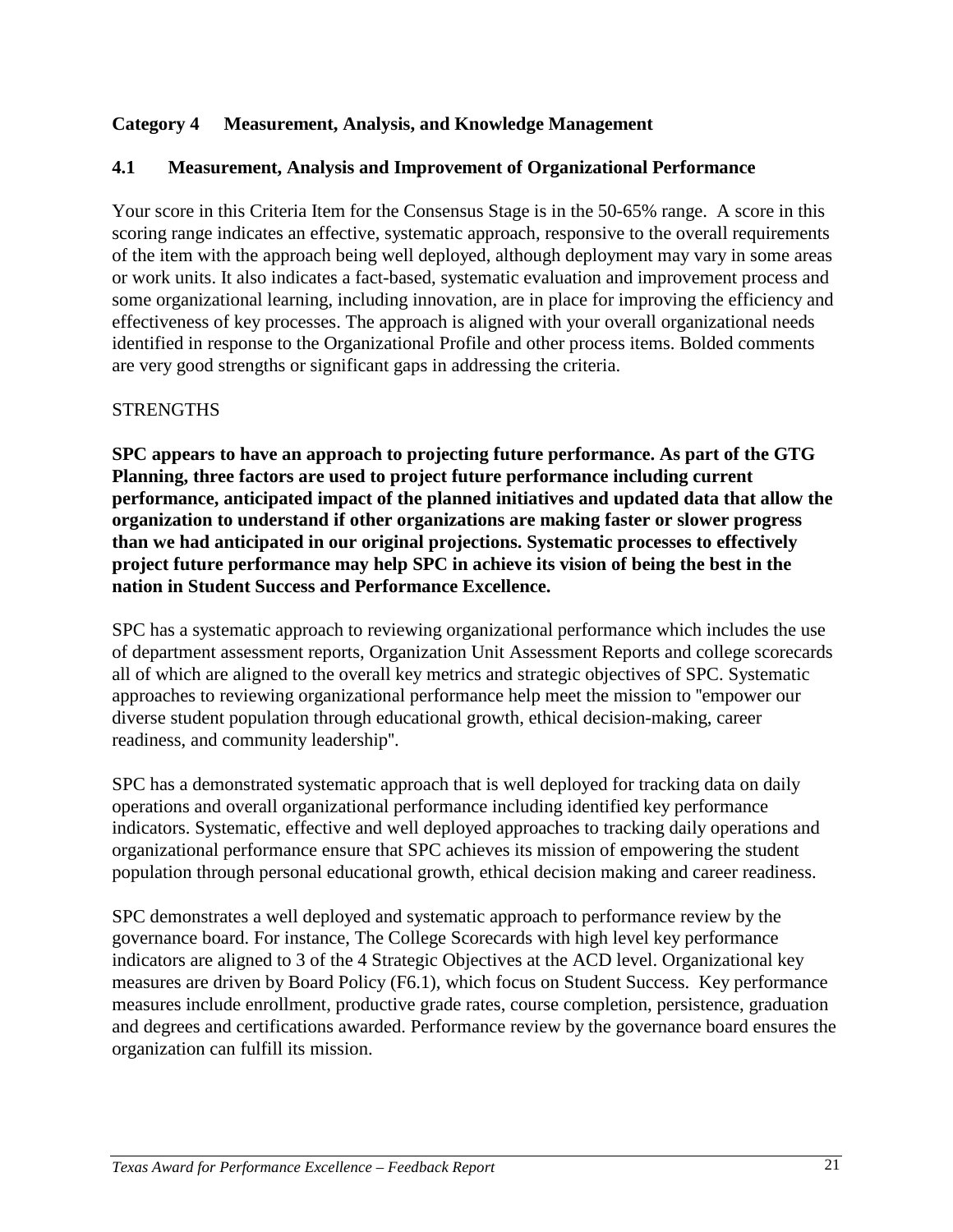**SPC has a systematic process for reviews of departmental, division and organizational key performance indicators. However, it appears that the organization uses WIGS, 4DX and process improvement in 16-week cycles and is limited in how this information is used for learning as an organization or for innovation. While information is shared through multiple meetings and is available, the organization lacks evidence of how performance reviews lead to systematic improvement and innovation consistently across the organization. Refining the approaches to identify priorities for continuous improvement and innovation as a key management tool may enhance SPC's ability to address its strategic challenge on public expectation of high performance.** 

SPC demonstrates the capability to acquire benchmarks and limited comparison data through available state websites for highest performing community colleges in the State but the organization does not acquire national best benchmark data for identified key performance indicators. In addition, the college continues to utilize the averages for both state and Alamo College District performance for setting annual performance goals. Aligning the use of comparisons to high performing community colleges across the state and nation will enhance SPC's ability to drive improvement to achieving its vision of becoming the best community college in the nation.

During the planning process at the campus level, projections for student enrollment and achievement are utilized from the parent organization in collaboration with SPC. However, SPC does not use projection data for most measures outside the top-level results for graduation rates and completion. It was also confirmed that the organization does limited comparisons of actual results to projections. While performance reviews provide opportunities to discuss performance when targets are not met, there is no reconciliation to key action plans or projections. Reconciliation of performance to key action plans may help the organization and aligns with a key value of being data driven and fact based.

**Scoring Range: 60%**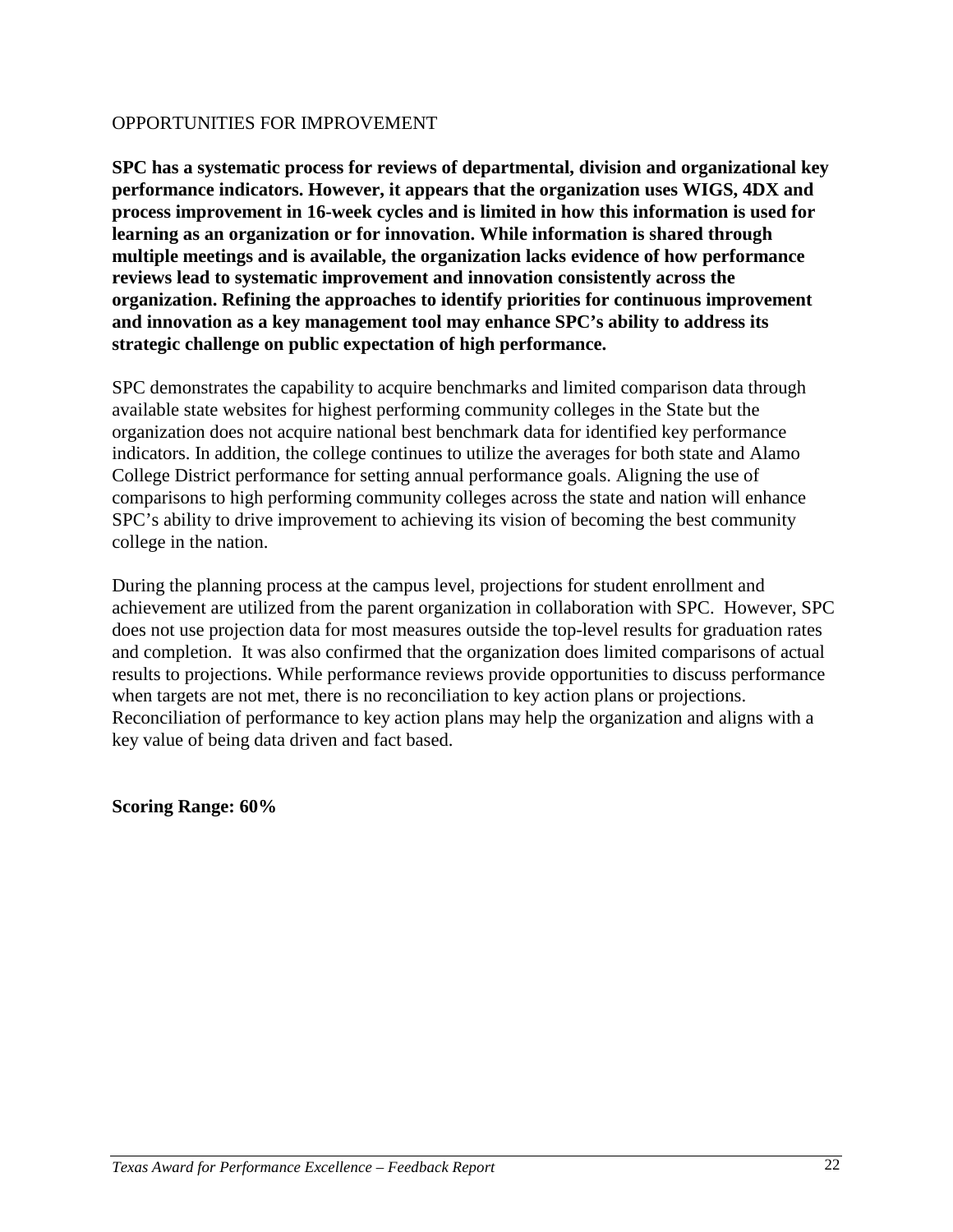# **4.2 Knowledge Management, Information, and Information Technology**

Your score in this Criteria Item for the Consensus Stage is in the 50-65% range. A score in this scoring range indicates an effective, systematic approach, responsive to the overall requirements of the item with the approach being well deployed, although deployment may vary in some areas or work units. It also indicates a fact-based, systematic evaluation and improvement process and some organizational learning, including innovation, are in place for improving the efficiency and effectiveness of key processes. The approach is aligned with your overall organizational needs identified in response to the Organizational Profile and other process items. Bolded comments are very good strengths or significant gaps in addressing the criteria.

# STRENGTHS

**SPC has a systematic approach to verify and ensure the quality of organizational data and information as identified in Figure 4.2-1. Approaches include training, vendor monitoring, audit reports, and hardware recycle policies. These approaches ensure data accuracy, validity, integrity and reliability. A systematic approach to verifying and ensuring the quality of organizational data and information enables SPCs efforts towards living out its value of ''Data-Informed.''**

SPC uses several mechanisms for sharing information about 4DX projects and department level WIGS within the organization. For example, two 4DX Summits are held annually at SPC, one in the fall and one in the spring, to highlight departmental activity and successful initiatives that have been put in place in pursuit of the WIGs. On a semi-annual basis, each ACD College selects a team to present a summary to the Board. Additionally, SPC utilizes Alamo Share, which is a SharePoint server, to share data, improvement ideas, and innovations across SPC and ACD. Systematic processes to sharing improvements enhance SPCs efforts towards being the best in the nation in Student Success and Performance Excellence.

SPC has a systematic process for making needed data and information available in a user-friendly format and timely manner to workforce, suppliers, partners, collaborators, students and other customers. For instance, in support of its knowledge management, technology systems are in place to capture and store information, and then permit retrieval by those that need access to it including shared drives, AlamoShare and Banner. Systematic processes for making needed data and information available enhances the organizations ability to demonstrate the performance excellence component of the Alamo Way.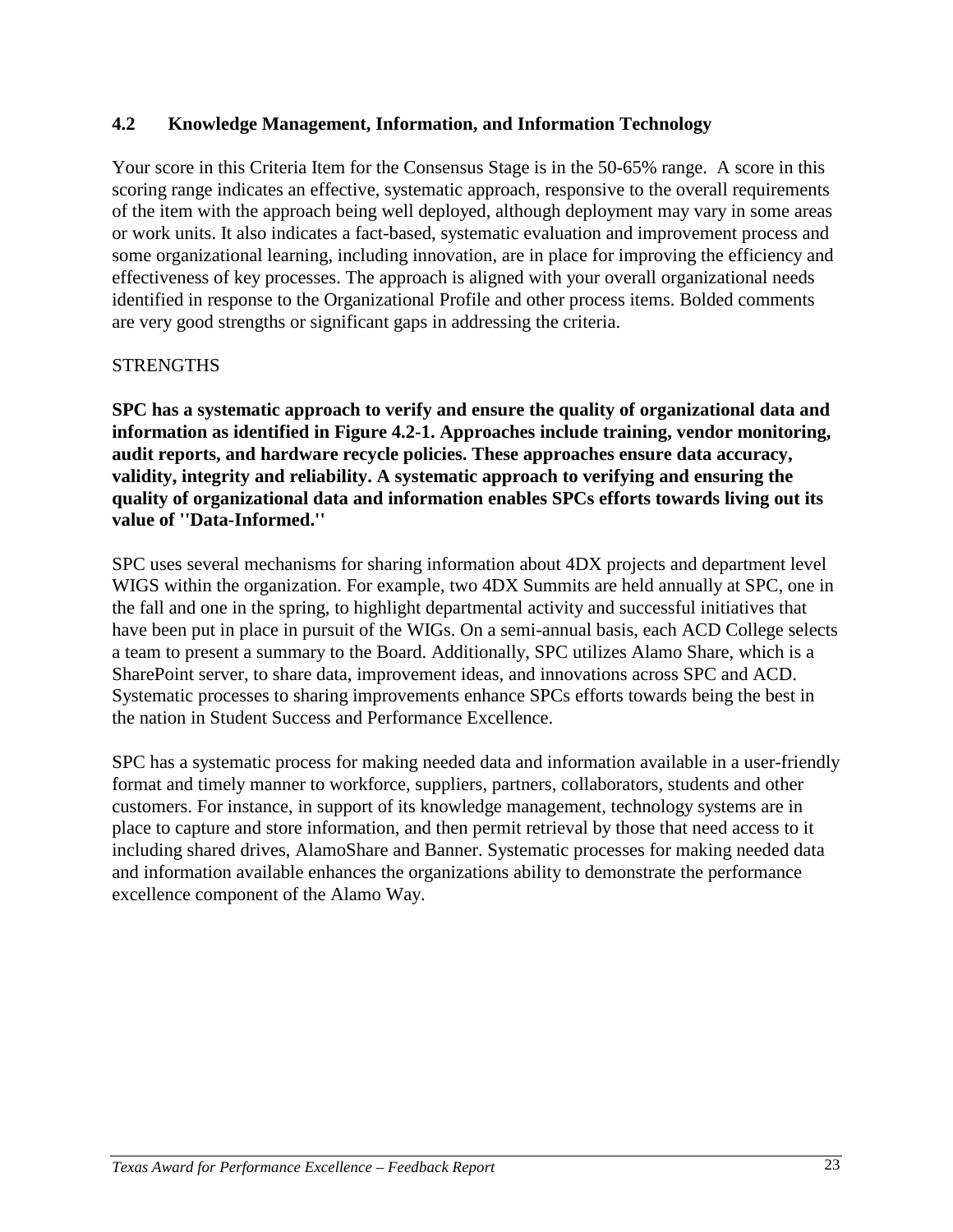**Little evidence was presented on how SPC uses the 4DX and process improvement in 16 week cycles for learning as an organization or for innovation. SPC lacks evidence of how high performing units are both identified and recognized as high performing. It was also clear that departments report on completion of WIGS instead of identifying best practices that can be replicated and standardized to improve performance across the organization. Having a systematic and formal process for identifying high performing units and implementing best practices SPC may enhance its prospects of achieving its vision.**

The processes through which SPC blends and correlates data from different sources to build new knowledge are limited. For example, while Figure 4.2-2 lists several methods on how SPC interacts with data and information, evidence of a systematic approach deployed to all units for leveraging disparate data from multiple data sources to gain new insights was not evident. Developing processes for deepening inquiry into relationships of key metrics to build new knowledge may help SPC as it works to enhance its values on can-do spirit and being data-Informed.

**Scoring Range: 55%**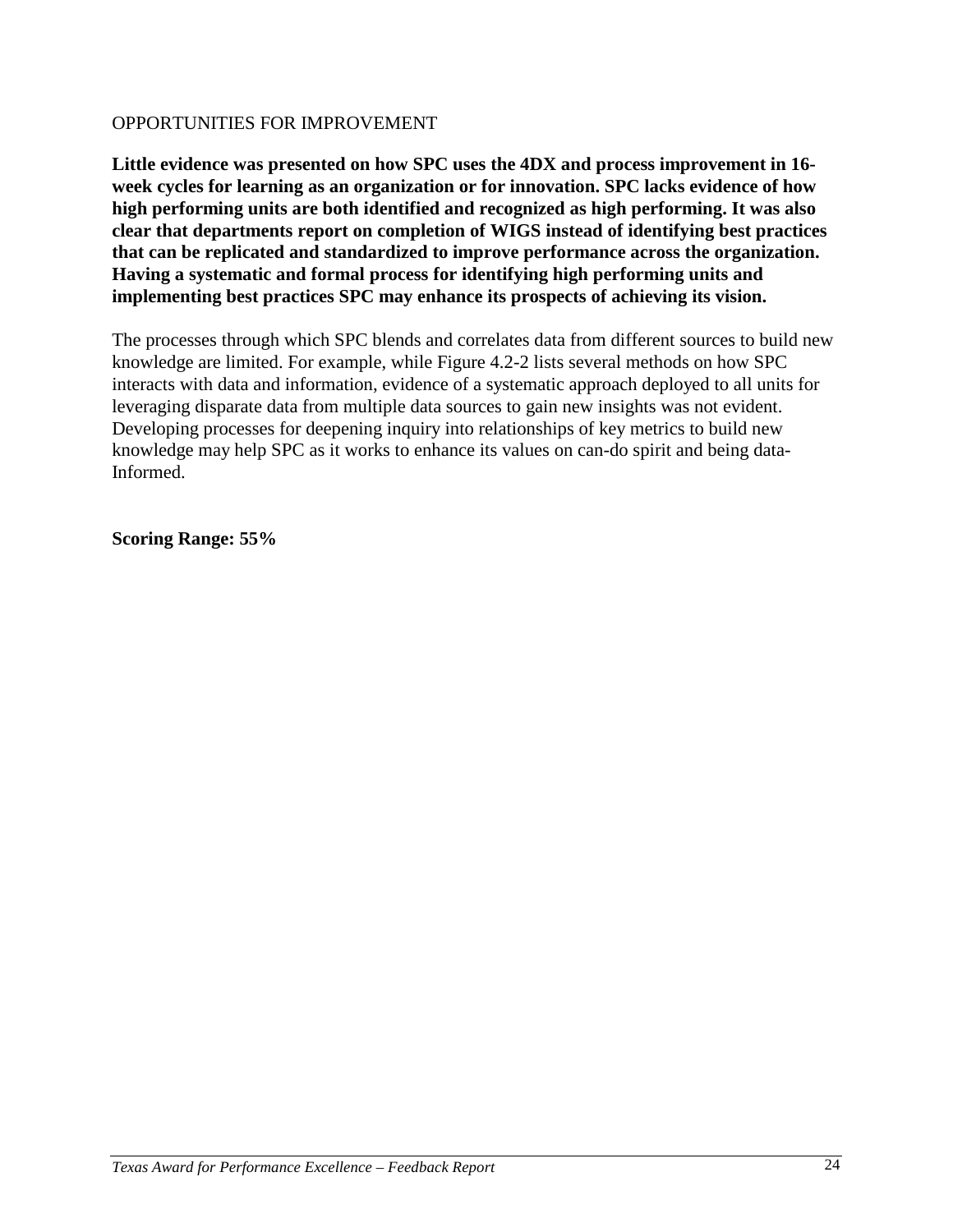# **Category 5 Workforce**

# **5.1 Work Environment**

Your score in this Criteria Item for the Consensus Stage is in the 50-65% range. A score in this scoring range indicates an effective, systematic approach, responsive to the overall requirements of the item with the approach being well deployed, although deployment may vary in some areas or work units. It also indicates a fact-based, systematic evaluation and improvement process and some organizational learning, including innovation, are in place for improving the efficiency and effectiveness of key processes. The approach is aligned with your overall organizational needs identified in response to the Organizational Profile and other process items. Bolded comments are very good strengths or significant gaps in addressing the criteria.

#### **STRENGTHS**

**SPC has an effective, systematic approach to recruiting, hiring, placing and retaining new workforce members to ensure the most appropriate skill set for SPC. As an example, SPC utilizes behavioral based interviewing, a screening committee, series of interviews, and demonstration of skills for varied positions. After employees are hired, SPC has various mechanisms to engage with staff to pulse engagement such as 90 Day evaluation, Chat with the Chancellor, New Employee Orientation, and New Faculty Preparation. Accomplishing these mechanisms ensures that SPC can provide quality instruction for their educational programs.**

SPC has multiple mechanisms for addressing changes in capability and capacity across the organization. A few noted methods include various means of communication, cross training, development and team work via the ADKAR model. Additionally, SPC integrates capability and capacity needs with budget and enrollment projections. This enables the organization to achieve the goal of the Alamo Way to ''Always Inspire and Always Improve.''

SPC provides key benefits and services to its workforce as illustrated in Fig 5.1-2 which are guided by HR policies and supported by the ACD Board. As an example, SPC provides employees guidance to make healthy decisions via exercise, ergonomic furniture, wellness fairs, and dedicated breaks. Additionally, the Wellness Committee provides various offerings in addition to many recreational activities open to the entire workforce. A healthy and engaged workforce may enable SPC to achieve its ultimate vision.

SPC has a systematic approach to ensure workplace health, security, and accessibility. As an example, SPC has a Wellness Committee, Employee Assistance Program, and a Health and Fitness Center to support workplace health. In addition, SPC has a 24/7 college police department that addresses workplace security.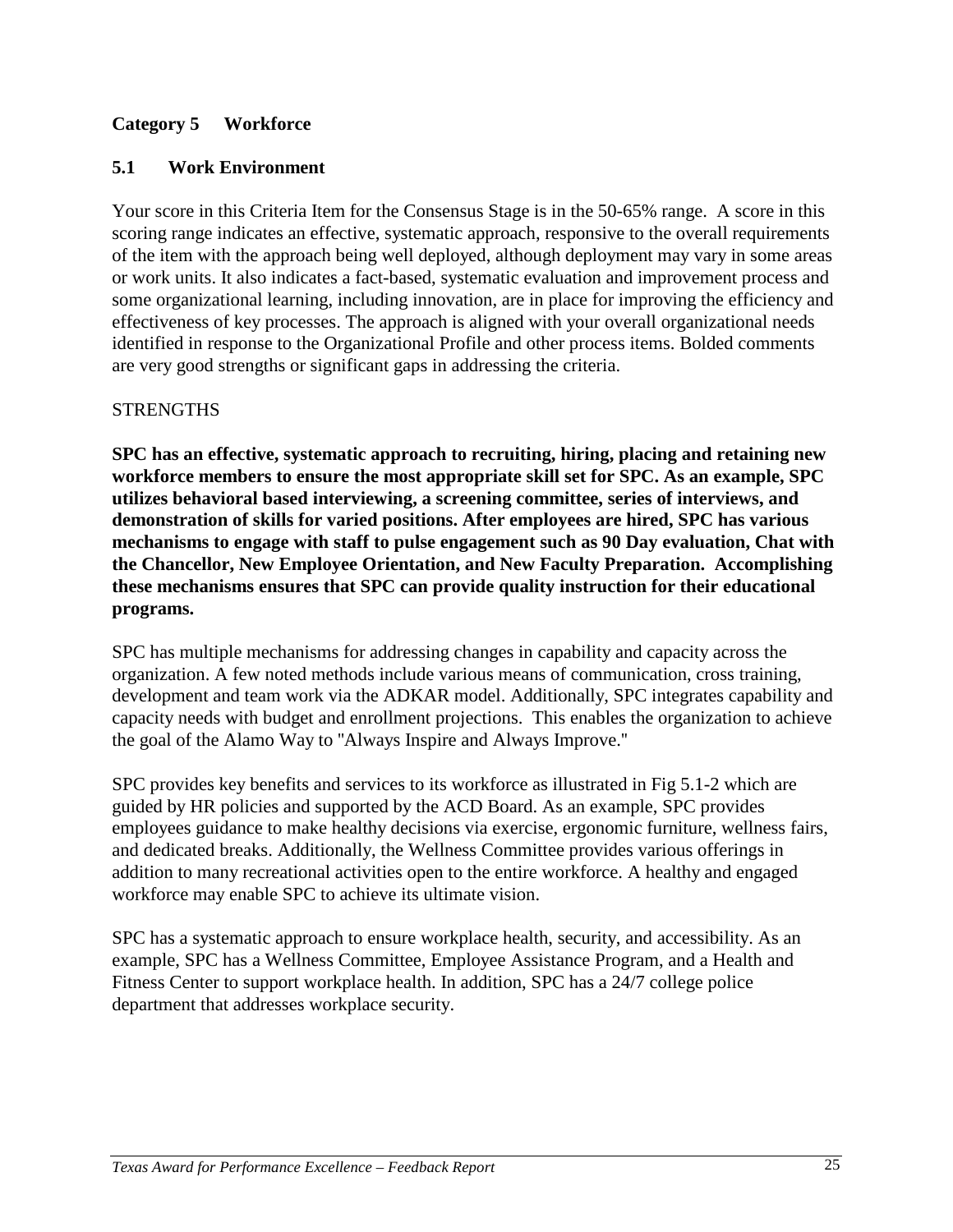**SPC lacks a systematic process to determine if the college-wide capability and capacity needs of its workforce are fully deployed for unplanned events, workforce growth, and changes in organizational offerings. As an example, when asked how leaders prepared the workforce for changing capability and capacity needs, leaders were unable to articulate a systematic process. Outlining and deploying processes to ensure that capability and capacity needs are met may more effectively support SPC's MVV and Core competencies. This may also aid in supporting its ability to meet customer expectations and organizational goals.**

There is limited evidence SPC systematically tracks and ensures that the workforce represents the diverse ideas, culture, and thinking of their community and student composition. The examples given, did not exhibit assurance that potential workforce members are consistently and systematically screened and identified to ensure alignment to the overall desired culture to include the values, thinking, community involvement, and core competencies as defined by the college. Ensuring full deployment, refinement and integration of these hiring processes across all departments with no significant gaps may ensure adequate fit for all workforce members, accomplishment of organizational work and ensure support of SPCs Core Values.

**Scoring Range: 60%**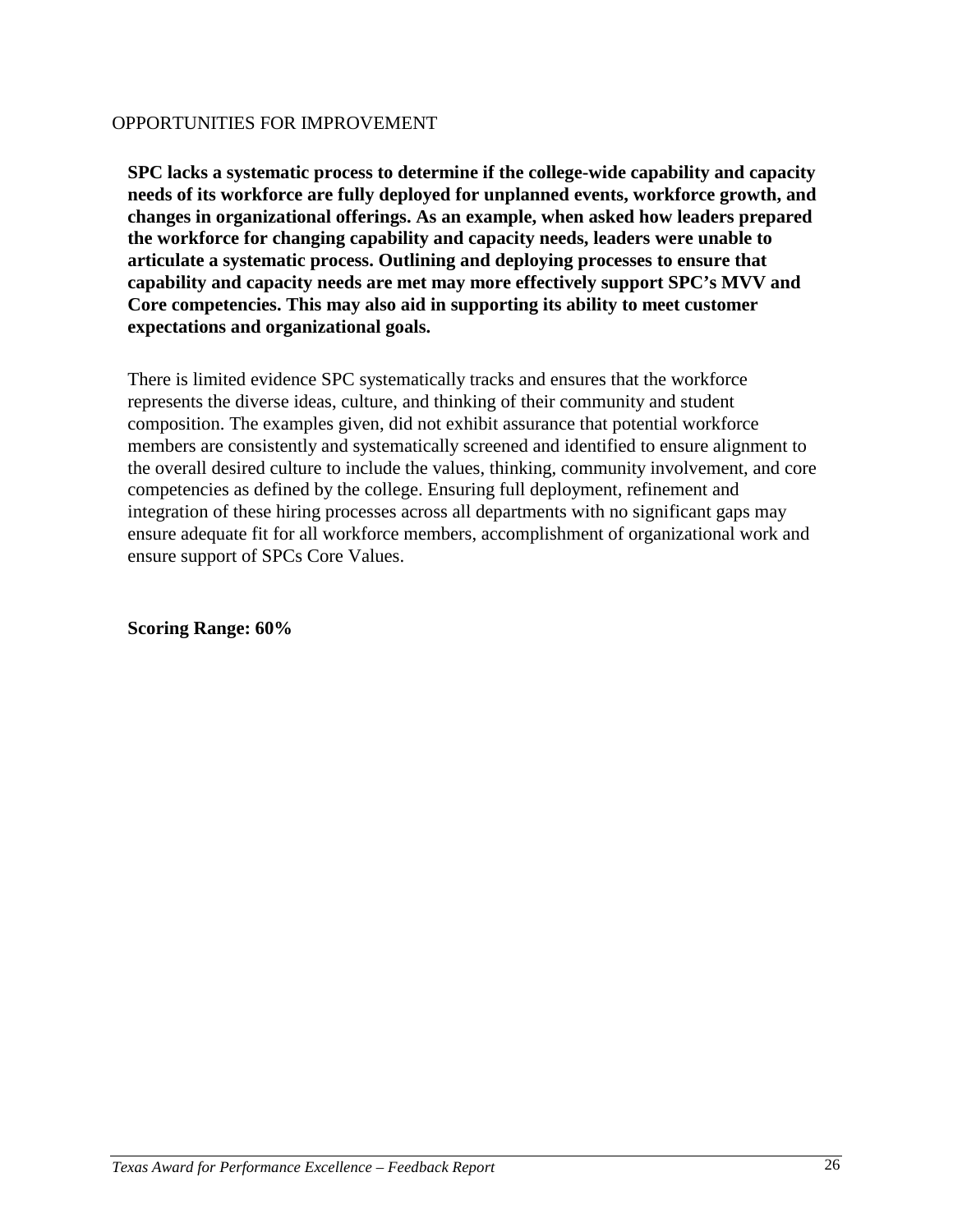# **5.2 Workforce Engagement**

Your score in this Criteria Item for the Consensus Stage is in the 50-65% range. A score in this scoring range indicates an effective, systematic approach, responsive to the overall requirements of the item with the approach being well deployed, although deployment may vary in some areas or work units. It also indicates a fact-based, systematic evaluation and improvement process and some organizational learning, including innovation, are in place for improving the efficiency and effectiveness of key processes. The approach is aligned with your overall organizational needs identified in response to the Organizational Profile and other process items. Bolded comments are very good strengths or significant gaps in addressing the criteria.

# STRENGTHS

**SPC appears to have a systematic approach for formally assessing workforce engagement. The organization formally assesses workforce engagement annually via the PACE survey for all staff. Other mechanisms include monitoring through performance indicators, regular staff meetings in each unit and through workforce involvement in the community.**

SPC appears to have a systematic approach for assessing high performance of the workforce. As an example, the workforce performance management system includes 180-degree feedback, 9-box performance plans (9PP), and staff progress reviews. Having the capability to understand high performance levels internally may allow SPC to drive greater levels of workforce engagement and performance towards achieving their vision and accomplishing their mission.

SPC outlines an approach to assess the effectiveness of their learning and development system as evidenced by the Kirkpatrick's four-level training evaluation model within the academic areas of the workforce. SPC has a learning and development system designed to assess and improve the capability to successfully achieve stated objectives and for each member of the workforce to achieve their full potential.

SPC demonstrates systematic, well deployed and effective approaches to engaging workforce which translate to their expectations for high performance work. The principles of the Alamo Way - Always Inspire; Always Improve, support and engages employees around its three critical Priorities: Student Success, Principle Centered Leadership, and Performance Excellence. The new and innovative Staff Progress Review (SPR) and Faculty 180 are key methods used to support high performance and engagement of the workforce. Career progression is managed through the Alamo Talent Management System (TMS) that is available to the workforce and facilitates career planning and development. This allows the ability to create talent strategies and talent pools based on learning, performance measures, and results.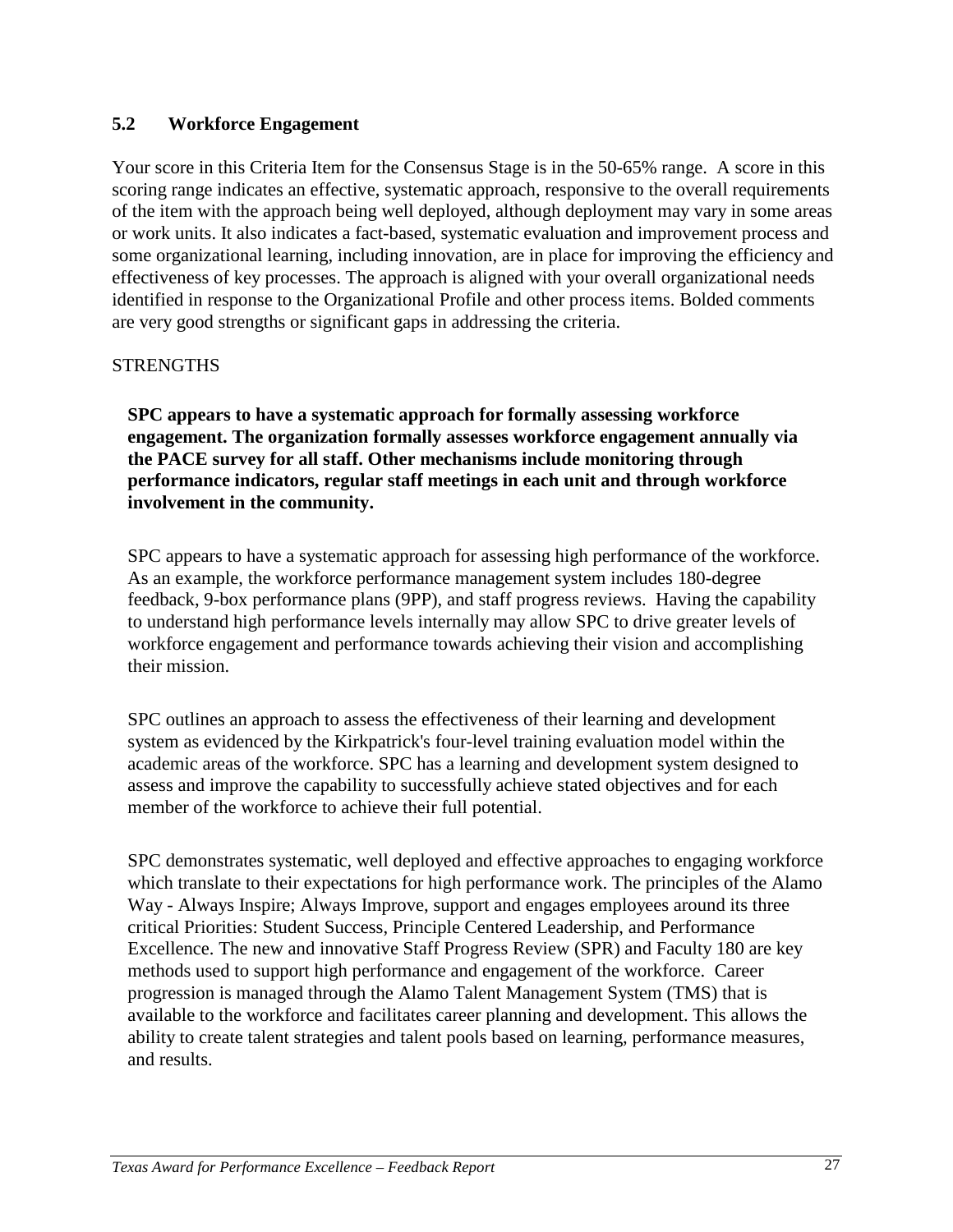**SPC is in the early stages of a systematic approach to determining and assessing key drivers of workforce engagement outside of the PACE Survey. Many leaders assumed that the tool identified the key factors rather than understanding the process to identify and validate the key drivers for the workforce on the St. Phillips and Southwest campuses. Clearer understanding of engagement assessments and verification of reliability of the PACE tool may support an appropriate focus to the priorities related to workforce engagement. Furthermore, ensuring high engagement with all workforce member may aid in fostering high performance and engagement with leaders. In turn, this will further align with the organizations MVV, Core Competencies, and engagement elements.**

SPC does not evaluate the effectiveness of the PACE engagement survey after cycles of review. For example, representatives stated that the survey lacks reliability and may not provide data that supports the needs of the organization. Thereby, analyzing PACE results may limit the ability to provide robust and adequate data to address the organizations needs from a workforce standpoint. As an example, the SPC team communicated that they are unable and/or do not assess workforce absenteeism, retention, safety and productivity alignment with engagement results. Action plan analysis regarding the effectiveness and reliability of the engagement survey tool (or alternate tools) may better enhance the overall effectiveness of the process and survey.

**Scoring Range: 65%**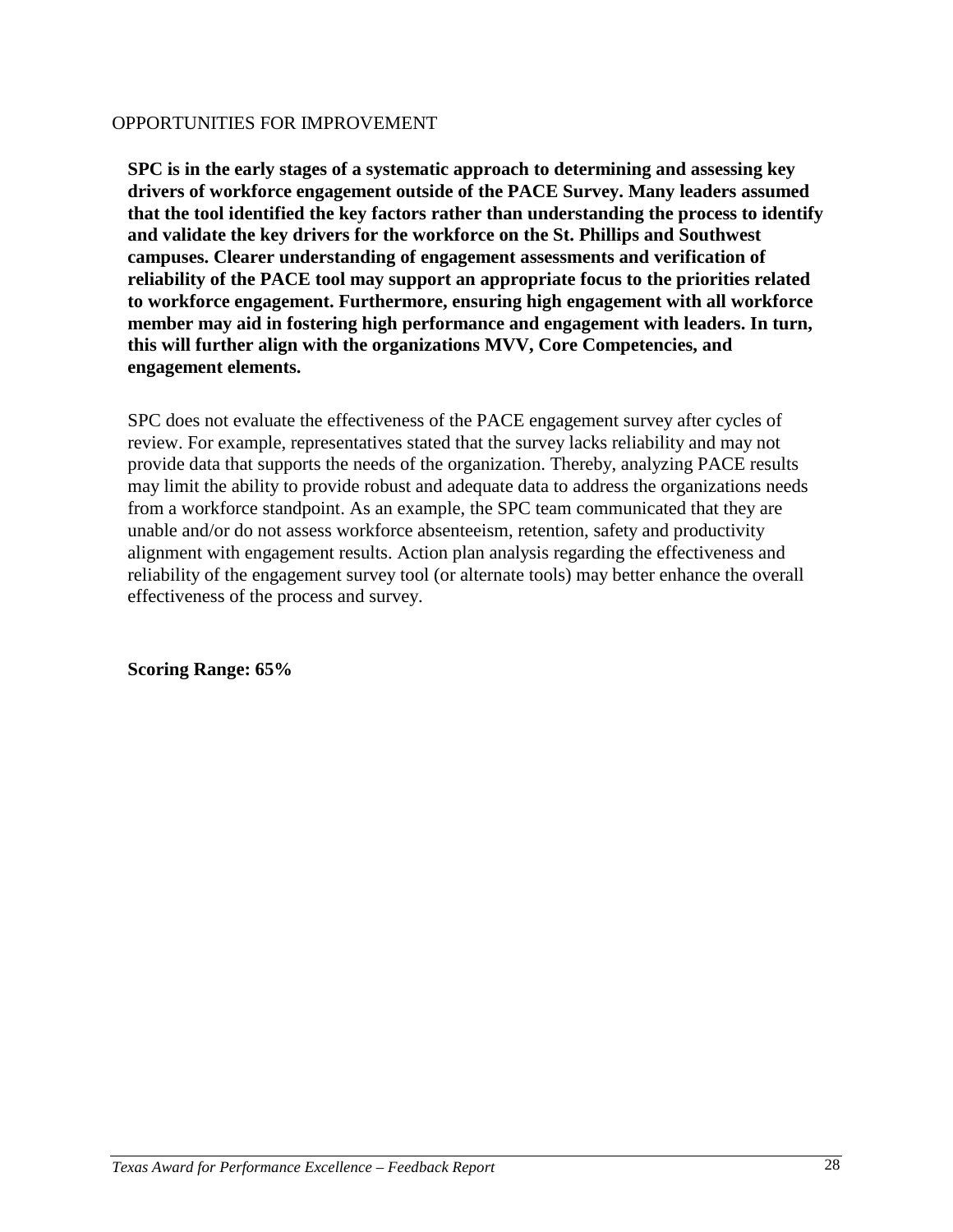# **Category 6 Operations**

#### **6.1 Work Processes**

Your score in this Criteria Item for the Consensus Stage is in the 50-65% range. A score in this scoring range indicates an effective, systematic approach, responsive to the overall requirements of the item with the approach being well deployed, although deployment may vary in some areas or work units. It also indicates a fact-based, systematic evaluation and improvement process and some organizational learning, including innovation, are in place for improving the efficiency and effectiveness of key processes. The approach is aligned with your overall organizational needs identified in response to the Organizational Profile and other process items. Bolded comments are very good strengths or significant gaps in addressing the criteria.

#### **STRENGTHS**

**SPC has a clearly defined approach to assessing key work processes as depicted in Figure 6.1-3. To ensure operational requirements are understood, input is gleaned from key stakeholders and are taken into consideration the organization has deployed a PDM approach to process design. Regulatory and accreditation requirements are also taken into consideration as well. By designing processes systematically, SPC may be able to continue to pursue its vision of becoming the best in the nation.**

SPC has a well-defined and systematic approach to improving work processes to increase student learning, improve educational programs and services as well as the performance of the key work processes. Through the 4DX and use of department identified WIGS each semester, SPC may be able to reduce variability and is consistent with the Alamo Way.

SPC promotes a standard of quality and performance which are reviewed weekly at department, division and organization level meetings and demonstrates a consistent approach to understand current levels of performance. In addition, two-way communication between senior leaders and process owners provide an avenue to quickly and effectively address process challenges and identify interventions through the 4DX and FOCUS-PDCA process. The unifying focus is consistent commitment and may lead to ensuring student success.

SPC leverages a streamlined process to determine the need to design or redesign a new educational program, service or work process. This begins during the GTG Planning based on data compiled from working sessions held during plan development incorporating input from the Deans Workforce meetings, Curriculum Council, Advisory Committees, employers, faculty, community, or voice of the customer input. Embracing the input of key constituents allows the organization to align its work and focus on the ultimate achievement of its mission.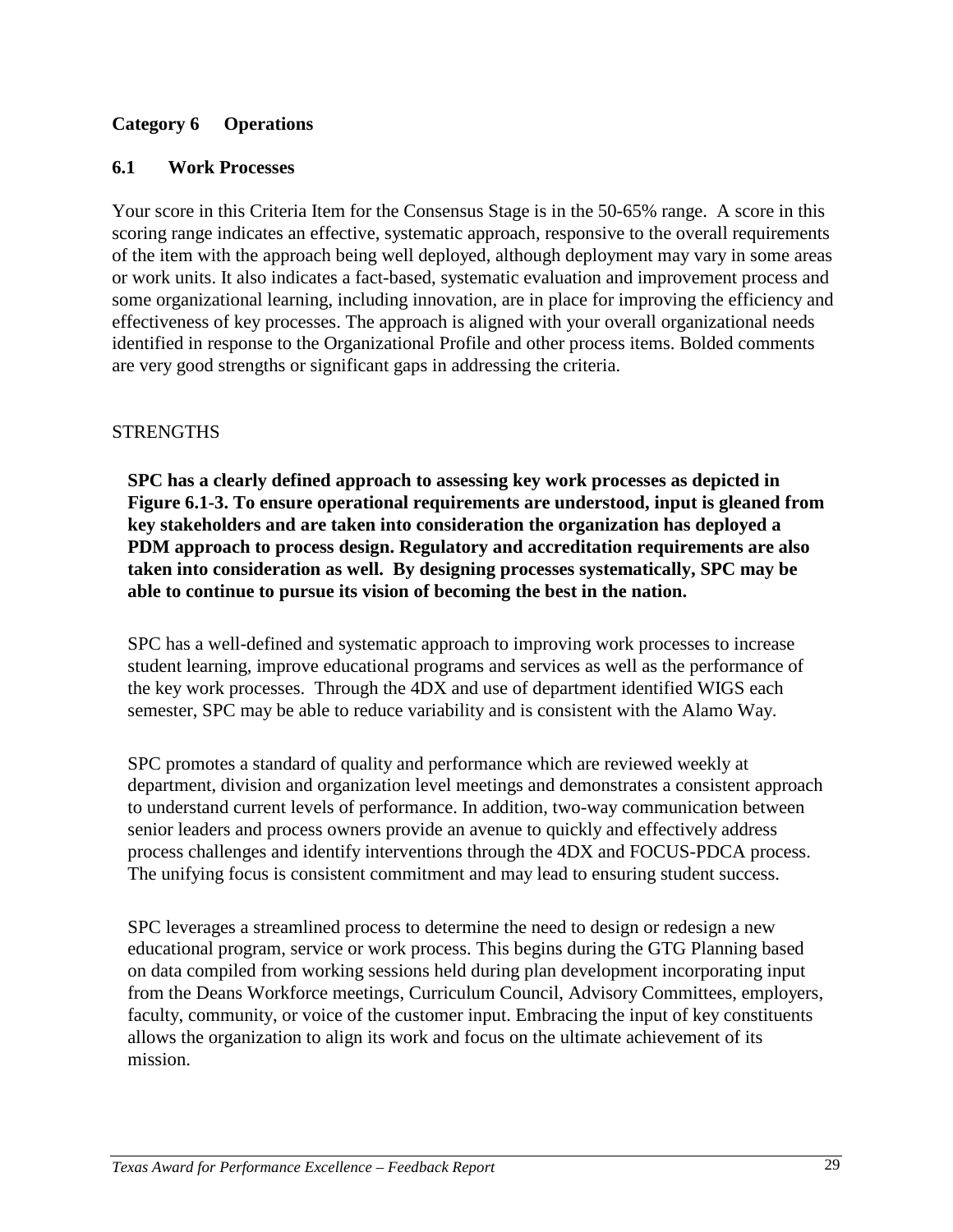**SPC lacks a fact-based systematic process for determining actionable information related to rating risk and when to discontinue an innovation to enhance support of a higher priority opportunity. Stronger evaluation, integration and prioritization of innovation feedback could assist SPC with targeted allocation of resources and more likelihood of a higher ROI.**

SPC lacks a systematic approach for evaluating and improving process performance for services provided by their parent organization. SPC receives services from 23 departments of District Support Operations (DSO). Meeting optimal performance levels, from these external departments, can be critical to delivering quality educational programs, services, increasing customer value and may integrate SPCs current and future overall organizational success.

**Scoring Range: 60%**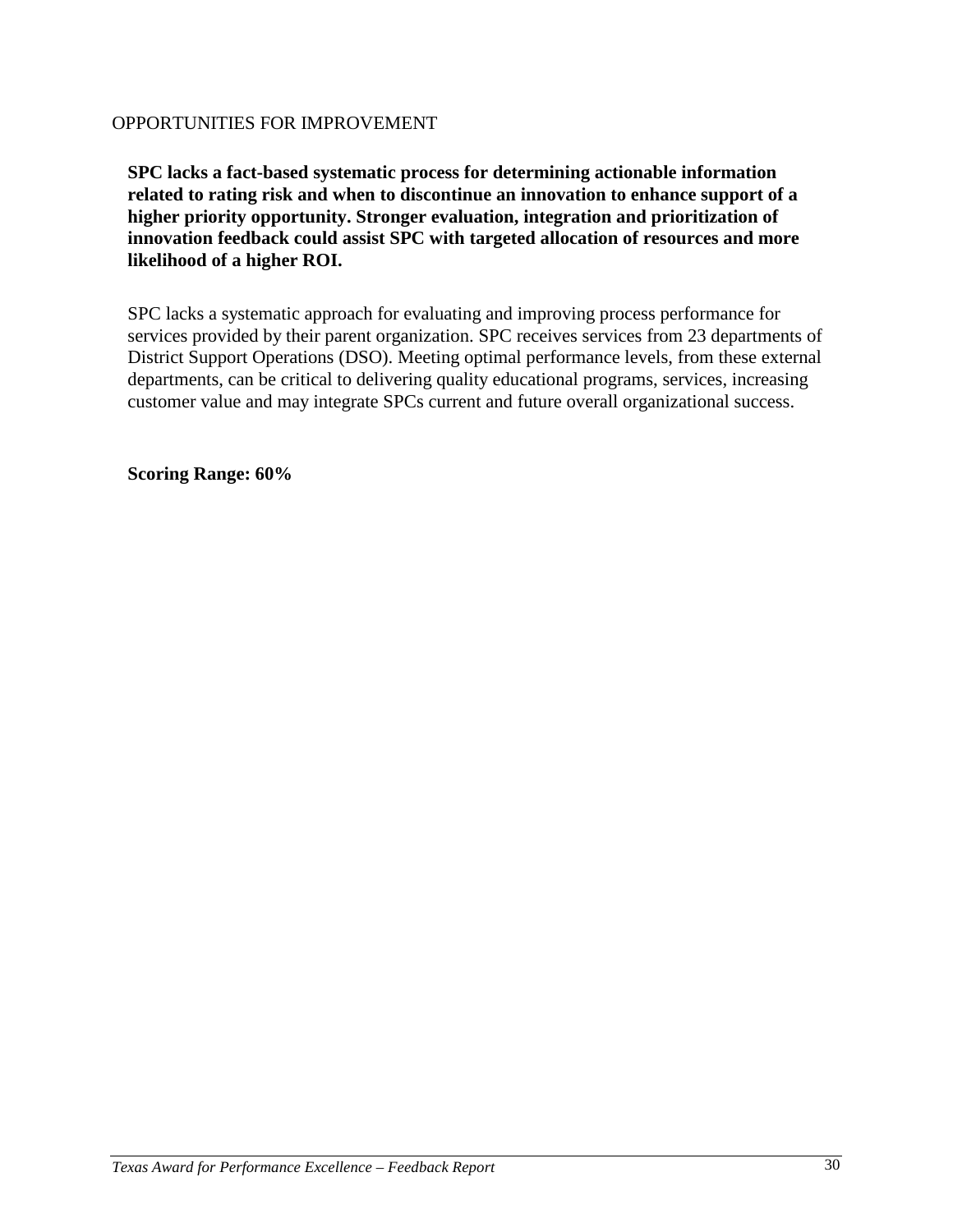# **6.2 Operational Effectiveness**

Your score in this Criteria Item for the Consensus Stage is in the 50-65% range. A score in this scoring range indicates an effective, systematic approach, responsive to the overall requirements of the item with the approach being well deployed, although deployment may vary in some areas or work units. It also indicates a fact-based, systematic evaluation and improvement process and some organizational learning, including innovation, are in place for improving the efficiency and effectiveness of key processes. The approach is aligned with your overall organizational needs identified in response to the Organizational Profile and other process items. Bolded comments are very good strengths or significant gaps in addressing the criteria.

#### STRENGTHS

**SPC demonstrates a systematic approach to preparedness for disasters and emergencies. Over the past several years the organization has provided numerous safety trainings including NIMS, FEMA, Active Shooter and the BAT Team. Business Continuity Planning and a fully redundant disaster recovery planning enables SPC to be readily available to serve their customers and community in times of tragedy or natural disaster.**

SPC usage of ERM software for tracking and reporting accident and injury trends help identify areas of greatest need. SPC works with those potential high-risk areas to develop best practice solutions and provide preventative training. Keeping track of safety incidents may help ensure a safer working and learning environment.

The Network Assurance Task Force (NATF) is an effective systematic approach for ensuring the availability of operational and academic data for the organization. Having a tested disaster recovery plan for data ensures availability of critical information in the face of a large-scale emergency.

# OPPORTUNITIES FOR IMPROVEMENT

**Cost control processes are in early stages of systematic evaluation, analysis and improvement for SPC. While SPC budgets by allocation, SPC is facing funding challenges in the near future. Cost control examples were generally isolated and driven primarily by budget cuts and lacked a coordinated approach. A more robust cost control strategy may lead to a deeper understanding of how to meet the strategic challenge of economic changes and more effective operations.**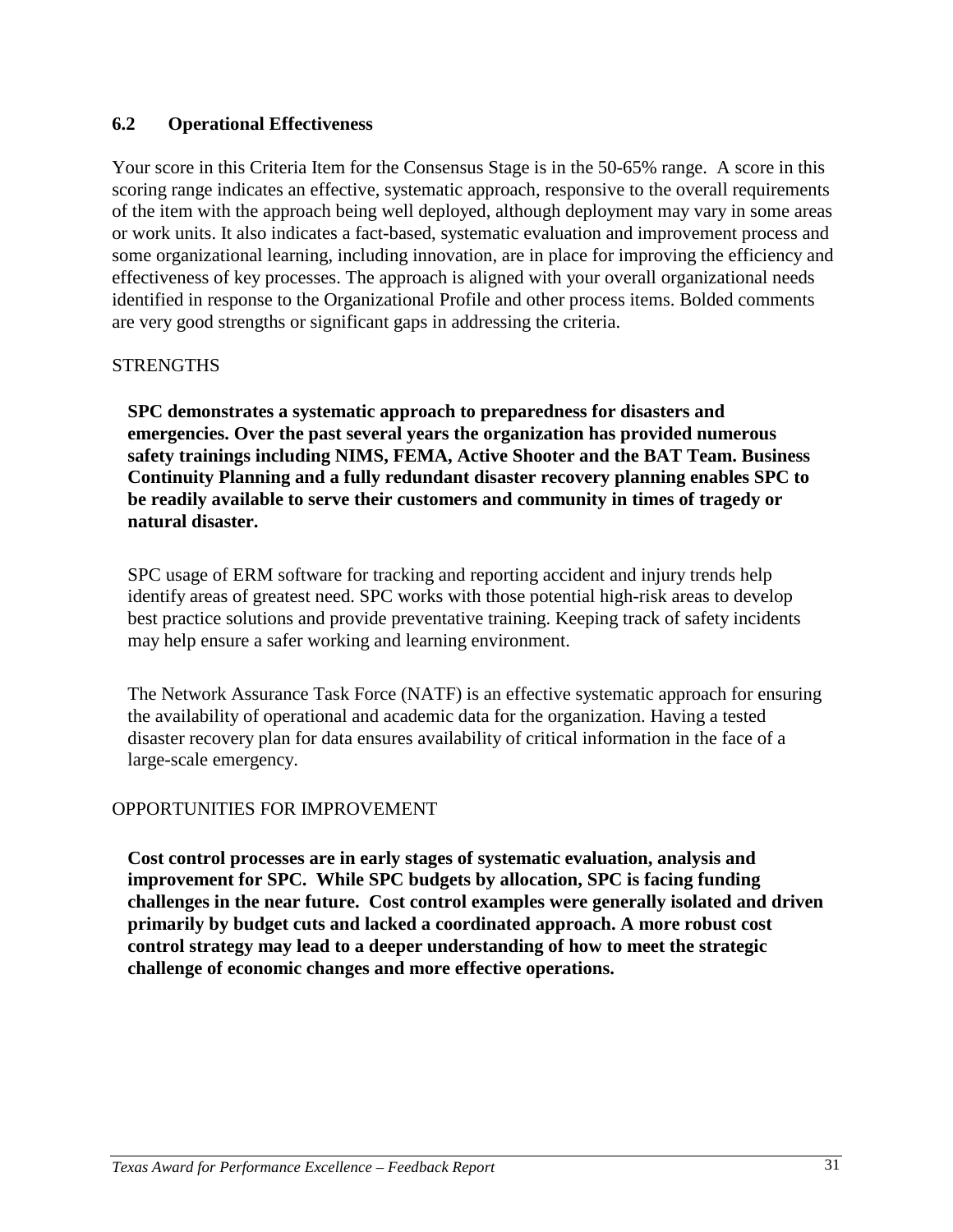SPC is in the early stages of improvement on evaluation and improvement of safety. SPC lacks a systematic approach for addressing accident prevention, inspections and root-cause analysis. Having an integrated accident prevention plan can ensure SPCs commitment to the safety of their employees and students. Furthermore, this could help SPC move beyond a compliance orientation to a safety-first commitment.

# **Scoring Range: 60%**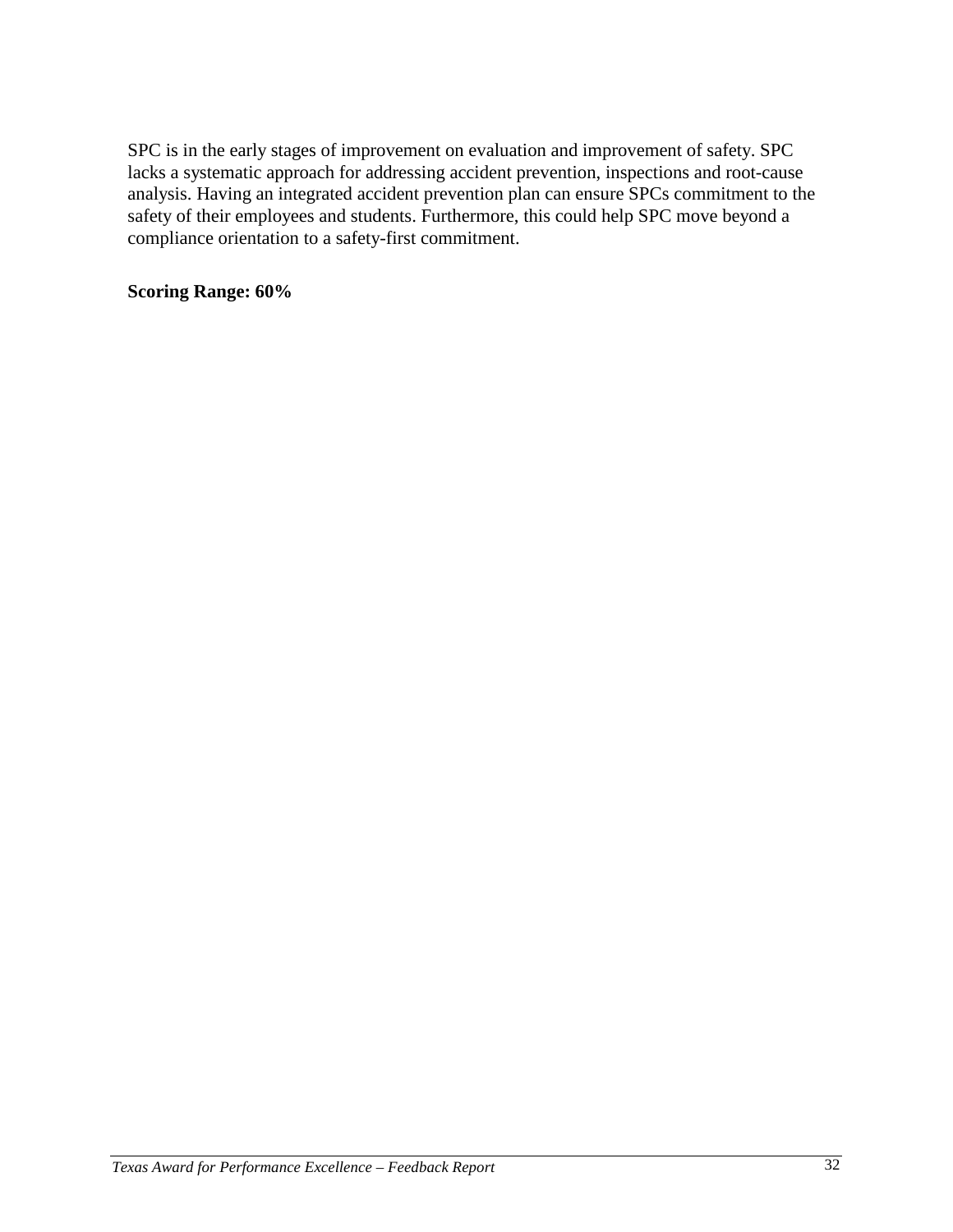# **Category 7 Results**

# **7.1 Product and Process Results**

Your score in this Criteria Item for the Consensus Stage is in the 30-45% range. This scoring range indicates good organizational performance levels are reported, responsive to the basic requirements of the item with some trend data reported, and a majority of the trends presented are beneficial. It also indicates the early stages of obtaining comparative information with results reported for many areas of importance to the accomplishment of your organization's mission. Bolded comments are very good strengths or significant gaps in addressing the criteria.

# **STRENGTHS**

**Organizational results demonstrate favorable trends on several student learning and process outcome results. For example, Figure 7.1-1 Degrees and certificates awarded show positive trends over 4 academic years, Figures 7.1-5 and Figure 7.1-6 demonstrate improving performance on degrees and certificates and degrees awarded in critical areas. Favorable trends in student learning and process outcome results provide SPC indications of progress towards achieving its vision of being the best in the nation in student success and performance excellence.**

SPC has results that demonstrate good organization performance levels. For example, 26 of the 29 graphs presented have results that indicate sustained good levels of performance over three years; some of these figures are 7.1-2, 3, 5. 6, 8, 21, 26. Good organization performance levels inform the organization of its ability to execute on key metrics aligned with achieving its core business.

A key measure of academic results for the organization is the number of Degrees and certifications awarded. Figure 7.1-2 indicates that SPC is awarding 32% more critical degrees that their HBCU comparative group and has been increasing year over year for several years. Good performance levels with demonstrated improvements over time affirm SPC is making progress towards achieving their vision of becoming the best in nation in student success.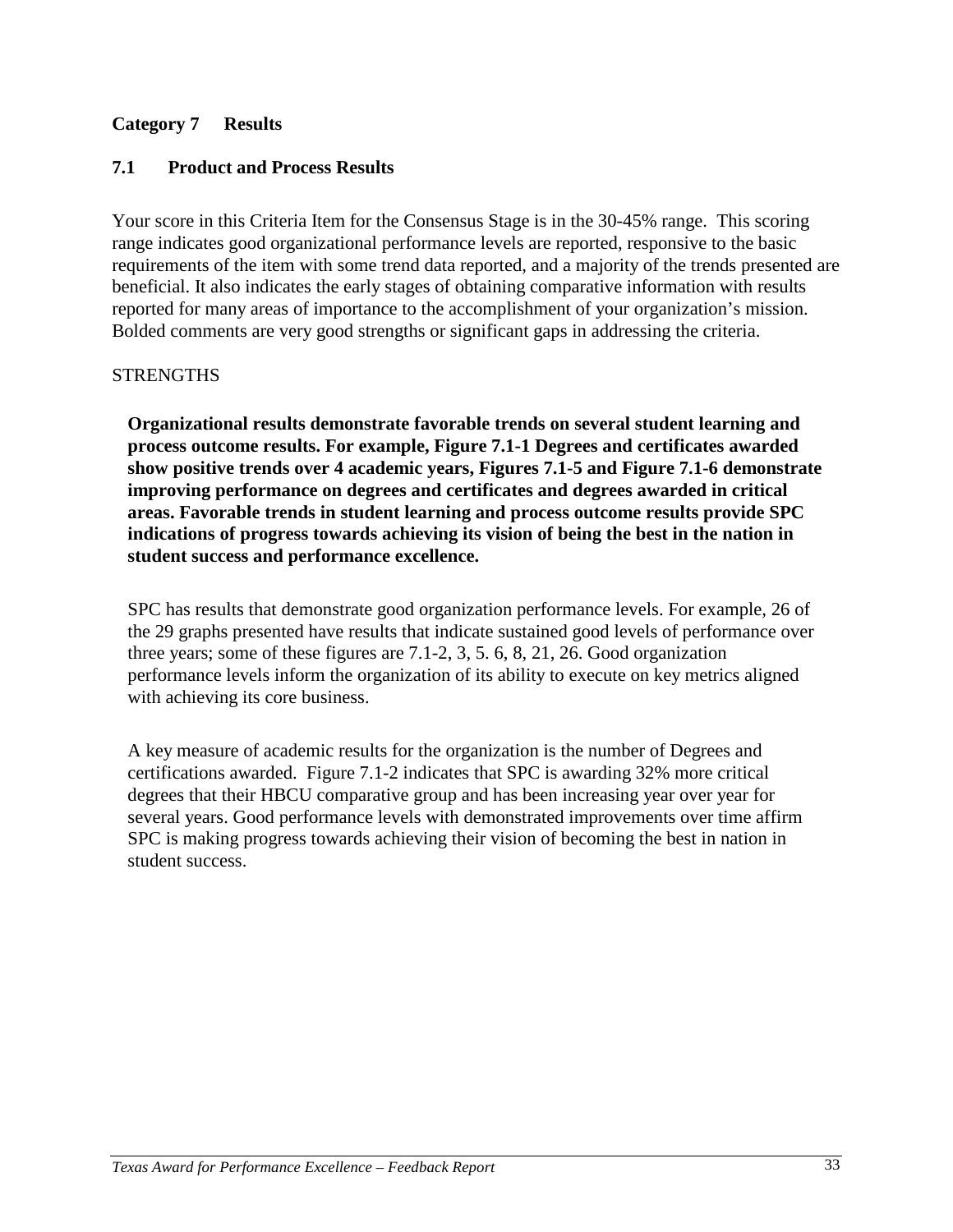**SPC has variable levels and trends for performance in several key performance measures that it tracks for providing educational programs as well as other services. Where comparison data is presented, it is usually limited to the sister colleges within the Alamo College District. While some measures have shown improvement over the past several years, there are several measures that have varying levels of performance over the past 5-year period and variable comparisons to those provided. There were no national best data presented and comparisons to ACD, state and USA are to the averages reflecting moderate levels of performance. Improving results compared to relevant local and national comparisons will help SPC achieve its vision of being the best in the nation.**

SPC reports several key performance indicators with variable or inconsistent performance. For example, Figures 7.1-5 course completion rates, 7.1-11 Underprepared, and 7.1-16 Licensure pass rate show performance levels changing period over period. Fluctuating performance levels might hinder SPCs efforts to meet its vision of being the best in the nation in Student Success.

**Scoring Range: 40%**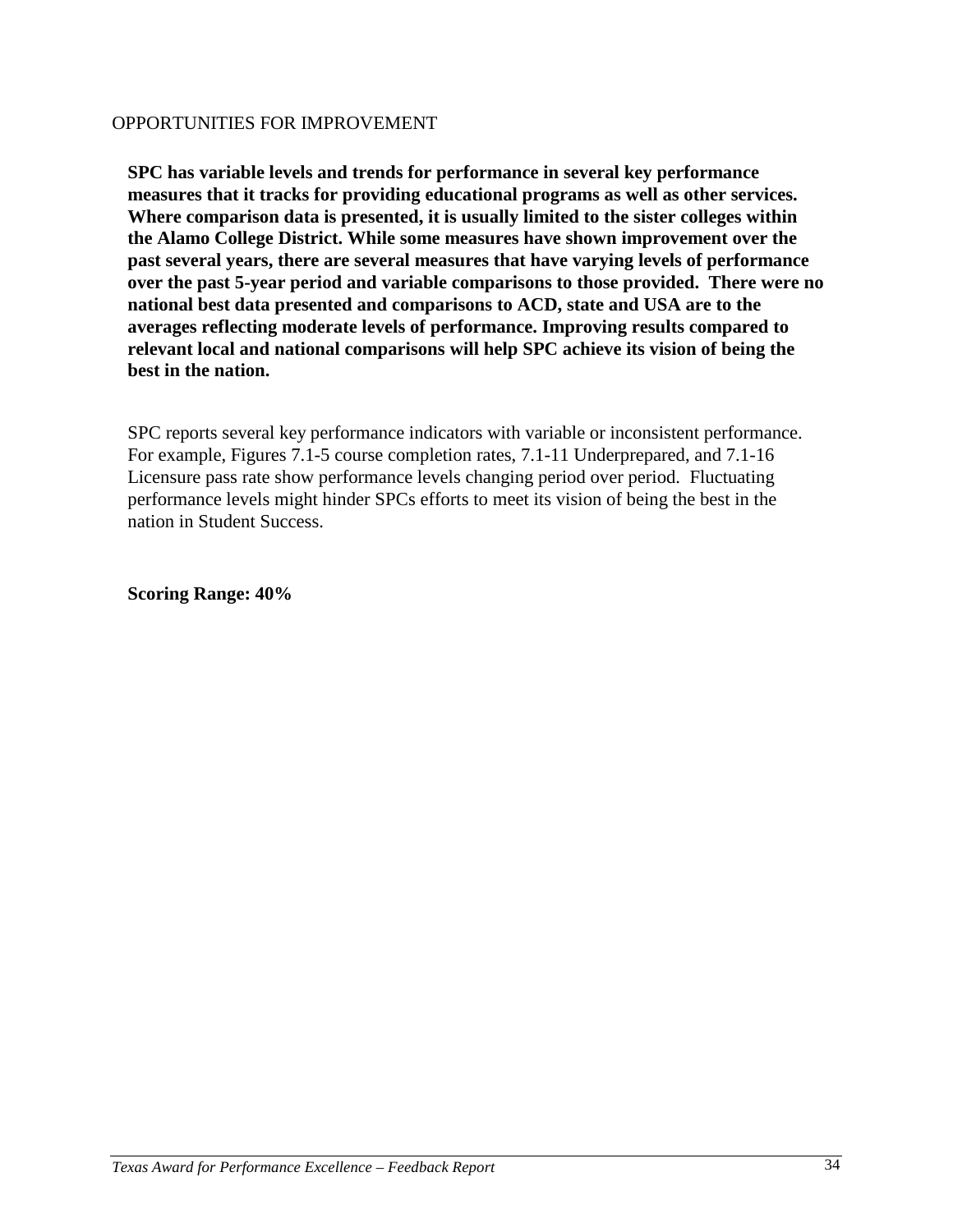# **7.2 Customer-Focused Results**

Your score in this Criteria Item for the Consensus Stage is in the 30-45% range. This scoring range indicates good organizational performance levels are reported, responsive to the basic requirements of the item with some trend data reported, and a majority of the trends presented are beneficial. It also indicates the early stages of obtaining comparative information with results reported for many areas of importance to the accomplishment of your organization's mission. Bolded comments are very good strengths or significant gaps in addressing the criteria.

#### **STRENGTHS**

Overall engagement results reflected in Figures 7.2-13 through 7.2-15 show positive trends and favorable comparisons to the most recent ACD and USA average comparisons. Each of the figures presented show either improving or flat trends for 12 engagement factors administered by Noel-Levitz. This is somewhat consistent with the MVV of the organization and the Alamo Way tenet of always improve.

Figure 7.2-4 represents four measures of satisfaction with Student focus. Each of these elements demonstrate improving performance trends and favorable comparisons to ACD and USA average. These favorable results with student satisfaction indicate that St. Phillips College is living their Value of Students First.

SPC demonstrates favorable trends and comparison levels for student satisfaction. Figures 7.2-5, 7.2-6, and 7.2-7 show improvement and favorable performance compared to ACD and USA average. Having favorable results for student satisfaction indicates progress toward being the best in the nation in Student Success and Performance Excellence.

# OPPORTUNITIES FOR IMPROVEMENT

**SPC lacks results for customer engagement segmented over the course of their relationship with students and other customers. Levels and trends for engagement of students, feeder schools, early colleges, and transfer schools over the course of their relationship with the college are absent. Results for customer engagement over their relationships may help drive innovations that lead to an improved competitive position.**

For 18 figures of Customer-Focused Results presented in Figure 7.2, 10 (56%) showed unfavorable or irregular results with some unfavorable treads for up to four years. Solitary unfavorable results are noted in multiple figures for a single reporting year. Understanding these trends and patterns may help the organization improve consistently over long periods of time.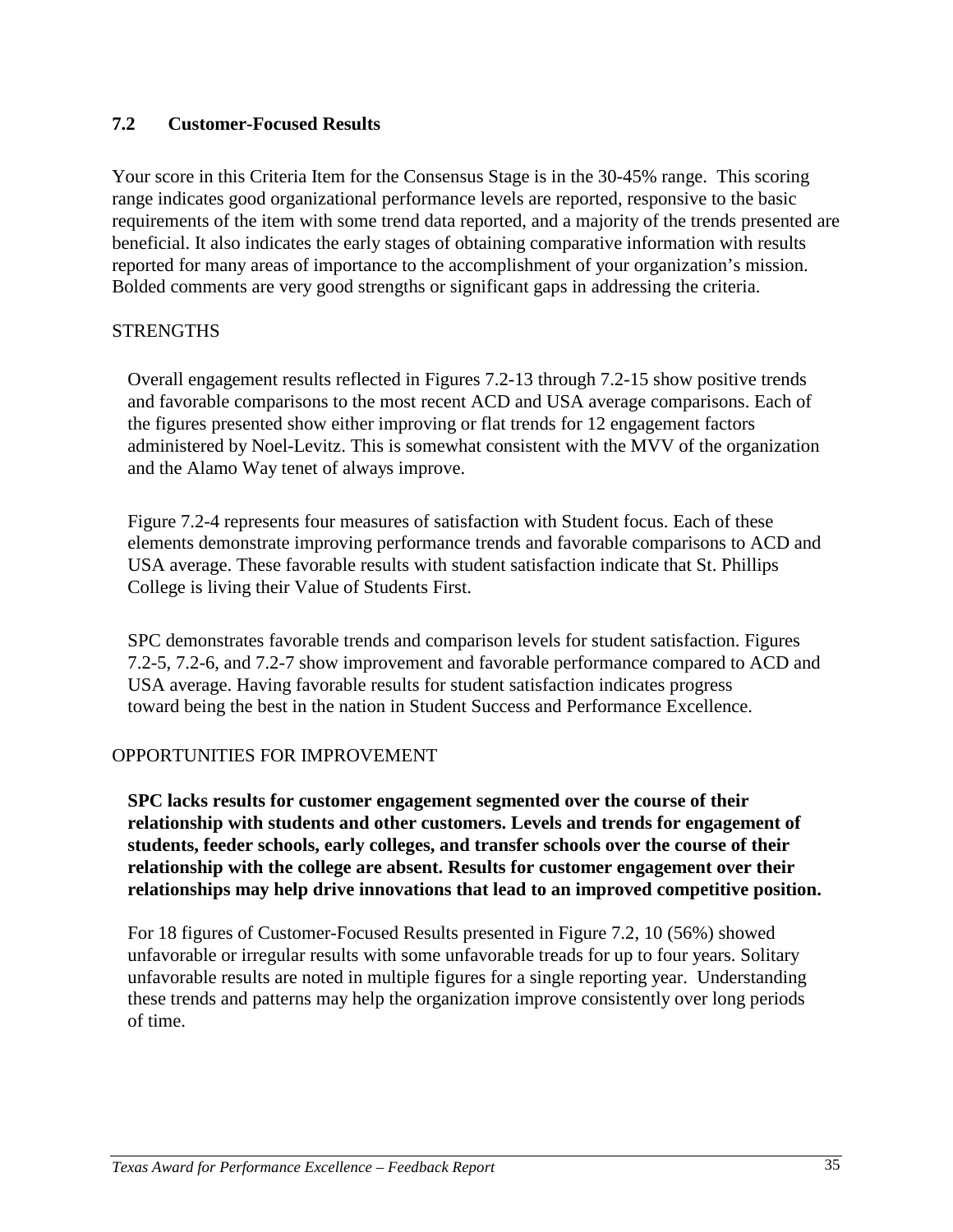SPC lacks satisfaction data for competitors beyond that of their sister colleges in the ACD. Having data on and measures for local competitors may provide insight into ways to better meet the Mission of empowering the diverse student population through personal educational growth for SPC's service area.

**Scoring Range: 40%**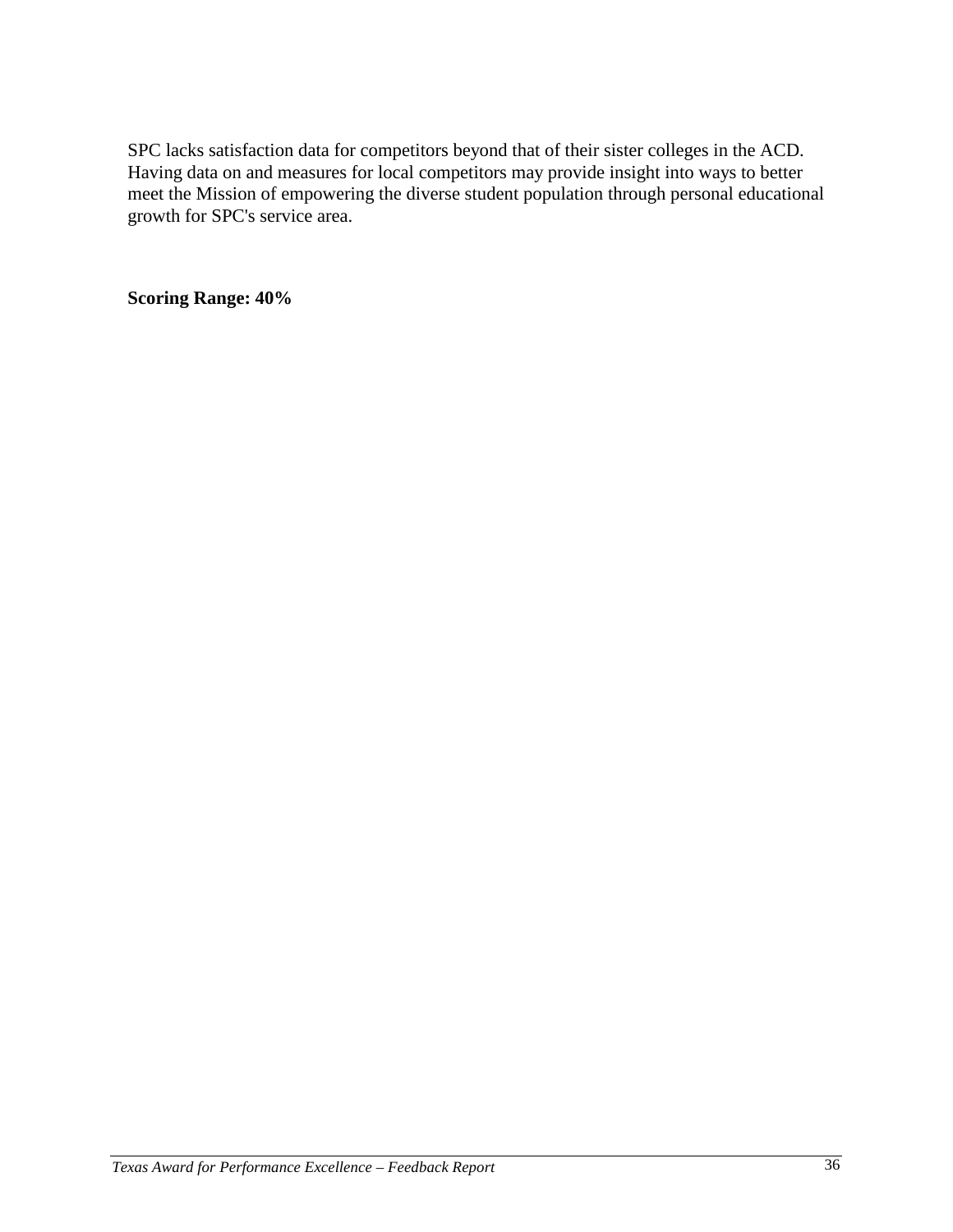# **7.3 Workforce-Focused Results**

Your score in this Criteria Item for the Consensus Stage is in the 30-45% range. This scoring range indicates good organizational performance levels are reported, responsive to the basic requirements of the item with some trend data reported, and a majority of the trends presented are beneficial. It also indicates the early stages of obtaining comparative information with results reported for many areas of importance to the accomplishment of your organization's mission. Bolded comments are very good strengths or significant gaps in addressing the criteria.

# **STRENGTHS**

SPC results on Retention and Vacancy rates outperforms both ACD and the standards set by the BLS. Figure 7.3-6 reflects an improving trend for vacancy rates for the workforce between 2013-2017 that compares favorably to the rest of ACD and the USA averages. The 5% compared to the national average of 33% is noteworthy for addressing the capacity of staff to accomplish its goals.

Overall PACE workforce climate results (Figure 7.3-1) reflect good results that surpass the cohort comparison. As an example, for the past 5 years, the organization has shown significant improvement in overall climate results. These results further support the organizations philosophy of the Alamo Way.

SPC indicates favorable trends in workforce climate measures and indicators including those for workforce security. Figure 7.3-7 show beneficial trends while Figure 7.3-9 Campus Police Security Survey Results shows sustained improvement from 2013 to 2016. These results demonstrate SPC is committed to providing a safe place to work and for students to learn.

Selected perception results for engagement elements and professional development show positive results. Key workforce engagement elements reflected in Figures 7.3-12 and 7.3-13 show a higher mean score for several indicators when segmented by the elements and staff category. The results for professional development and training in Figures 7.3-14 and 7.3-15 reflect positive trends that outperform both ACD and USA averages.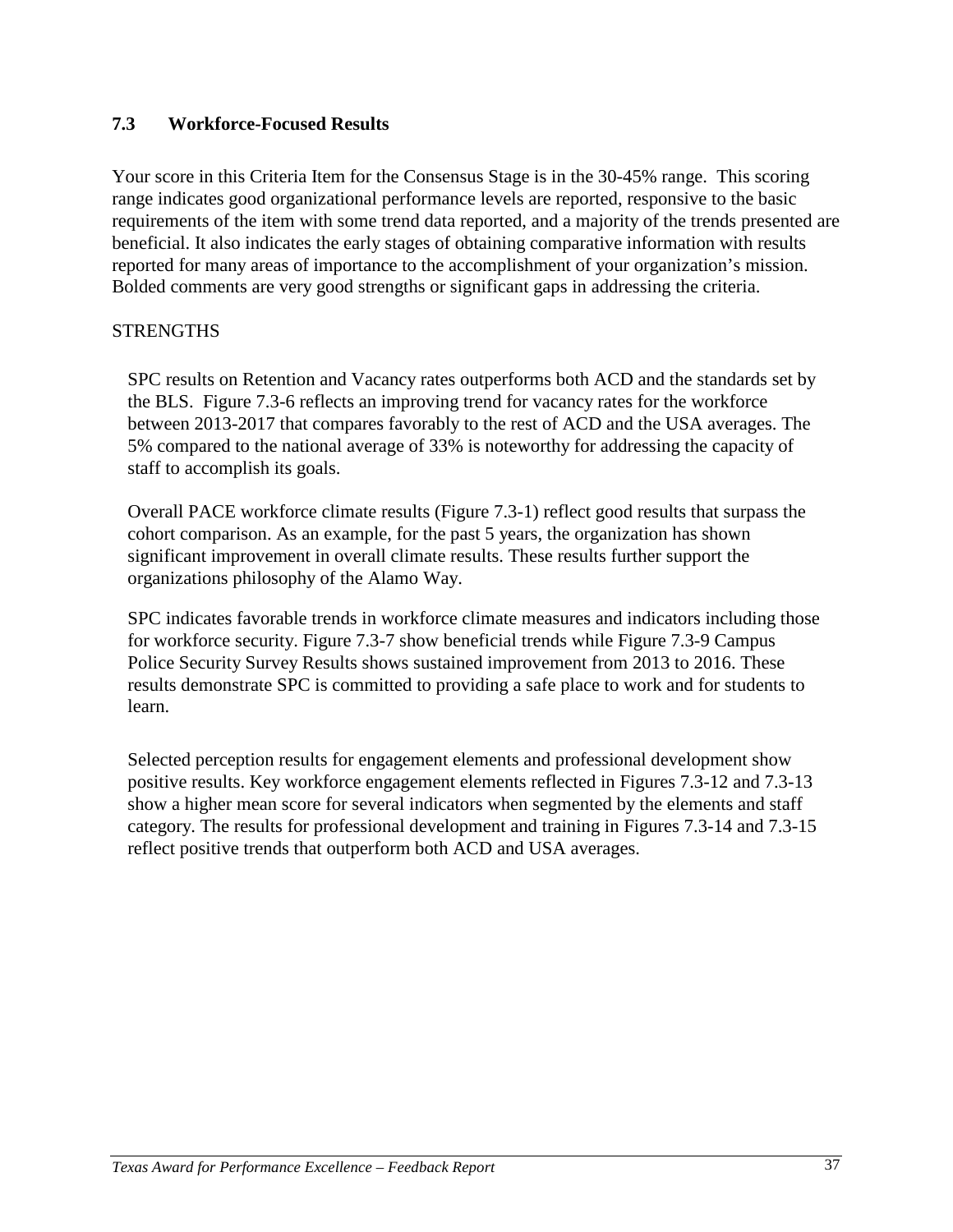**Results reported for indicators of workforce capability and capacity are limited or missing. Since some key workforce-focus indicators are missing results or are in the early stages of development, SPC may not have full purview of capability and capacity challenges to understanding potential barriers that may lead to the achievement of current and future organizational goals. Having current and forecasting results for various indicators such as assessment of the appropriate workforce skill sets, training demands, current and future hiring needs may further support organizational goals.**

**Scoring Range: 45%**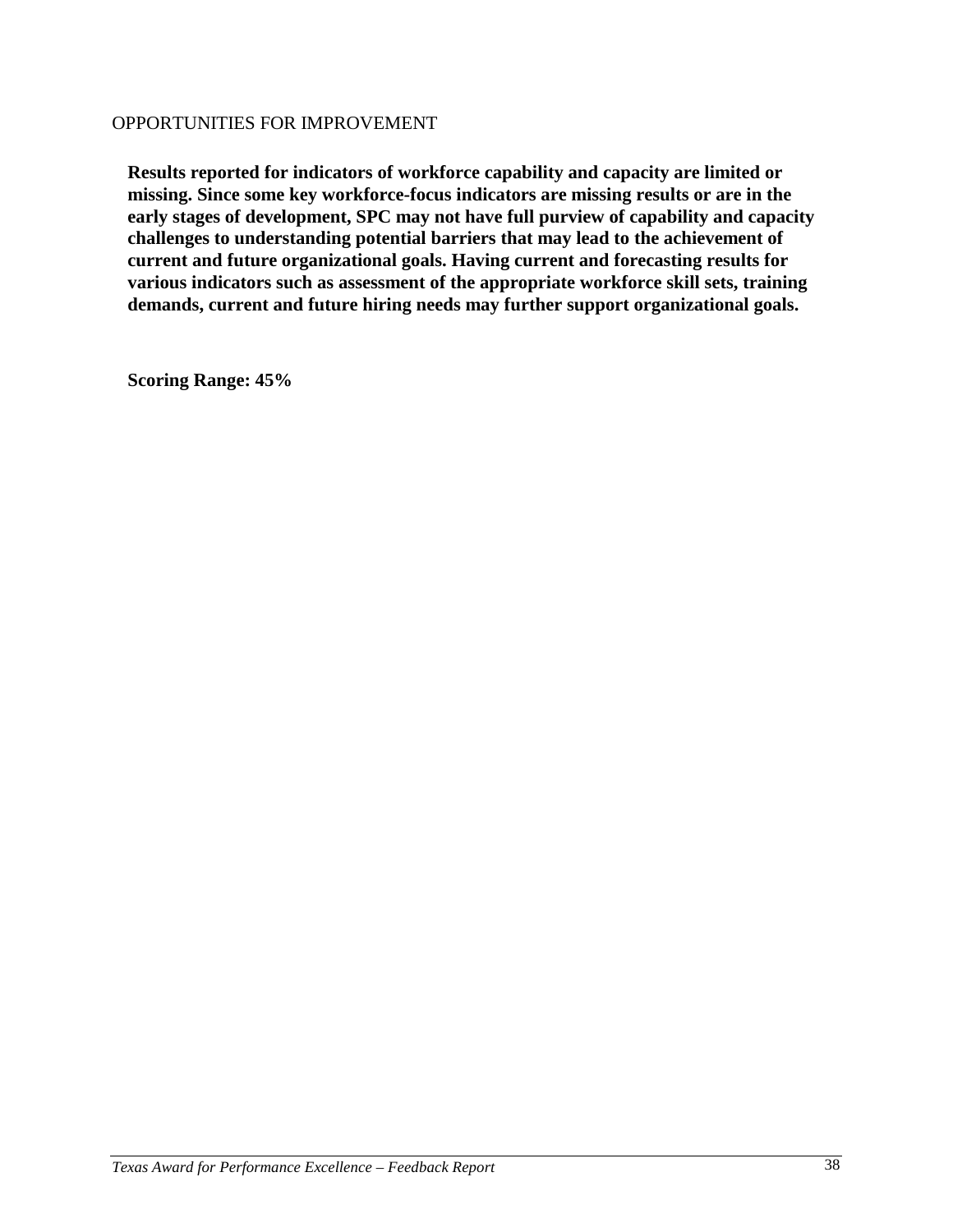# **7.4 Leadership and Governance Results**

Your score in this Criteria Item for the Consensus Stage is in the 50-65% range. Scoring in this range indicates good organizational performance levels are reported, responsive to the overall requirements of the item and beneficial trends are evident in areas of importance to the accomplishment of your organization's mission. It also indicates some current performance levels have been evaluated against relevant comparisons and/or benchmarks and show areas of good relative performance with organizational performance results reported for most key customer, market, and process requirements. Bolded comments are very good strengths or significant gaps in addressing the criteria.

# **STRENGTHS**

**SPC provides evidence of leadership and governance data collection, use and evaluation of results that include trend data for fiscal responsibility; legal, regulatory and accreditation; workforce perspectives on ethics and ethical behavior; societal wellbeing and community support; organizational performance on annual strategy and action plans; and strategy implementation plan performances. Continued collection, evidence of evaluation of the data collection and it's use in strategic planning and through their continuous improvement process may allow SPC to meet two of their three performance improvement system leadership philosophy's of improving principled centered leadership and performance excellence.**

SPC evaluates the effectiveness of communication and engagement with the workforce, students, and other customers by senior leaders using four communications-related questions on the PACE survey. Figure 7.4-1 displays the improving trend results in all four areas. Figure 7.4-2 identifies results for key measures or indicators that demonstrates the effectiveness of senior leader efforts to deploy the values based on PACE results. Four questions related directly to Values are used to make this determination with excellent improvement trends and positive comparative performance results. Results such as these are an indication SPC is better positioned to achieve their vision to be the best in the nation in student success and performance excellence.

SPC shows favorable results for strategy implementation. Figure 7.4-17 Strategy Implementation Results indicates favorable change for all long-term strategies identified. This may allow SPC to achieve more strategic objectives long term.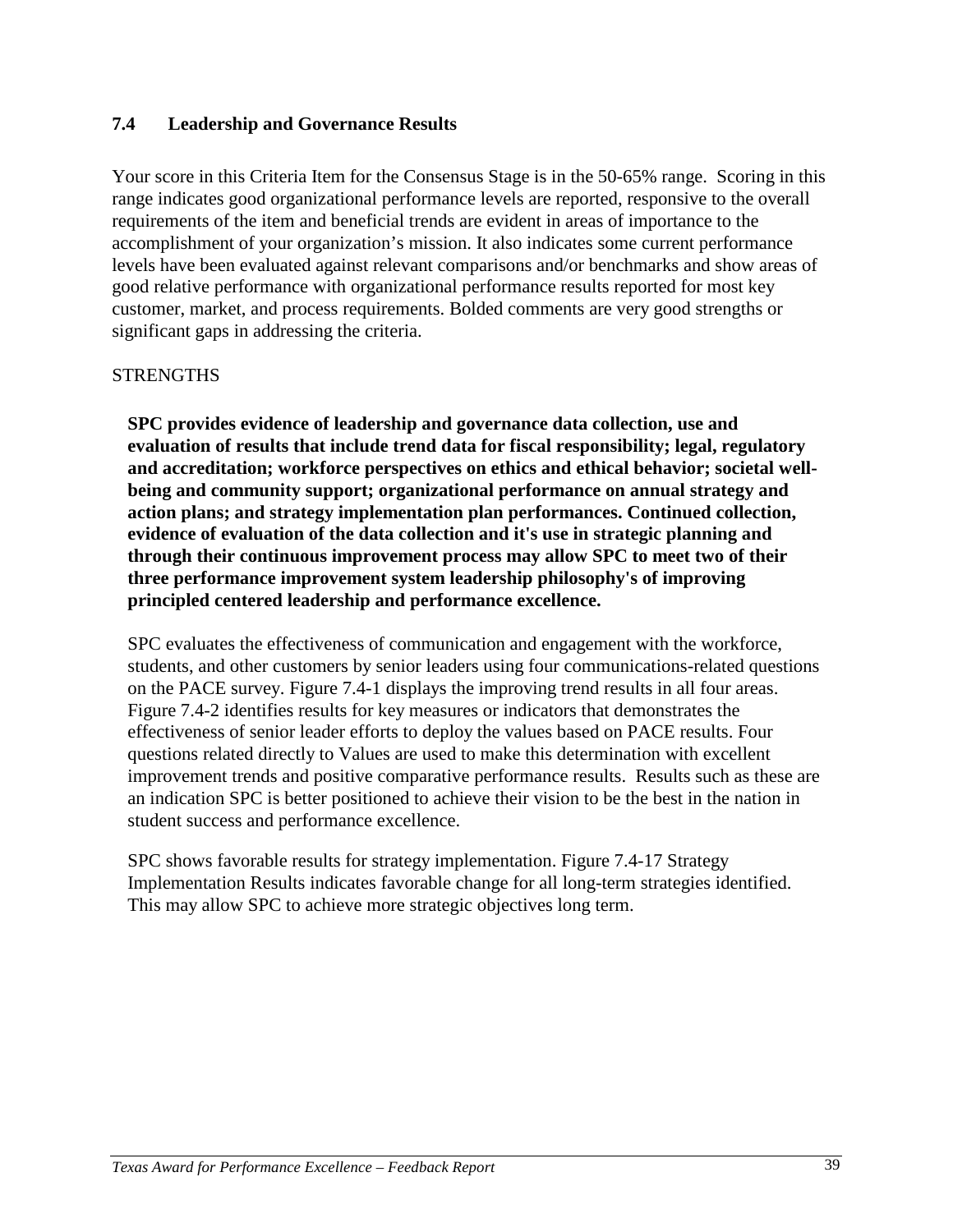**Senior leadership lacks college campus specific governance and leadership accountability results that include comparisons that identify how they perform compared high performing colleges. Senior leadership lacks evidence of results for governance accountability. Results that identify trends in performance and comparisons to top performer scores will provide organizational learning and identify opportunities to increase organization performance.**

SPC does not display segmentation for most key student and other customer, market and process requirements regarding Leadership Results, as shown in Figure 7.4-2. Showing segmented trends of results for leaders effectiveness of communication and engagement by workforce, students, and other customers would allow for targeted corrective actions or improved methods of implementation in the key Students First, Data-Informed, Collaboration and Respect for All.

Senior leadership lacks legal and regulatory results that include trends that identify how they perform when compared to competitors or to top performing colleges. Although interviews with senior leadership identify a process for determining when legal and regulatory measures are incorporated in their measure scorecard for tracking their compliance, the college lacks evidence of results of regulatory and legal performance. Through results that identify trends in performance will provide organizational learning and top performer scores will provide a clear picture of senior leadership compliance at the district, state and federal legal and regulatory requirements.

**Scoring Range: 50%**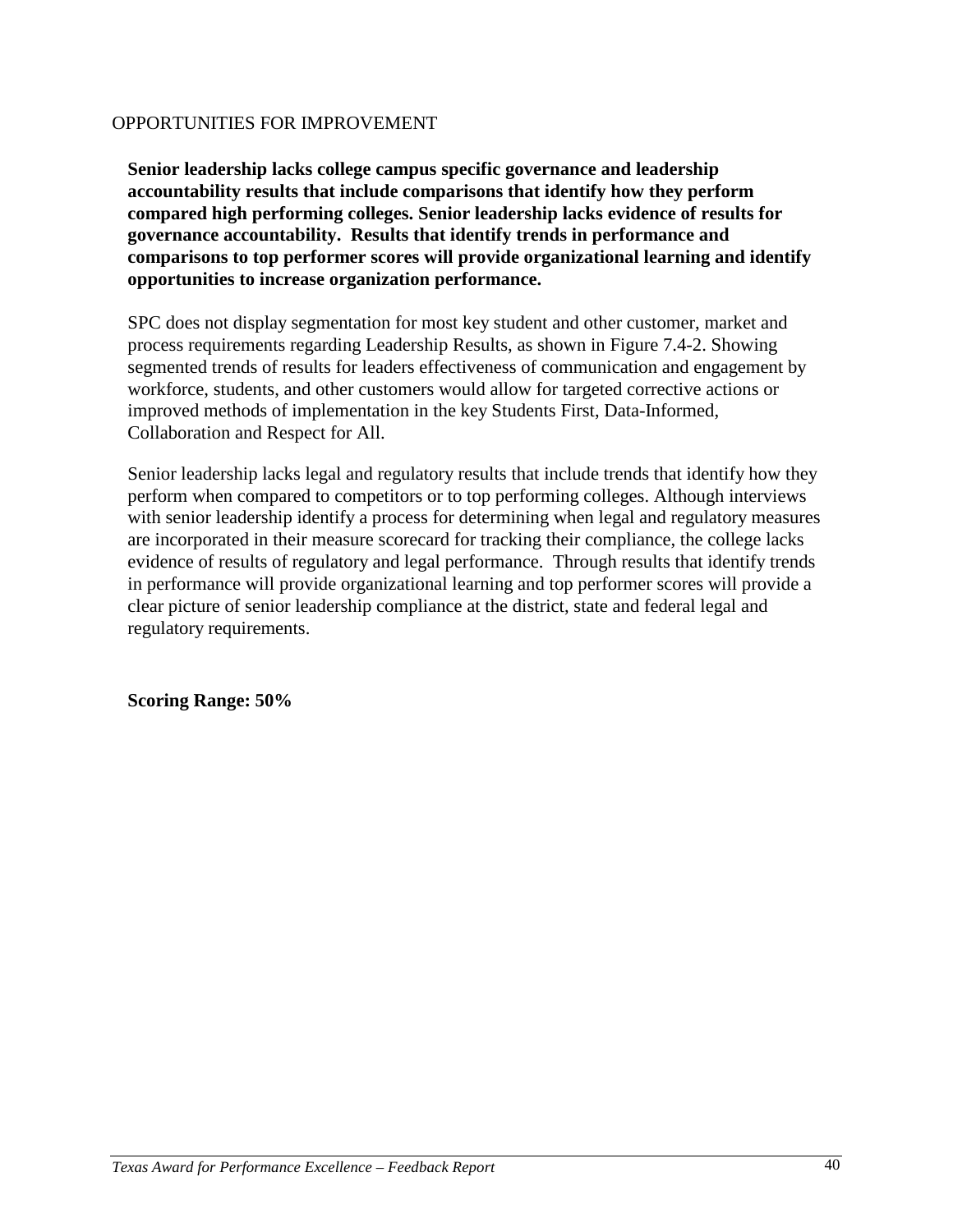# **7.5 Financial and Market Results**

Your score in this Criteria Item for the Consensus Stage is in the 30-45% range. This scoring range indicates good organizational performance levels are reported, responsive to the basic requirements of the item with some trend data reported, and a majority of the trends presented are beneficial. It also indicates the early stages of obtaining comparative information with results reported for many areas of importance to the accomplishment of your organization's mission. Bolded comments are very good strengths or significant gaps in addressing the criteria.

# **STRENGTHS**

**Many financial indicators show positive trends for the past five years. As an example, revenue has increased from \$40.6 to \$44.3 million from FY13 to FY17. This is correlated to the increase in enrollment over the same period. Ensuring financial profitability and enrollment growth will continue to allow SPC to serve the community at large in support of their mission.**

SPC competitive tuition rates compared to their local comparison group. Tuition comparison for SPC is better than the TX CC average and considerably lower than local 4 year competing colleges. As an example, of the 6 surrounding competitors, the organization is the least expensive supporting the organizations strategic advantage of being affordable and a good value.

SPC shows excellent results in student scholarships year over year in comparison to their comparison group as depicted in Figure 7.5-6. These results are favorable and are an indication of the organizations commitment to their local community and the mission of the institution.

Market share trends are all positive and improving year over year especially in dual credit program. Figures 7.5-9 through 7.5-14 show enrollment and market figures for the past five years with each of them improving year over year. The dual credit program has increased its market share to 27% reflecting a strong performance in the market compared to other community colleges.

# OPPORTUNITIES FOR IMPROVEMENT

**SPC shows unfavorable budgetary and financial results. Figure 7.5-2 Net Revenue shows an unfavorable trend from FY12 to FY16. Figure 7.5-2 shows the net revenue percent and dollars for the past five years which declined three years ago and has been flat for the past two years. The amount of net revenue is important for continued operations to fulfill its Mission and Vision and ensure long term sustainability among the changing economic environment.**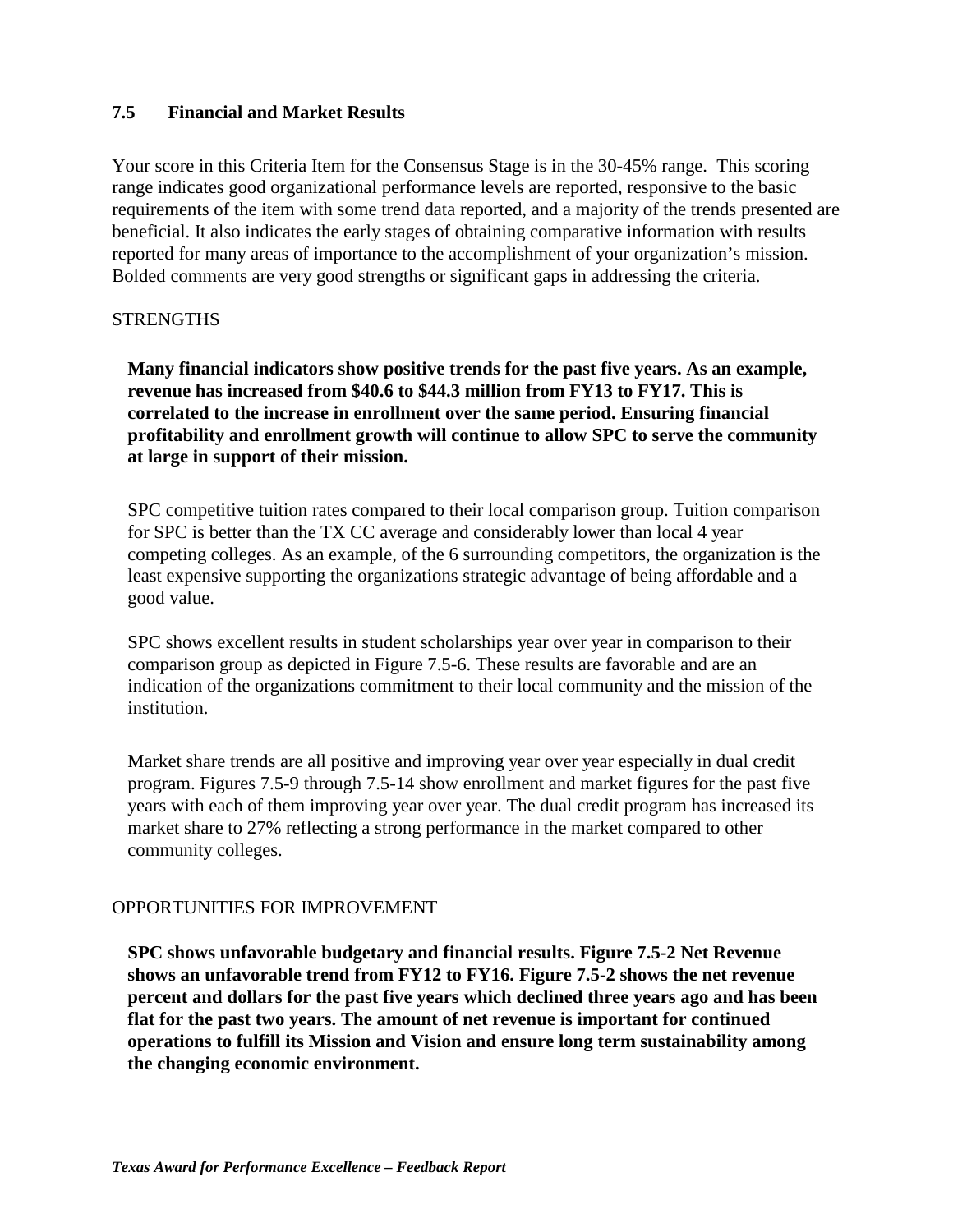SPC does not provide performance result comparisons to the industry high performers or consortium college performance results that may provide the organization with a score that can identify their position to state and national averages and to comparison group organizations with similar attributes. Comparisons to best in the nation would provide a clear picture of progress towards the colleges vision of being the best in the nation.

SPC does not demonstrate market share results for the competitors identified in Organizational Profile as Local public, four-year competitors are TAMU - SA, UTSA and the University of Texas Health Science Center. Other competitors include local, private, four-year universities such as Our Lady of the Lake University, St. Mary's University, Trinity University and University of the Incarnate Word. National competitors include forprofit colleges and the military. Comparisons to competitors would allow SPC to more clearly define its position in the market and identify gaps in performance.

**Scoring Range: 45%**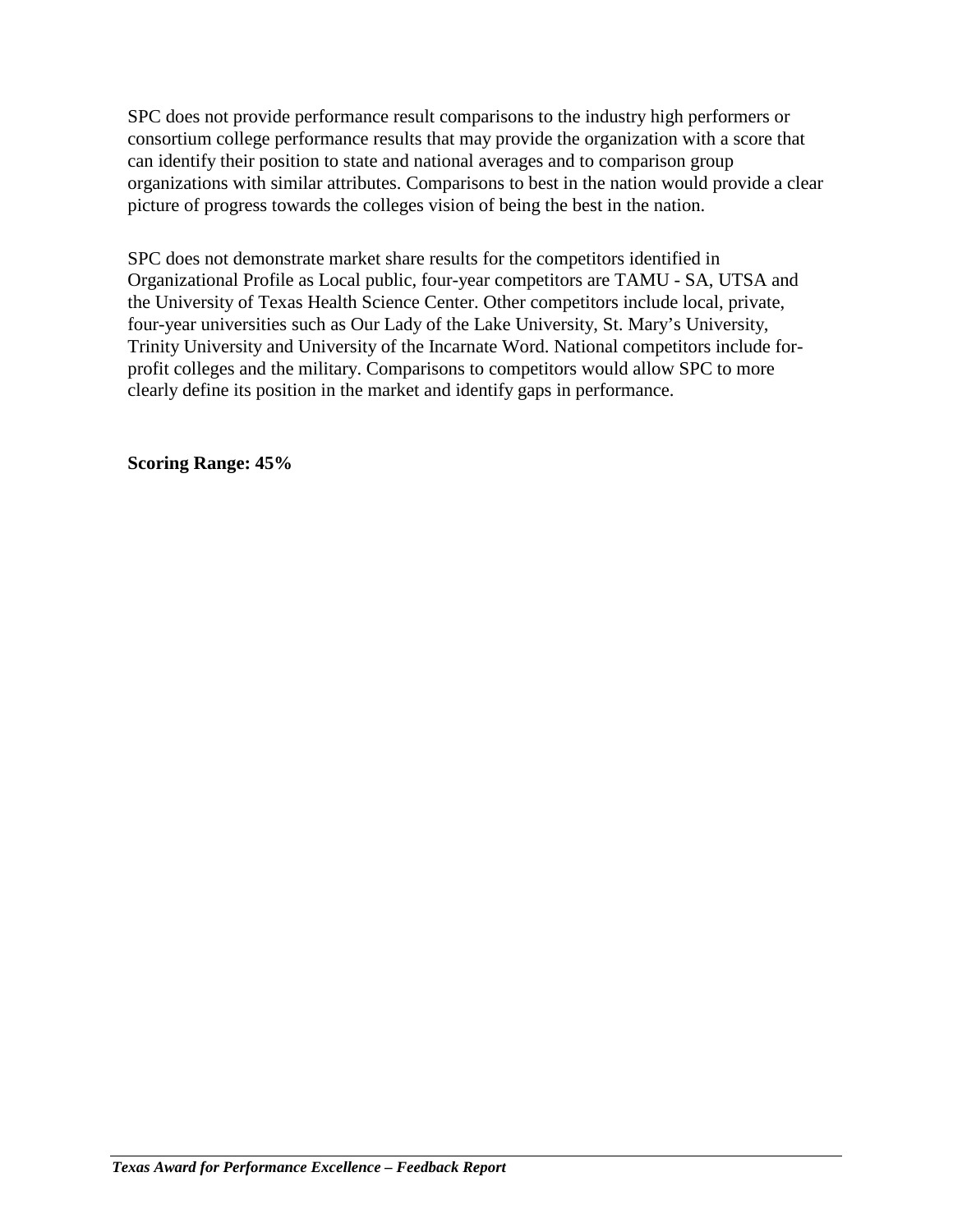# **APPLICATION REVIEW PROCESS**

Your application was evaluated against the Quality Texas Award Level criteria of the Texas Award for Performance Excellence. This report, which contains the findings of the Board of Examiners, is based upon the information contained in the written application of the organization and the findings from the site visit. It includes background information on the assessment process, a summary of the scoring for your organization, Key Themes, Scoring Ranges, Score, and a detailed listing of strengths and opportunities for improvement.

The application review process began with the first stage review, in which a team of approximately seven or eight examiners was assigned to each of the applications that met the requirements for evaluation. Assignments were made based on the examiners' areas of expertise while avoiding potential conflicts of interest. Each application was independently evaluated using a scoring system that was developed for the award program, and which was reviewed and put into practice using case studies in examiner preparation courses. Every examiner scored all items.

In the second-stage review, the examination team developed a consensus score for each item and an aggregated list of comments and proposed site visit issues for review. A team leader directed the consensus process to ensure the resolution of any scoring differences.

All award level applicants were scheduled for site visits to provide the opportunity for more extensive feedback for each applicant. The site visit teams prepared for the visits. Site visit issues were translated into specific site visit agendas, with each member of the team given specific assignments. The site visit teams met prior to the visit to finalize all plans. While on the site visit, team members met periodically to review their findings and when necessary, to modify the agenda.

The site visit and subsequent feedback report writing was accomplished January 21-26, 2018. The team consisted of six Examiners and included the following:

- A total of 36 total meetings and 6 hours of walk-around visits to various departments on both campuses from the hours of 8:00 AM to 5:00 PM,
- 33 of the 59 departments were visited and staff were asked generic questions,
- 263 individuals participated in those meetings and approximately 60 staff were contacted for a total of 307 staff or 45% of the organization. There may have been some slight duplication of participants.
- Senior leaders, unit leaders, faculty, non-faculty, and staff were interviewed. No students or contractors were interviewed.
- 60 requests for additional documents were requested yielding 363 total documents reviewed.
- An interview with the highest-ranking official was conducted by the Team Leader.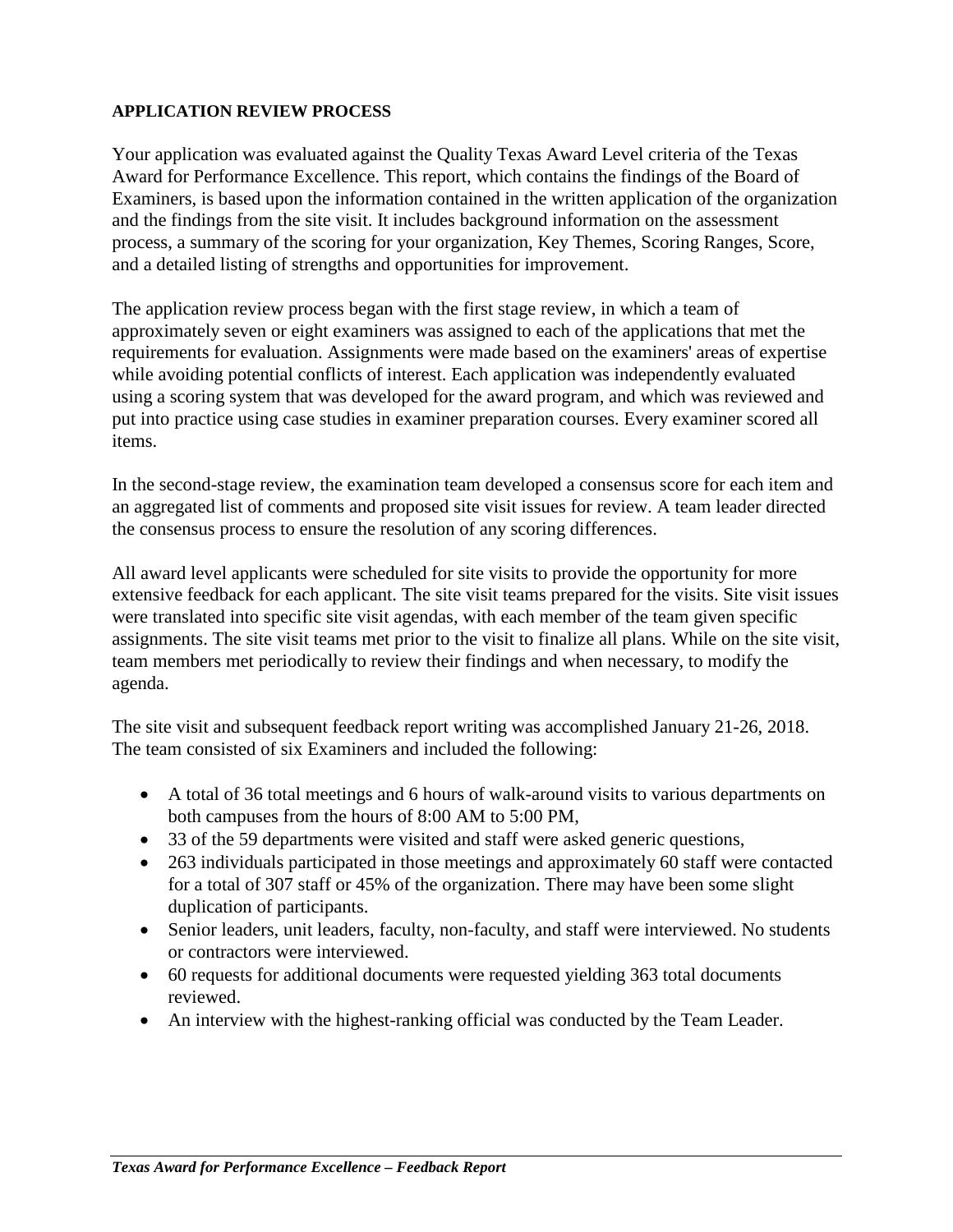The Team Leader turns all material and comments over to the CEO for final review before going to the Judges for their review. The CEO reviews each feedback report for duplications, strengths, opportunities for improvements, and scoring. The CEO calls the Team Leader for to ask for clarity on some comments or on the scoring.

After the CEO reviewed the information submitted by the team leader, the Feedback Report was sent to the Judges. The Judges separately considered the applicants in the small business, manufacturing, service, education, health care, for profit, not for profit, and public-sector categories. Each applicant was reviewed and judged on its own merit, as it relates to the Criteria. All applicants are compared to the Criteria and not to each other normally resulting in multiple winners. One Panel of Judge member was assigned to serve as the lead judge for each applicant and presented the findings of the site visit team to the panel. Consideration was also given regarding the applicant's ability to serve as an exemplary role model for other organizations throughout the State of Texas.

Judges followed strict rules involving conflict of interest. Three major types of conflict were considered: (1) direct linkage such as current or recent employment or client relationship; (2) significant ownership; and (3) business competitors of companies for which direct linkages or ownership exists. Judges could vote for Recipient status only when they did not have any of these types of conflict.

The Senior Judge/CEO then prepared a presentation for the Board of Directors on behalf of each applicant. After each applicant was fully discussed, the Senior Judge made a recommendation of the applicant being considered as a Quality Texas Foundation Recipient or not.

After the Senior Judge presentation, the Board of Directors had comments, thoughts, and deliberations. The Board voted on QTF Recipients ultimately making the final decision. The Chair of the Board calls the recipients at the conclusion of the decision.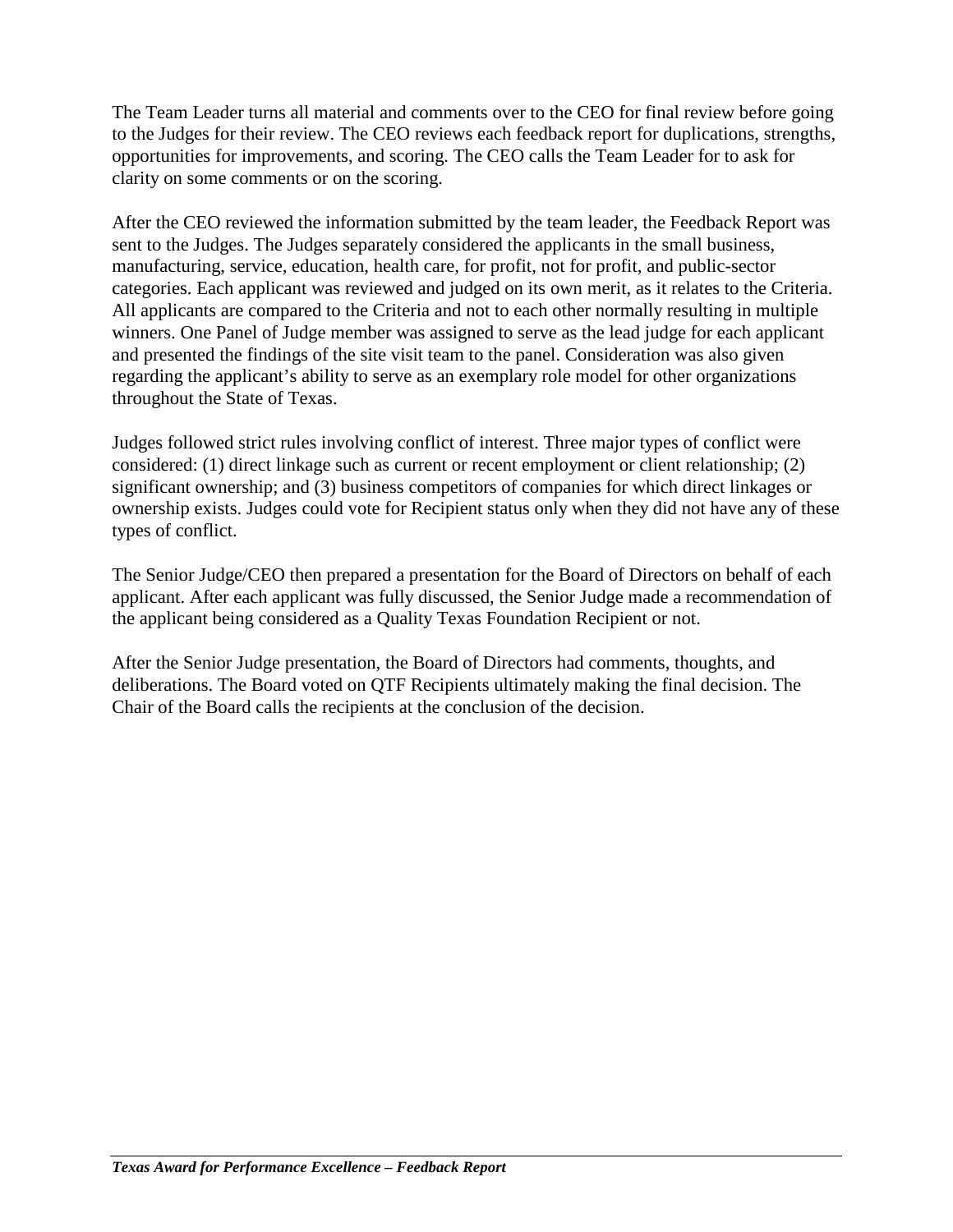# SCORING GUIDELINES – 2017-18 Texas Award for Performance Excellence

| <b>Band Score</b>                         |              | No. Process                                                                                                                                                                                                                                                                                                                                                                                                                                                     |
|-------------------------------------------|--------------|-----------------------------------------------------------------------------------------------------------------------------------------------------------------------------------------------------------------------------------------------------------------------------------------------------------------------------------------------------------------------------------------------------------------------------------------------------------------|
| $0 - 150$                                 | $\mathbf{1}$ | The organization demonstrates early stages of developing<br>and implementing approaches to the basic Criteria<br>requirements, with deployment lagging and inhibiting<br>progress. Improvement efforts are a combination of<br>problem solving and an early general improvement<br>orientation.                                                                                                                                                                 |
| 151-200                                   | 2            | The organization demonstrates effective, systematic<br>approaches responsive to the basic requirements of the<br>Criteria, but some areas or work units are in the early<br>stages of deployment. The organization has developed a<br>general improvement orientation that is forward-looking.                                                                                                                                                                  |
| $201 - 260$                               | 3            | The organization demonstrates effective, systematic<br>approaches responsive to the basic requirements of<br>most Criteria items, although there are still areas or work<br>units in the early stages of deployment. Key processes are<br>beginning to be systematically evaluated and improved.                                                                                                                                                                |
| 261-320                                   | 4            | The organization demonstrates effective, systematic<br>approaches responsive to the overall requirements of the<br>Criteria, but deployment may vary in some areas or work<br>units. Key processes benefit from fact-based evaluation and<br>improvement, and approaches are being aligned with<br>overall organizational needs.                                                                                                                                |
| 321-370<br>SPC<br>scored<br>here<br>351.3 | 5.           | The organization demonstrates effective, systematic,<br>well-deployed approaches responsive to the overall<br>requirements of most Criteria items. The organization<br>demonstrates a fact-based, systematic evaluation and<br>improvement process and organizational learning,<br>including innovation that result in improving the<br>effectiveness and efficiency of key processes.                                                                          |
| 371-430                                   | 6            | The organization demonstrates refined<br>approaches<br>responsive to the multiple requirements of the Criteria.<br>These approaches are characterized by the use of key<br>measures, good deployment, and evidence of innovation in<br>most areas. Organizational learning, including innovation<br>and sharing of best practices, is a key management tool, and<br>integration of approaches with current<br>and<br>future<br>organizational needs is evident. |
| 431-480                                   | 7            | The<br>organization<br>demonstrates refined<br>approaches<br>responsive to the multiple requirements of the Criteria<br>It also demonstrates innovation, excellent<br>items.<br>deployment, and good-to-excellent use of measures in<br>most areas. Good-to-excellent integration is evident, with<br>organizational analysis, learning through innovation, and<br>sharing of best practices as key management strategies.                                      |
| 481-550                                   | 8            | The organization demonstrates outstanding approaches<br>focused on innovation. Approaches are fully deployed<br>and demonstrate excellent, sustained use of measures.<br>is excellent integration<br>There<br>of<br>approaches with<br>organizational needs. Organizational analysis, learning<br>through innovation, and sharing of best practices are<br>pervasive.                                                                                           |

| <b>Band Score</b>                                |              | No. Results                                                                                                                                                                                                                                                                                                                                                                                                                                         |
|--------------------------------------------------|--------------|-----------------------------------------------------------------------------------------------------------------------------------------------------------------------------------------------------------------------------------------------------------------------------------------------------------------------------------------------------------------------------------------------------------------------------------------------------|
| $0 - 125$                                        | $\mathbf{1}$ | A few results are reported responsive to the basic Criteria<br>requirements, but they generally lack trend and<br>comparative data.                                                                                                                                                                                                                                                                                                                 |
| 126-170                                          | 2            | Results are reported for several areas responsive to the basic<br>Criteria requirements and the accomplishment of the<br>organization's mission. Some of these results demonstrate<br>good performance levels. The use of comparative and<br>trend data is in the early stages.                                                                                                                                                                     |
| 171-210<br><b>SPC</b><br>scored<br>here<br>196.5 | 3            | Results address areas of importance to the basic Criteria<br>requirements and accomplishment of the organization's<br>mission, with good performance being achieved.<br>Comparative and trend data are available for some of<br>these important results areas, and some beneficial<br>trends are evident.                                                                                                                                           |
| $211 - 255$                                      | 4            | Results address some key customer/stakeholder, market, and<br>process requirements, and they demonstrate good relative<br>performance against relevant comparisons. There are no<br>patterns of adverse trends or poor performance in areas of<br>importance to the overall Criteria requirements and the<br>accomplishment of the organization's mission.                                                                                          |
| 256-300                                          | 5            | Results address most key customer/stakeholder, market, and<br>process requirements, and they demonstrate areas of<br>strength against relevant comparisons and/or<br>benchmarks. Improvement trends and/or good<br>performance is reported for most areas of importance to the<br>overall Criteria requirements and the accomplishment of the<br>organization's mission.                                                                            |
| 301-345                                          | 6            | Results address most key customer/stakeholder, market,<br>and process requirements, as well as many action plan<br>requirements. Results demonstrate beneficial trends in most<br>areas of importance to the Criteria requirements and the<br>accomplishment of the organization's mission, and the<br>organization is an industry* leader in some results areas.                                                                                   |
| 346-390                                          | 7            | Results address most key customer/stakeholder, market,<br>process, and action plan requirements. Results demonstrate<br>excellent organizational performance levels and some<br>industry* leadership. Results demonstrate sustained beneficial<br>trends in most areas of importance to the multiple Criteria<br>requirements and the accomplishment of the organization's<br>mission.                                                              |
| 391-450                                          | 8            | Results fully address key customer/stakeholder, market,<br>process, and action plan requirements and include<br>projections of future performance. Results demonstrate<br>excellent organizational performance levels, as well as<br>national and world leadership. Results demonstrate<br>sustained beneficial trends in all areas of importance to the<br>multiple Criteria requirements and the accomplishment of<br>the organization's mission. |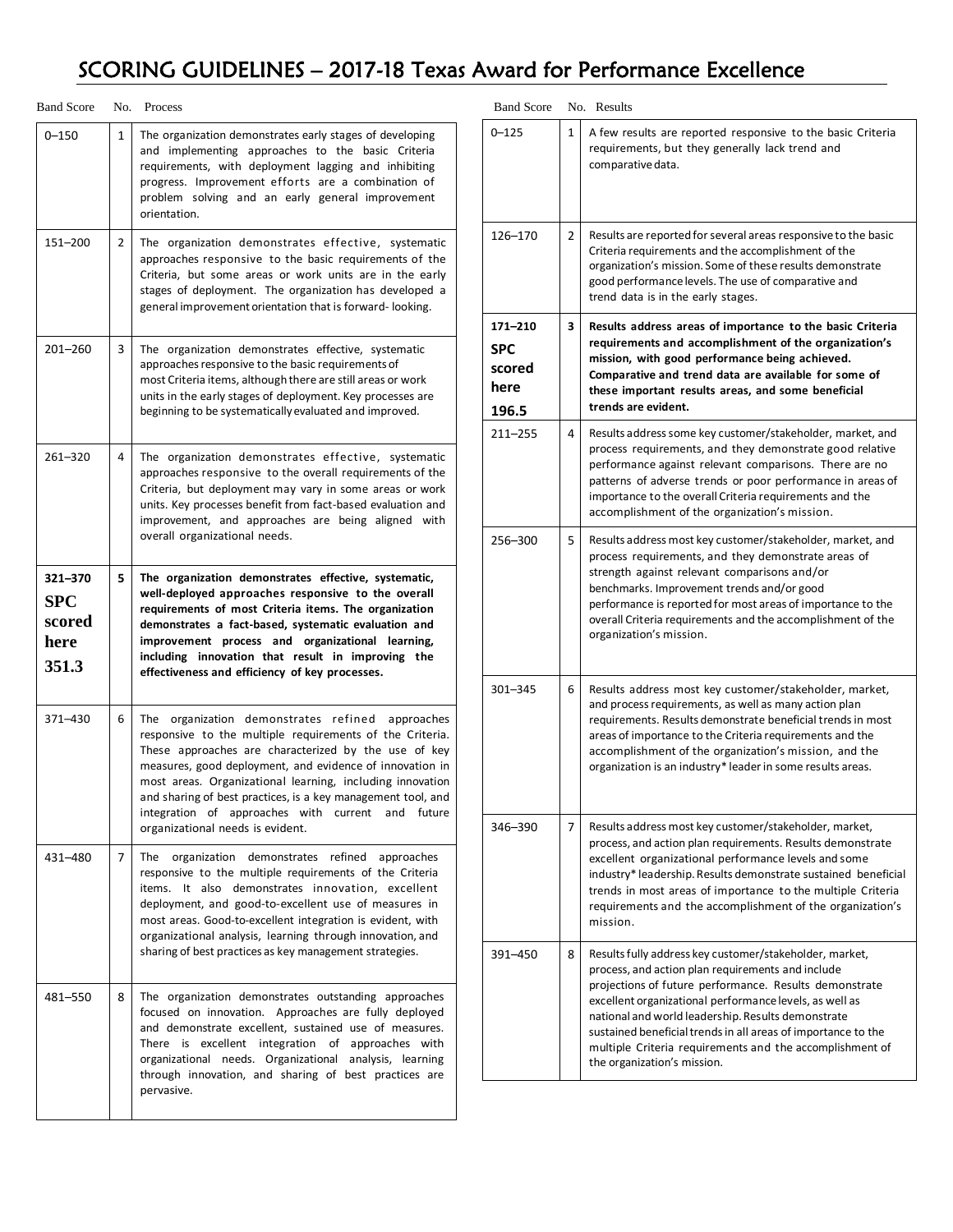# SCORING GUIDELINES – 2017-18 Texas Award for Performance Excellence

*Process Scoring Guidelines*

| <b>SCORE</b>             | <b>PROCESS</b> (For use with categories 1–6)                                                                                                                                                                                                                                                                                                                                                                                                                                                                                                                                                                                                        |  |  |  |  |
|--------------------------|-----------------------------------------------------------------------------------------------------------------------------------------------------------------------------------------------------------------------------------------------------------------------------------------------------------------------------------------------------------------------------------------------------------------------------------------------------------------------------------------------------------------------------------------------------------------------------------------------------------------------------------------------------|--|--|--|--|
| 0% or 5%                 | No SYSTEMATIC APPROACH to item requirements is evident; information is ANECDOTAL. (A)<br>Little or no DEPLOYMENT of any SYSTEMATIC APPROACH is evident. (D)<br>An improvement orientation is not evident; improvement is achieved through reacting to problems. (L)<br>No organizational ALIGNMENT is evident; individual areas or work units operate independently. (I)                                                                                                                                                                                                                                                                            |  |  |  |  |
| 10%, 15%,<br>20%, or 25% | The beginning of a SYSTEMATIC APPROACH to the BASIC REQUIREMENTS of the item is evident. (A)<br>The APPROACH is in the early stages of DEPLOYMENT in most areas or work units, inhibiting progress in achieving the<br>BASIC REQUIREMENTS of the item. (D)<br>Early stages of a transition from reacting to problems to a general improvement orientation are evident. (L)<br>The APPROACH is ALIGNED with other areas or work units largely through joint problem solving. (I)                                                                                                                                                                     |  |  |  |  |
| 30%, 35%,<br>40%, or 45% | An EFFECTIVE, SYSTEMATIC APPROACH, responsive to the BASIC REQUIREMENTS of the item, is evident. (A)<br>The APPROACH is DEPLOYED, although some areas or work units are in early stages of DEPLOYMENT. (D)<br>The beginning of a SYSTEMATIC APPROACH to evaluation and improvement of KEY PROCESSES is evident. (L)<br>The APPROACH is in the early stages of ALIGNMENT with your basic organizational needs identified in response to the<br>Organizational Profile and other process items. (I)                                                                                                                                                   |  |  |  |  |
| 50%, 55%,<br>60%, or 65% | An EFFECTIVE, SYSTEMATIC APPROACH, responsive to the OVERALL REQUIREMENTS of the item, is evident. (A)<br>The APPROACH is well DEPLOYED, although DEPLOYMENT may vary in some areas or work units. (D)<br>A fact-based, SYSTEMATIC evaluation and improvement PROCESS and some organizational LEARNING, including<br>INNOVATION, are in place for improving the efficiency and EFFECTIVENESS of KEY PROCESSES. (L)<br>The APPROACH is ALIGNED with your overall organizational needs identified in response to the Organizational Profile and<br>other process items. (I)                                                                           |  |  |  |  |
| 70%, 75%,<br>80%, or 85% | An EFFECTIVE, SYSTEMATIC APPROACH, responsive to the MULTIPLE REQUIREMENTS of the item, is evident. (A)<br>The APPROACH is well DEPLOYED, with no significant gaps. (D)<br>Fact-based, SYSTEMATIC evaluation and improvement and organizational LEARNING, including INNOVATION, are KEY<br>management tools; there is clear evidence of refinement as a result of organizational-level ANALYSIS and sharing. (L)<br>The APPROACH is INTEGRATED with your current and future organizational needs identified in response to the<br>Organizational Profile and other process items. (I)                                                               |  |  |  |  |
| 90%, 95%, or<br>100%     | An EFFECTIVE, SYSTEMATIC APPROACH, fully responsive to the MULTIPLE REQUIREMENTS of the item, is evident. (A)<br>The APPROACH is fully DEPLOYED without significant weaknesses or gaps in any areas or work units. (D)<br>Fact-based, SYSTEMATIC evaluation and improvement and organizational LEARNING through INNOVATION are KEY<br>organization-wide tools; refinement and INNOVATION, backed by ANALYSIS and sharing, are evident throughout the<br>organization. (L)<br>The APPROACH is well INTEGRATED with your current and future organizational needs identified in response to the<br>Organizational Profile and other process items. (I) |  |  |  |  |